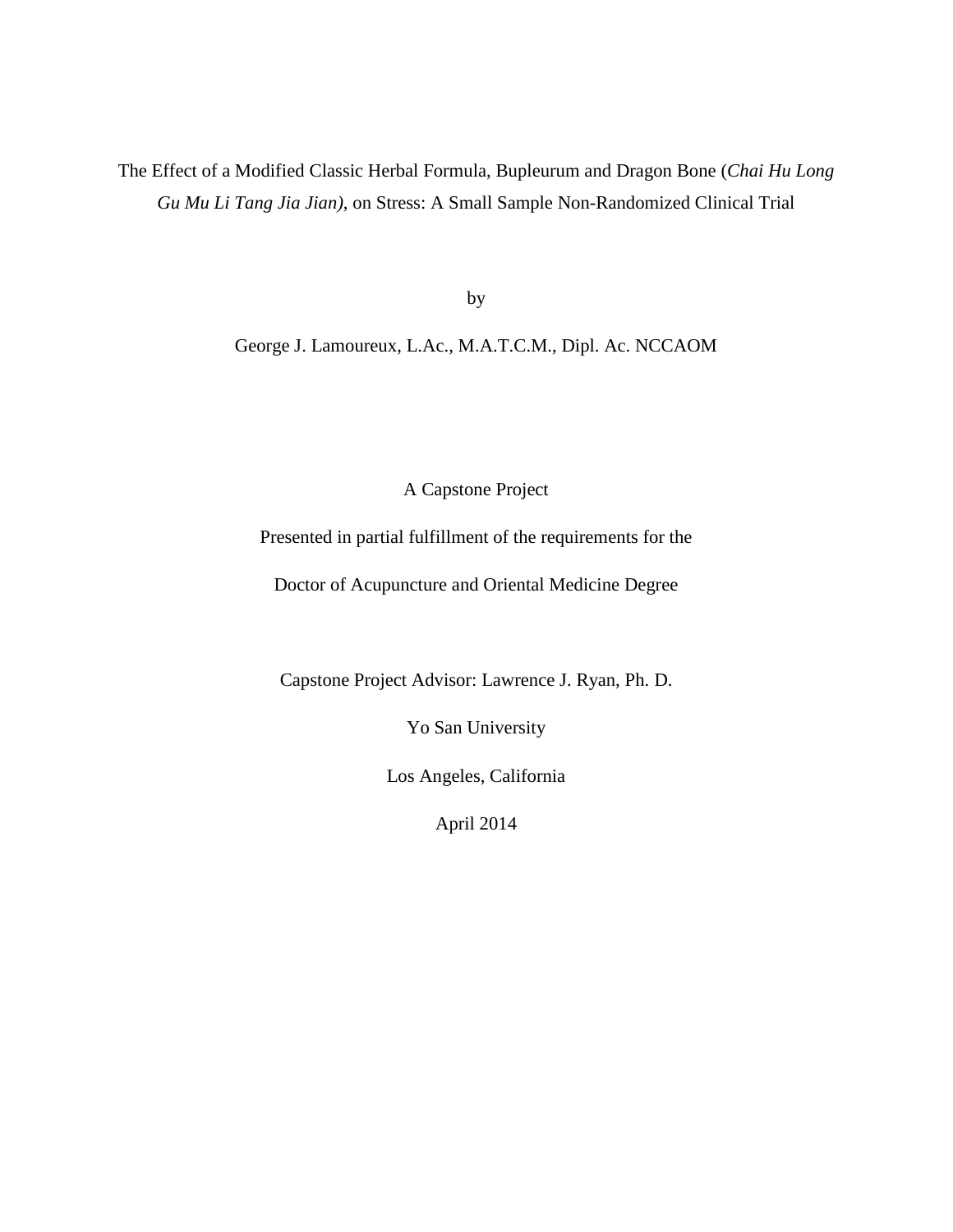# **Approval Signature Page**

\_\_\_\_\_\_\_\_\_\_\_\_\_\_\_\_\_\_\_\_\_\_\_\_\_\_\_\_\_\_\_\_\_\_\_\_\_\_\_\_\_\_\_\_\_\_\_\_\_\_\_\_\_\_\_\_\_\_\_\_\_\_\_\_\_\_\_\_\_\_\_\_\_\_\_\_\_\_

\_\_\_\_\_\_\_\_\_\_\_\_\_\_\_\_\_\_\_\_\_\_\_\_\_\_\_\_\_\_\_\_\_\_\_\_\_\_\_\_\_\_\_\_\_\_\_\_\_\_\_\_\_\_\_\_\_\_\_\_\_\_\_\_\_\_\_\_\_\_\_\_\_\_\_\_\_\_

This Capstone Project has been reviewed and approved by:

Lawrence J. Ryan, Ph. D., Capstone Project Advisor Date

 $D<sub>r</sub>$ 

Don Lee, L. Ac., Specialty Chair Date

Rudica Murche

Andrea Murchison, D.A.O.M., L. Ac., Program Director Date

8/29/2014

8/29/2014

8/29/2014

\_\_\_\_\_\_\_\_\_\_\_\_\_\_\_\_\_\_\_\_\_\_\_\_\_\_\_\_\_\_\_\_\_\_\_\_\_\_\_\_\_\_\_\_\_\_\_\_\_\_\_\_\_\_\_\_\_\_\_\_\_\_\_\_\_\_\_\_\_\_\_\_\_\_\_\_\_\_

Seulan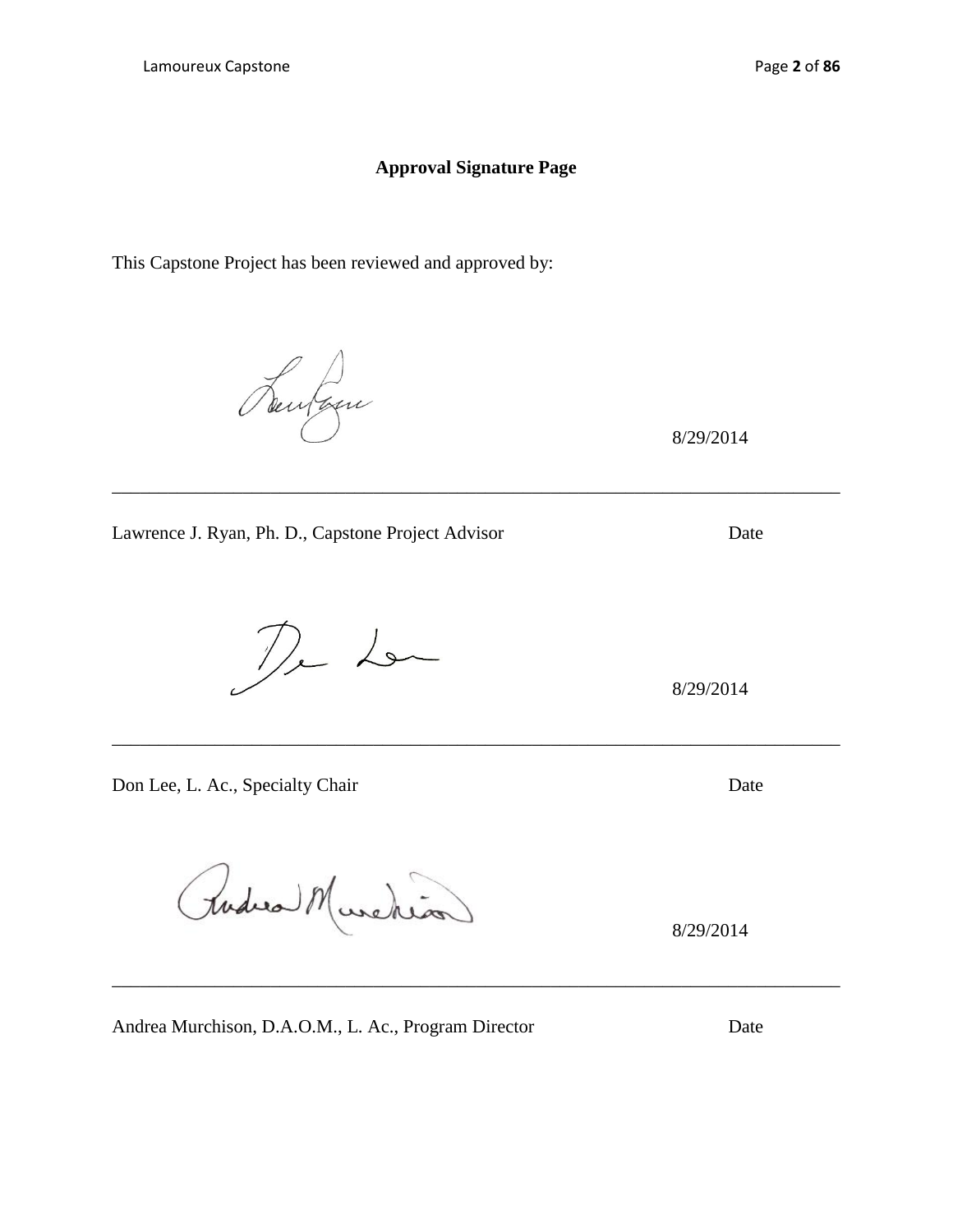### **Abstract**

Contemporary society has seen stress reaching epidemic proportions. Pharmaceutical drugs, although effective, run the risk of physical dependence and addiction, prompting stress sufferers to seek other therapies. Chinese medicine, and in particular herbal medicine, presents a reasonable and effective treatment for stress management. Human clinical trials of Chinese herbal formulas are sorely lacking in Western medical literature. This present small sample, nonrandomized clinical trial was conducted to test the efficacy of the herbal formula *Bupleurum and Dargon Bone (Chai Hu Long Gu Mu Li Tang Jia Jian)* in lowering participant scores on the standardized Perceived Stress Scale. The result of this clinical trial yielded a highly significant p-value of .001. The statistical results were discussed in terms of theory and practice. Limitations of this trial were discussed and recommendations for future research proposed.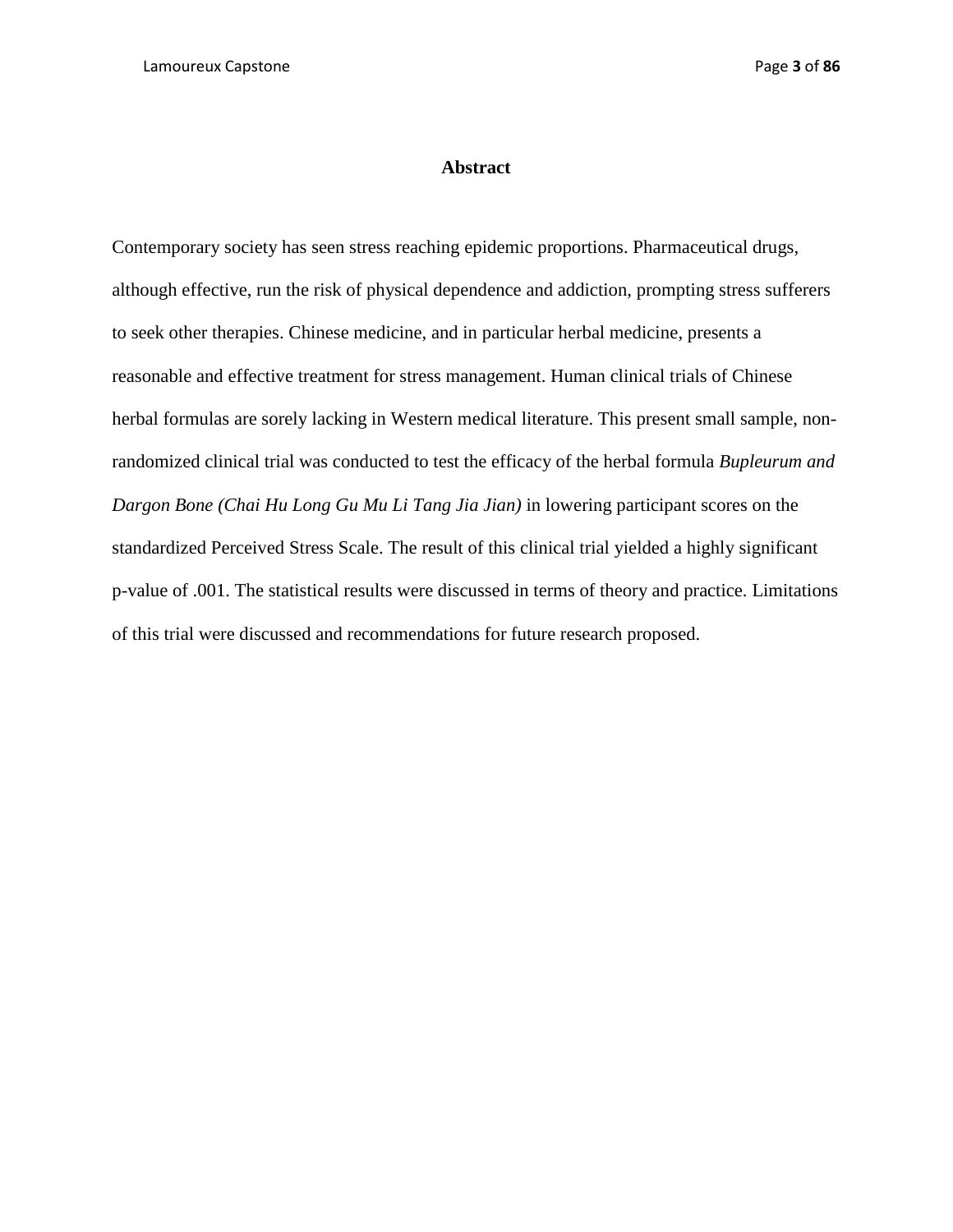# **Acknowledgments**

This capstone project was completed during the  $25<sup>th</sup>$  anniversary of Yo San University, so it is with a grateful heart that I acknowledge the Ni family for their vision in founding this enduring institution. A special thanks is extended to Drs. Daoshing and Mao Shing Ni for their unending dedication in guiding our university since its founding. This project may never have been completed on time without the kindness, generosity and expertise of my capstone advisor Dr. Larry Ryan who gave of his time while also fulfilling his duties as President of Yo San University. To Dr. Andrea Murchison who assumed the position of DAOM Program Director; thank you for showing us how leadership is executed with authority, grace, and humor. To my fellow DAOM classmates, I could never have completed this program without your kind support and encouragement, each and every one of you taught me how to be a better person. And lastly, but always first in my heart; thank you DCF for being by my side not only through this, but through thirty four years of life.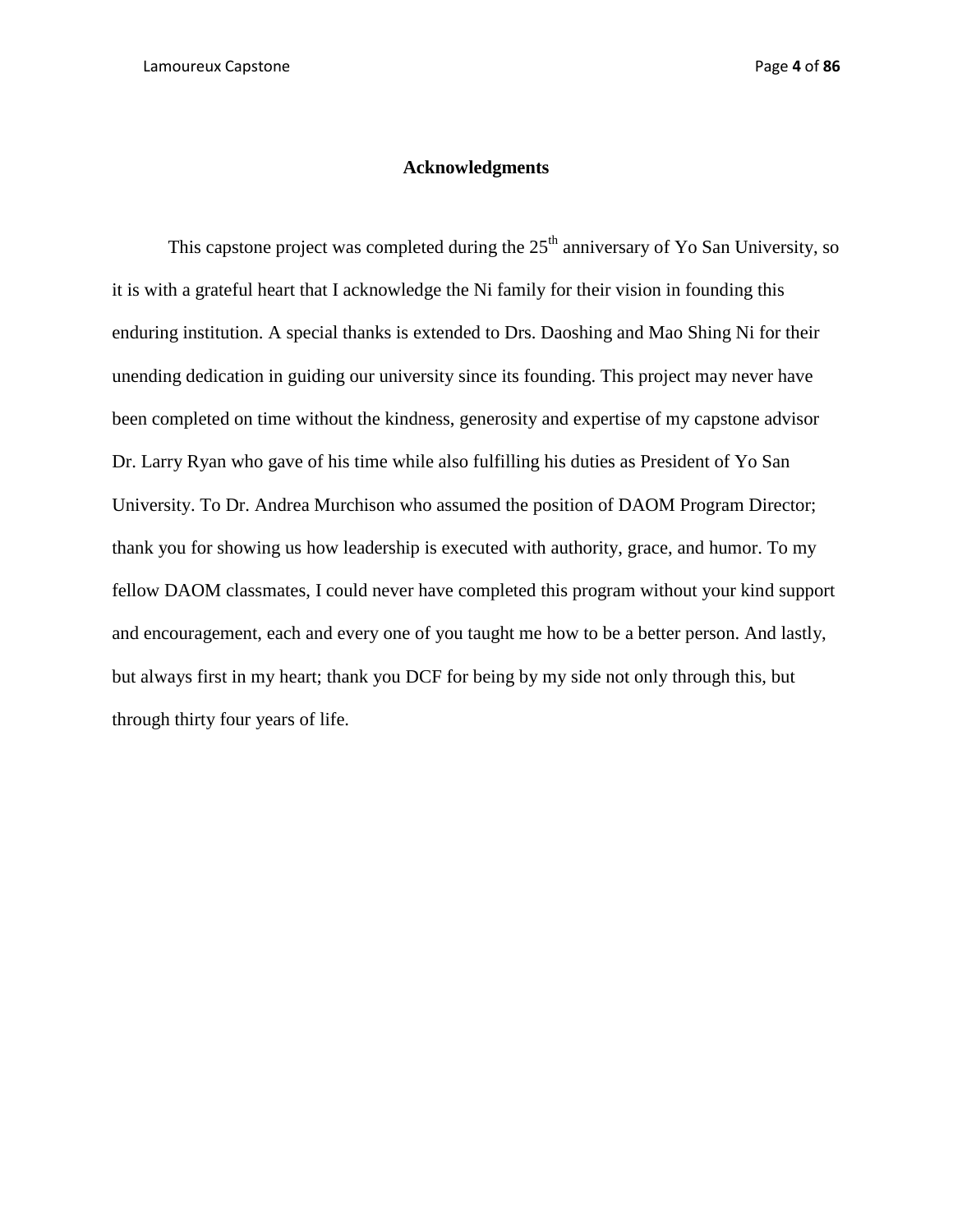# Table of Contents

| Bupleurum and Dragon Bone (Chai Hu Long Gu Mu Li Tang Jia Jian) 22 |  |
|--------------------------------------------------------------------|--|
|                                                                    |  |
|                                                                    |  |
|                                                                    |  |
|                                                                    |  |
|                                                                    |  |
|                                                                    |  |
|                                                                    |  |
|                                                                    |  |
|                                                                    |  |
|                                                                    |  |
|                                                                    |  |
|                                                                    |  |
|                                                                    |  |
|                                                                    |  |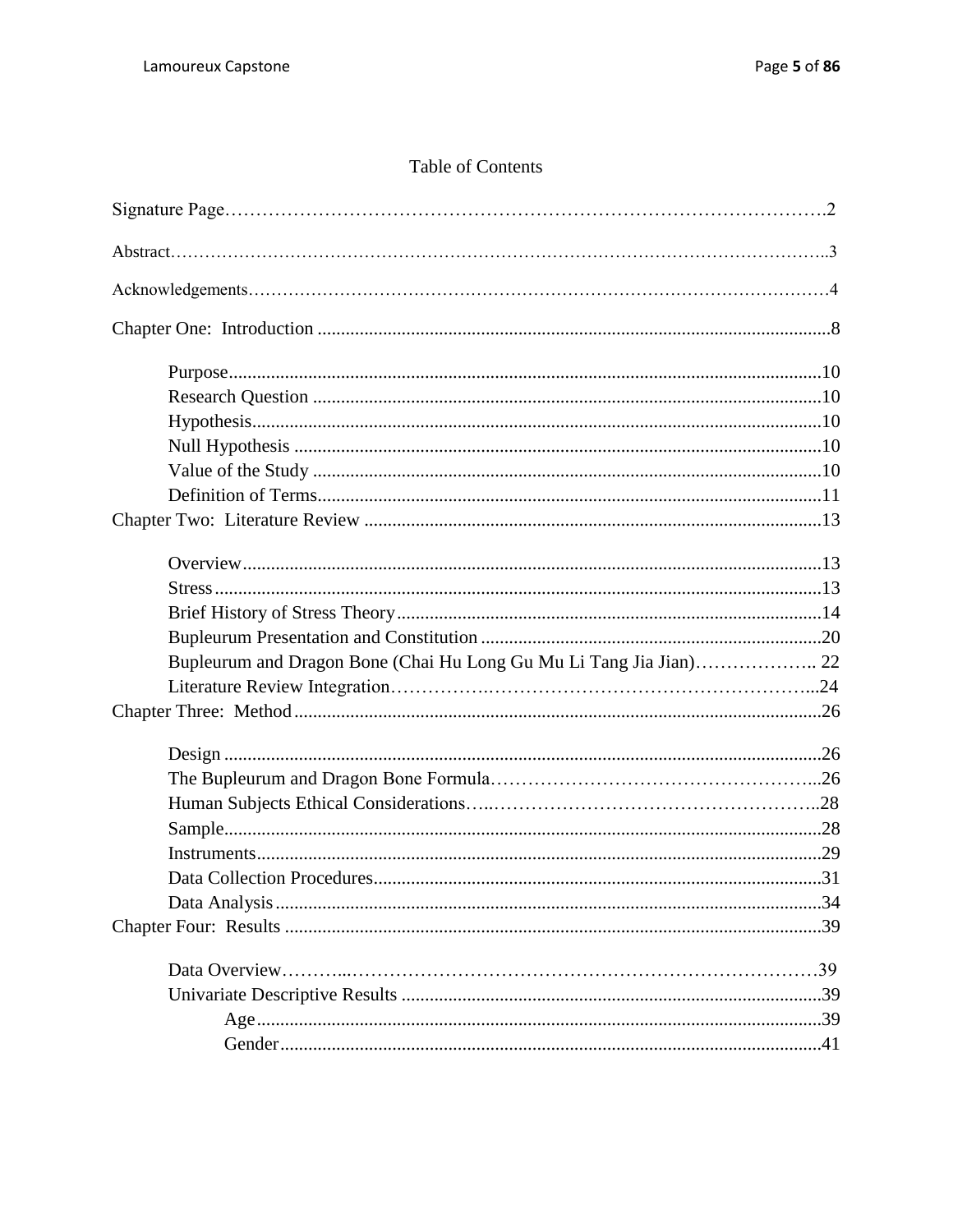# List of Tables

| Table 1: Designation of Instrument and Data Description34 |
|-----------------------------------------------------------|
|                                                           |
|                                                           |
|                                                           |
|                                                           |
|                                                           |
|                                                           |
|                                                           |
|                                                           |
|                                                           |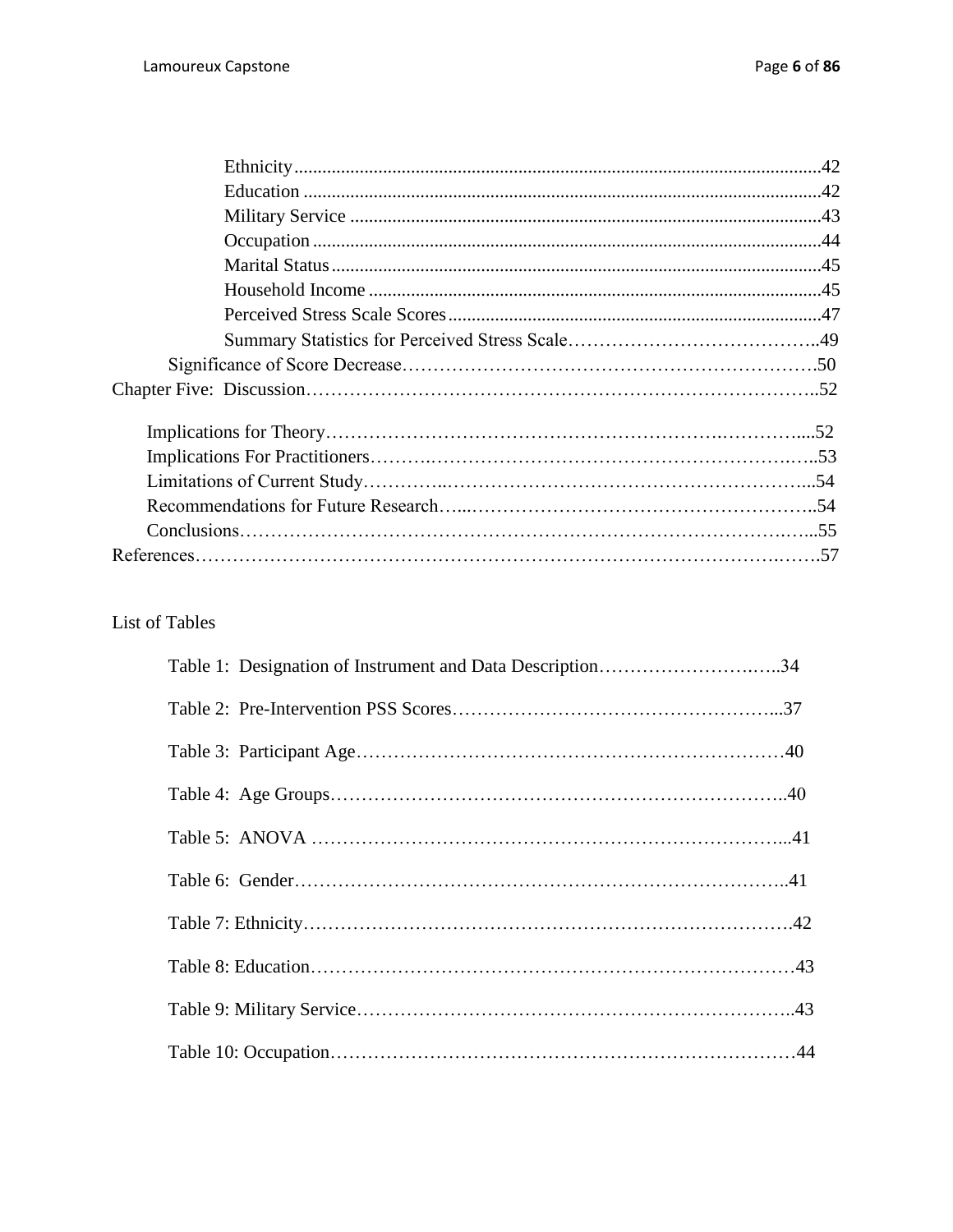| Appendices |  |
|------------|--|
|            |  |
|            |  |
|            |  |
|            |  |
|            |  |
|            |  |
|            |  |
|            |  |
|            |  |
|            |  |
|            |  |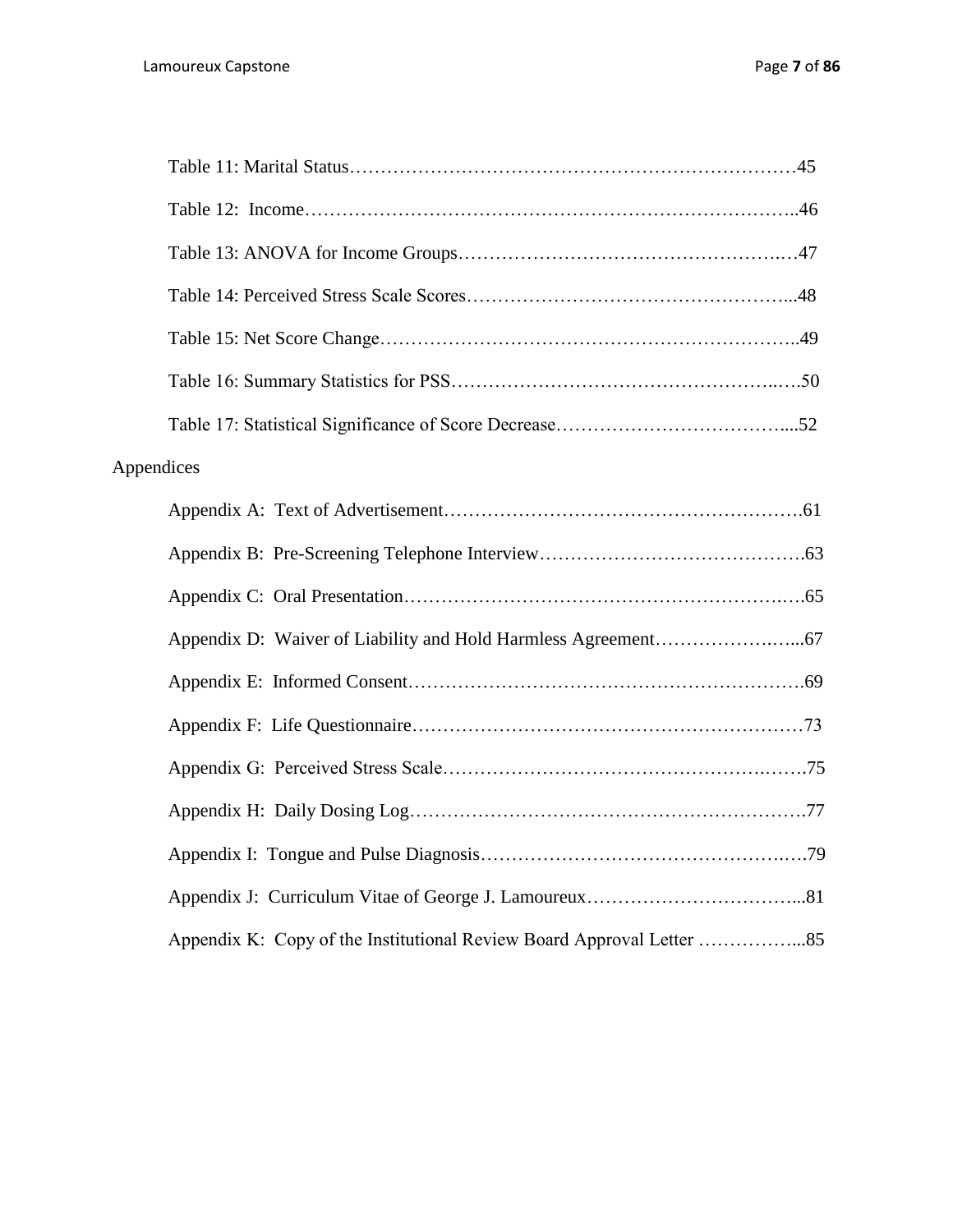### **Chapter One: Introduction**

The World Health Organization (WHO) has declared that stress is the epidemic of the 21<sup>st</sup> century and the International Labor Organization (ILO) referred to stress as a global epidemic. According to various estimates, the cost of stress on the American economy falls somewhere between 200 and 300 billion dollars a year in lost productivity, absenteeism and illness (Smith, 2012).

It is not possible to avoid all forms of stress in our lives, nor should we want to, because they can be natural elements of survival. But, the stress of today is not the stress of our forefathers and ancestors. There was a time in the evolutionary history of the human species when the stress response was triggered more often by the threat of real physical harm by predatory animals or hostile enemies, in those scenarios, the "fight or flight" response developed and proved to be a life-saving mechanism.

We have progressed from a hunter-gatherer and agrarian society that followed the natural rhythms of the seasons, to an industrial society where our contact with nature was replaced with machinery, and now to a technological society where we are 'wired' 24/7. In our attempt to create a society of convenience and efficiency, our collective ingenuity has resulted in a demanding environment that assaults our very being. We are now confronted with stress as a 'perceived' psychological threat from which there is no escape. The fight-or-flight response that served human beings for so long has become, itself, a threat to our survival. Stress has evolved from the real to the perceived.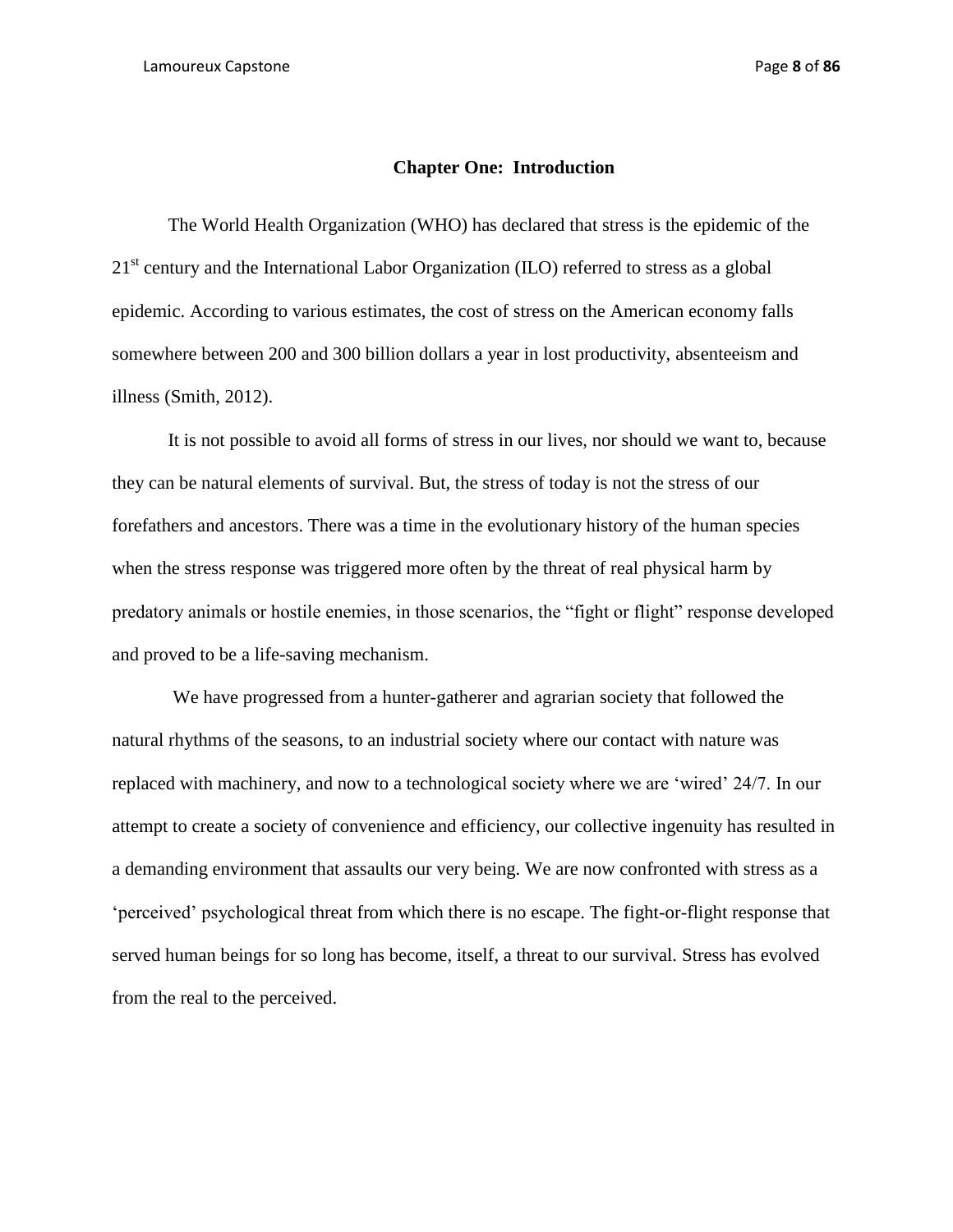The pharmaceutical industry was one of the first to address the impact of the stress epidemic as early as 1954 with the discovery of benzodiazepines by Leo Sternbach. This class of drugs that contain common names such as Xanax, Valium, Klonopin, Ativan and Tessalon, first entered the market in the 1960's and gained wide acceptance from physicians and the general population. By the mid-1970s an astounding 8000 tons of these medications were sold every year (Vogel-Ciernia, A., Scarski, M. & Stout, D., n.d.). As an indication of the extent that patients were seeking help for stress and anxiety, IMS Institute for Healthcare Informatics (2010), listed benzodiazepines as number ten on the list of most commonly prescribed drugs beginning in 2005 with 76.7 million prescriptions and maintaining that position through 2009 when an amazing 87.9 million prescriptions were counted. The use of these medications is not without cost and the potential for physical and/or psychological addiction has been observed. It is the opinion of some researchers that the extensive prescribing of this class of drugs constitutes medically sanctioned addiction that will impact healthcare both economically and qualitatively (Hallfors  $\&$ Saxe, 1993).

The risk of side effects and/or addiction of many psychotropic drugs on the market are causing more and more people to seek complementary and alternative medicine (CAM) to help reduce and manage the perceived stress in their lives. Within the broad category of CAM, Classical Chinese medicine, that includes acupuncture and herbal medicine, has become a popular and widely accepted modality for the treatment of stress.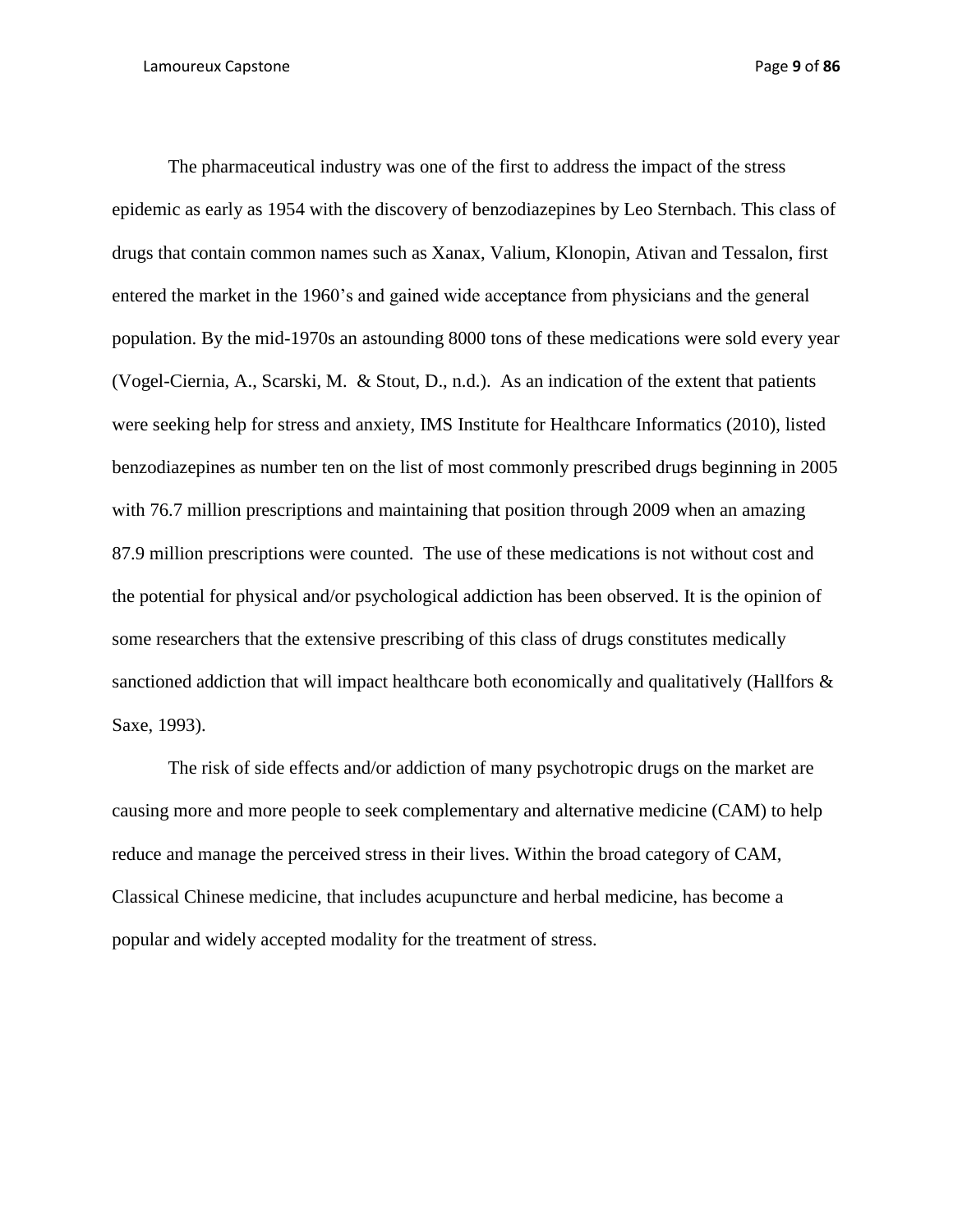# **Purpose**

The purpose of this clinical trial is to investigate if a one month administration of the modified herbal formula named Bupleurum and Dragon Bone (*Chai Hu Long Gu Mu Li Tang Jia Jian*), would result in the participants in the trial achieving lower scores on the Perceived Stress Scale compared with baseline scores reported before the administration of the herbal formula.

## **Research Question**

Does the herbal formula *Bupleurum and Dragon Bone* (*Chai Hu Long Gu Mu Li Tang Jia Jian )* reduce stress?

## **Hypothesis**

The administration of the herbal formula *Bupleurum and Dragon Bone (Chai Hu Long Gu Mu Li Tang Jia Jian),* for one month, will reduce the scores achieved on the 14 item Perceived Stress Scale from pre to post administration of the herbal formula.

## **Null Hypothesis**

There will be no change in scores achieved on the 14 item Perceived Stress Scale pre and post administration of the herbal formula *Bupleurum and Dragon Bone (Chai Hu Long Gu Mu Li Tang Jia Jian)*

## **Value of Study**

This clinical trial was conducted is to fill a gap in research not being conducted in the United States on herbal formulas that are commonly used in the clinics and private practices of Chinese medical practitioners. Both China and Japan have conducted animal and human research on herbal formulas, but to date, research from the United States is not apparent to this researcher.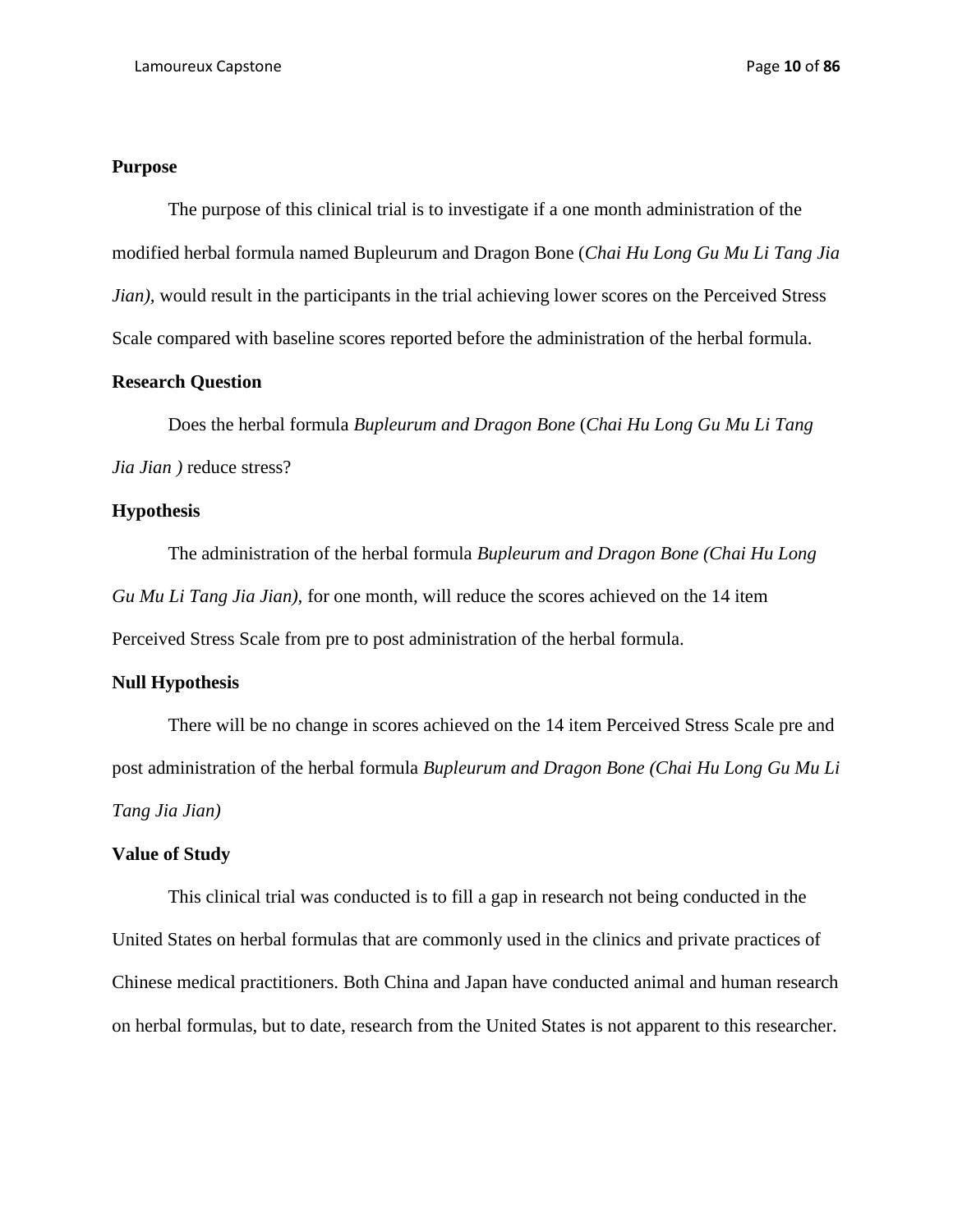More people are seeking alternatives to pharmaceutical drug therapies and their inherent side effects and potentially addictive nature. The clinical trial of this herbal formula and its effect on stress may provide a safe, effective and non-addictive alternative to healthcare practitioners both eastern and western. This trial may inspire further research under controlled and double blinded conditions to hold up to scientific scrutiny and validation.

## **Definition of Terms**

The terms below are defined to provide a common understanding of concepts that appear repeatedly in this study.

- **Complementary and Alternative Medicine (CAM).** Therapies not usually taught in U.S. medical schools or generally available in U.S. hospitals. CAM therapies include a broad range of practices such as acupuncture, herbal remedies, and chiropractic care. They are defined by the National Center for Complementary and Alternative Medicine as a group of diverse medical and healthcare systems, practices, and products not presently considered part of conventional medicine (NCCAM, 2013).
- **Herbal Formulas.** The Chinese word for formulas or recipes is *fang ji. Fang* usually refers to the written recipe itself and *Ji* refers to the act of administering the recipe. These are recipes that are put into practice (Scheid, Bensky, Ellis & Barolet, 2009).
- **Pulse Diagnosis.** In Traditional Chinese medicine, the pulse is divided into three positions on each wrist. The first pulse closest to the wrist is the *cun* (inch) position, the second *guan* (gate), and the third furthest away from the wrist is the *chi* (foot). Each position represents a pair of organs, with different organs apparent on the superficial,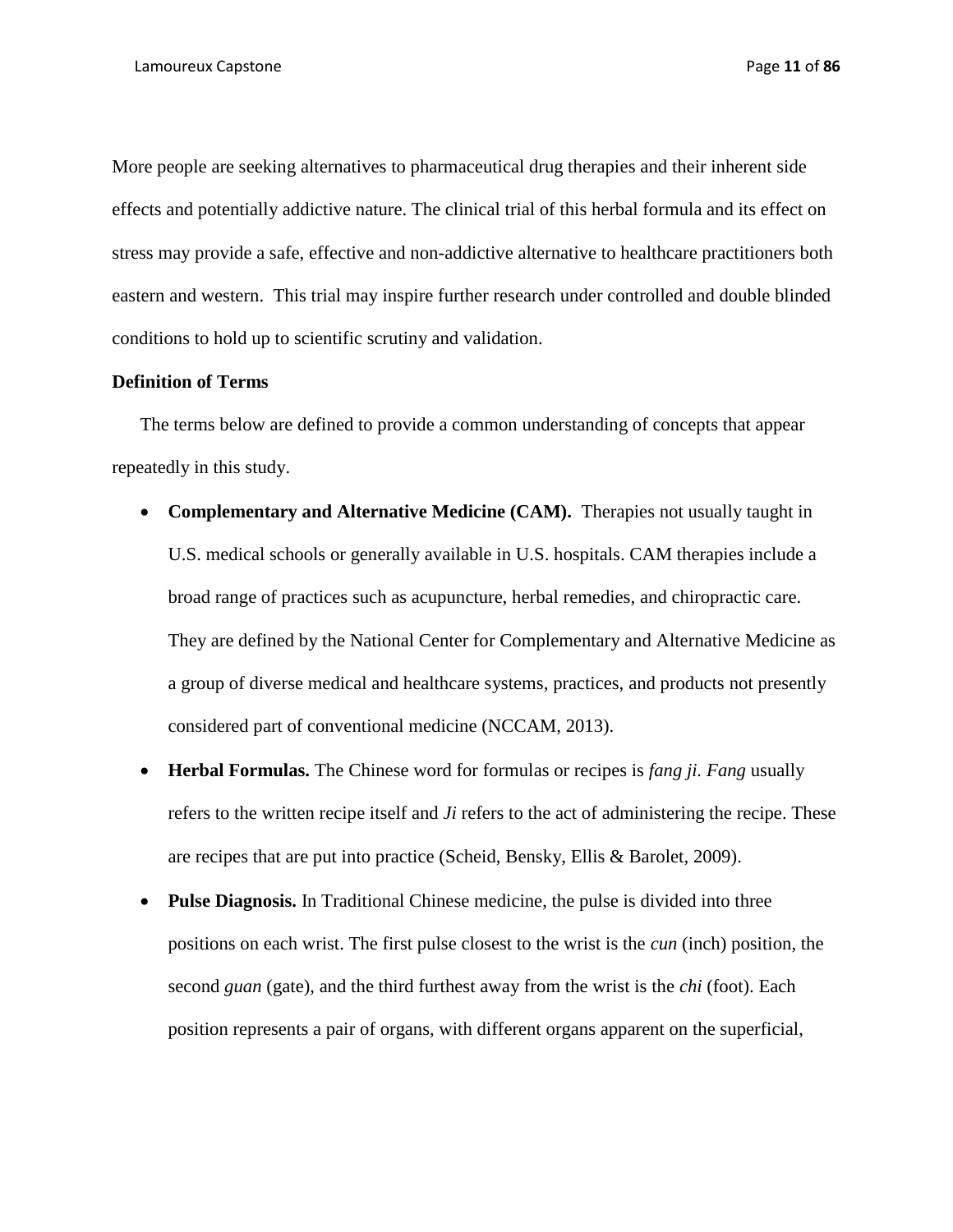Lamoureux Capstone Page **12** of **86**

middle and deep level. Generally the first position on the left hand represents the heart and small intestine, the second, liver and gallbladder, and the third the kidney yin and bladder. On the right hand, the first position is representative of the lungs and large intestine, the second the spleen and stomach, and the third represents the kidney yang and uterus. The strengths and weaknesses of the positions are used to assess the patient diagnostically, along with the different qualities and rate of the pulse (Flaws,1995).

- **Qi-** Qi is the basis for all phenomena in the universe, it can have the quality of course material form but also manifests as non-material energies (Maciocia, 2005).
- **Tongue Diagnosis –** Observation of the tongue is based on four main items: the tongue body color, the body shape, the coating and the moisture. The body color indicates the conditions of Blood, Nutritive Qi and Yin organs; it reflects conditions of Heat or Cold and Yin or Yang. The shape indicates the state of Blood and Nutritive Qi: it reflects conditions of Fullness or Deficiency. The coating indicates the condition of the Yang organs; it reflects conditions of Heat or Cold or Fullness or Deficiency. The moisture indicates the state of the Body Fluids (Maciocia, 1995).
- **Traditional Chinese Medicine (TCM).** Traditional Chinese medicine is a broad range of medicine practices sharing common concepts which have been developed in China and are based on a tradition of more than 2,000 years, including various forms of herbal medicine, acupuncture, massage, exercise and dietary therapy (Wikipedia, 2014).
- **Yin and Yang –** Basically, Yin and Yang is a concept that embraces the duality of all phenomena in the universe and arose from the observation of nature (Maciocia, 2005)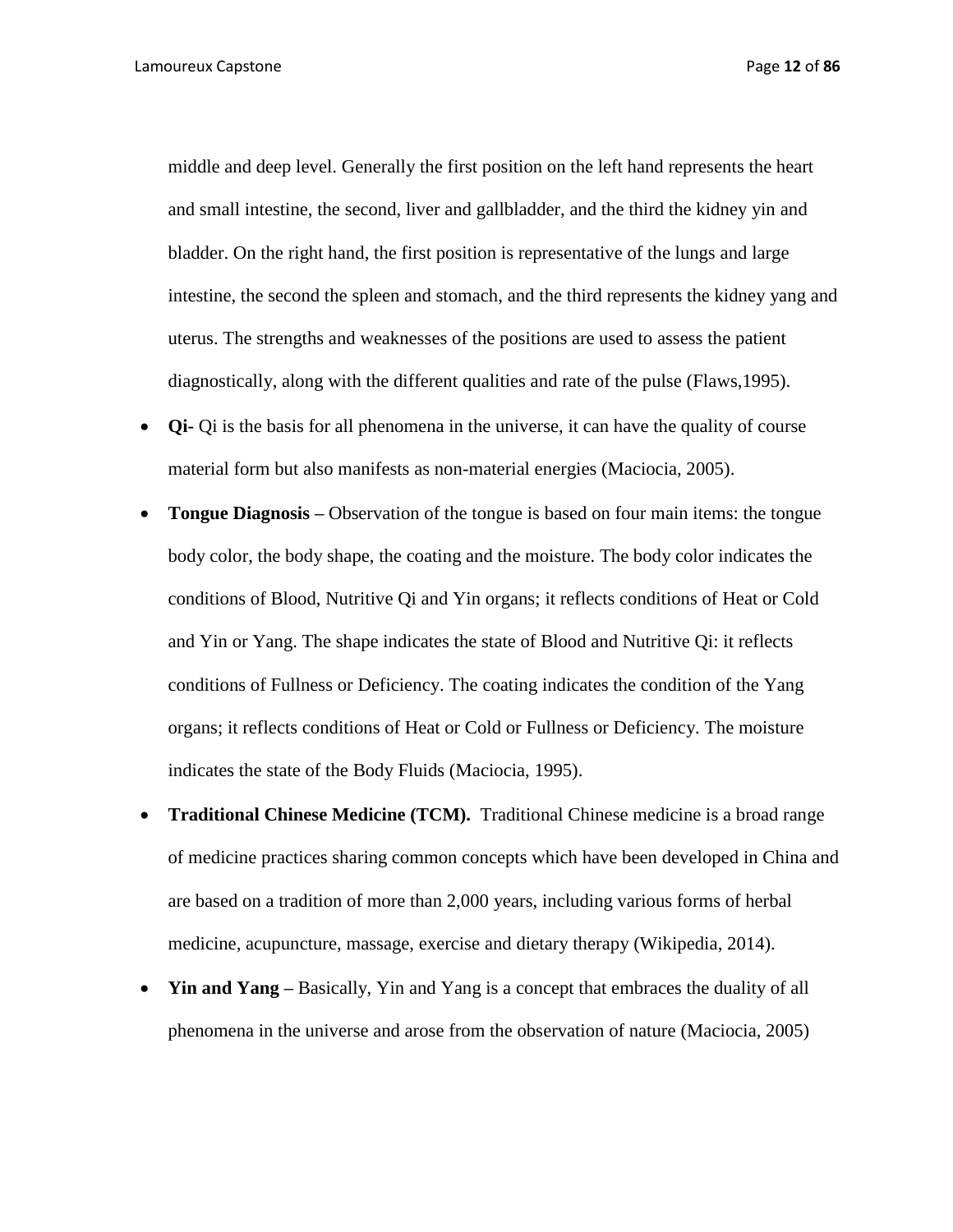### **Chapter Two: Literature Review**

### **Overview**

The research information gathered for this literature review was obtained from sources such as Pubmed, Google Scholar, National Institutes of Health, Elesevier Ltd., Wiley Online, Journal of Chinese Medicine, World Health Organization, EBSCOHOST and the Louise M. Darling Biomedical Library at UCLA. Key search words included: Stress, Stress and Aging, Stress and Health, Stress and the Brain, Stress and Cardiovascular System, Stress and Immunity, Herbs for Stress, Chinese Herbs for Stress and Chinese Herbal Formulas for Stress.

This chapter will begin with a discussion of the origin of the term stress, and will cover a history of stress theory as it evolved from a physiological and psychological perspective. A definition of stress is not found in this section simply because the researcher has come to the conclusion that there is no definition that will satisfy scientists, physiologists, psychologists or many people reading this capstone. Next, there is a section that describes aspects of the Bupleurum constitution and presentation from a TCM viewpoint. The chapter proceeds with a discussion of the specific formula used in this clinical trial, and concludes with a literature review integration section that makes the case for the current study.

### **Stress**

The term "stress," as it pertains to psychology and emotions, is such an integral part of our modern vernacular that it seems always to have been there. But, before the term was adopted by the social sciences, it was previously employed by the physical sciences, especially engineering, to describe forces being exerted on structures such as bridges, buildings and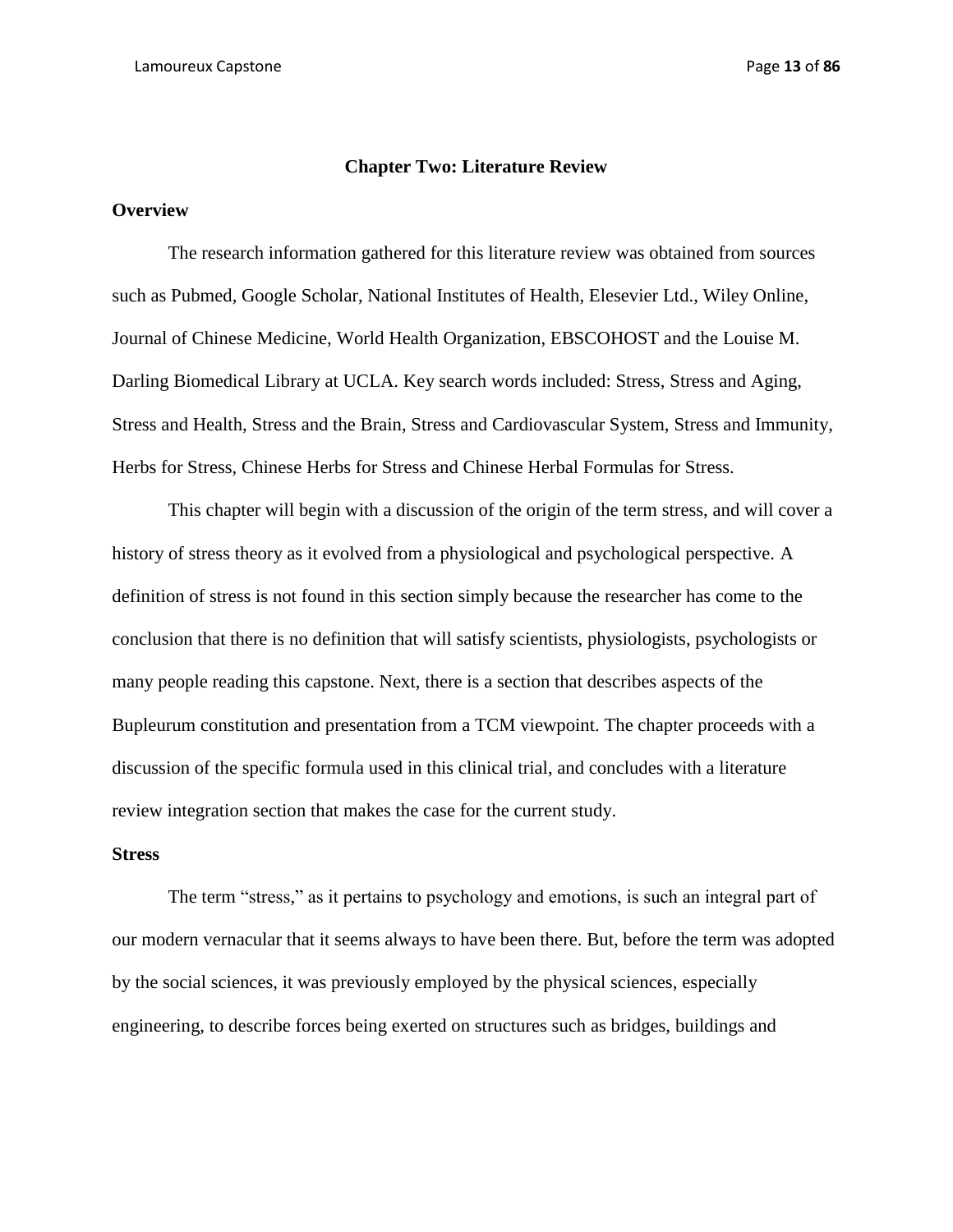#### Lamoureux Capstone Page **14** of **86**

buttresses. We still speak of someone reaching their "breaking point" when they have reached the end of their capacity to cope with a situation, a direct throwback to engineering parlance.

Stress has been studied so thoroughly that we can now map and measure the physiological pathways by which stress impacts health and disease (Cohen, Kessler & Gordon, 1955). As Sapolsky so astutely stated, " in the parlance with which we have grown familiar, *stress can make us sick,* and there is recognition that many of the damaging diseases of slow accumulation can be either caused or made far worse by stress" (Sapolsky, 2004, p. 3). In a study conducted in 2012, it was demonstrated that high stress levels caused an accelerated shortening of telomeres and consequently cellular senescence and death (Wikgren, Maripuu, Karlsson, Nordfjall, Bergdahl, Hultdin, Del-Favero, Roos. Nilsson, Adolfsson & Norrback, 2012). This study implicates stress as a direct causal factor in the acceleration of the aging process and its impact on healthy aging and longevity.

## **Brief History of Stress Theory**

Claude Bernard (1813-1878), a French physiologist was the first person to postulate that living organisms had an internal environment that had a direct causal relationship to their behavior (Bernard, 1865; 1961). Bernard stated that the function of the internal mechanisms however diverse they might be, have only one single function, that of maintaining a constant internal environment (Hallman, 2005). Bernard also theorized that a physical challenge to the organism had to be met with a response to counteract those challenges or threats in order to maintain balance in the internal environment, and he called this process one of *dynamic*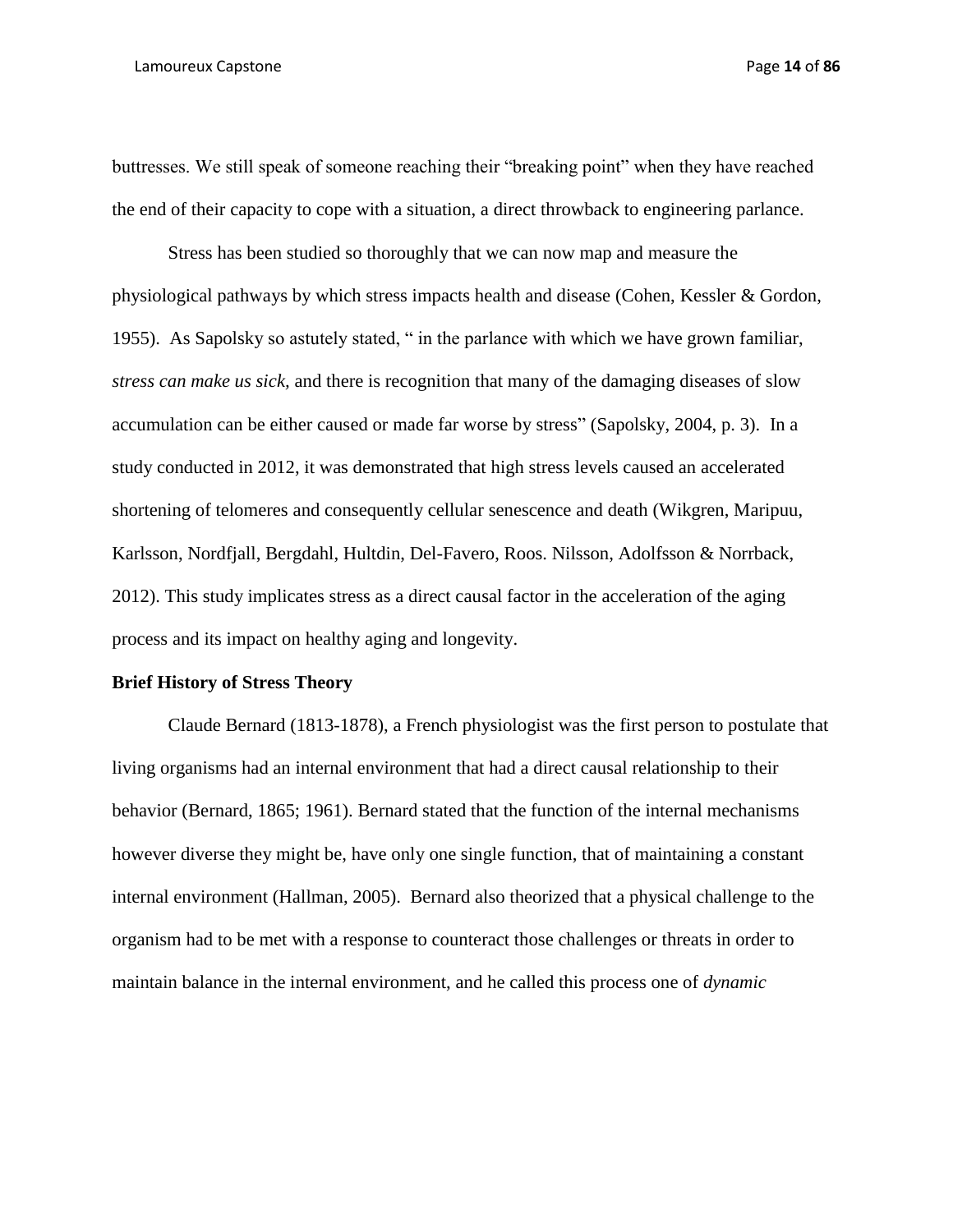*equilibrium.* The concepts proposed by Bernard form the basis of our modern concept of stress and the organism's response to it.

Walter B. Cannon (1871-1945), an American physiologist and professor at Harvard University, expanded on the work of Bernard and discovered the physiological process of maintaining the balance of the "internal environment" in the face of external environmental changes and called it "homeostasis". He was also the first person to use the word "stress" in referencing the events that challenged or threatened the organism and the response mounted to neutralize them. He was also the first researcher to explore the connections of emotional states and their impact on physiological homeostasis. He may also have been the first scientist to suggest that emotional stress is capable of causing physiological damage to the body (Cannon, 1932). Body temperature, acidity and alkalinity balance, hormone release and blood pressure are just a few of the areas that must be maintained by homeostasis.

Hans H. B. Selye (1907-1982), is probably the most recognized figure in the study of stress and is considered the father of stress research. While conducting laboratory studies with rats, he intuited that handling the rats for injection was causing a high arousal state of the sympathetic nervous system in the animals. On post mortem examination of the animals, he also found that they all had similar physical abnormalities such as decreased size of the thymus gland, gastrointestinal ulcers and enlarged adrenal glands. Selye theorized that any organism that is exposed to a "stressor" will exhibit exactly the same response no matter what the stressor may be. He called this response the General Adaptation Syndrome. Selye divided the syndrome into three stages, the first is the "alarm reaction" when the organism becomes aware of the presence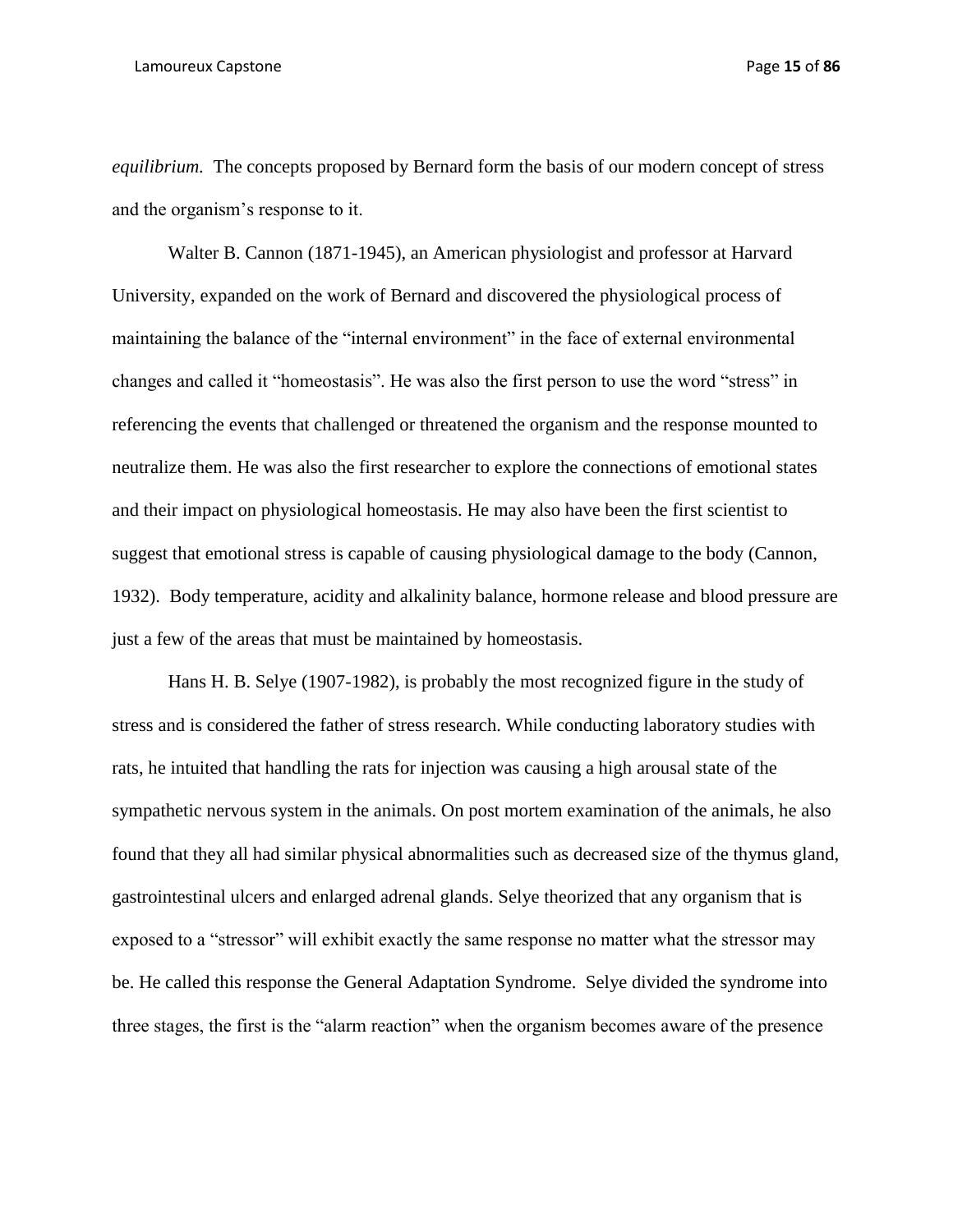of the stressor. During this stage, the hormones adrenaline and cortisol are released and trigger a whole cascade of physiological responses. The second stage is "resistance", when the organism attempts to neutralize the stressor however it can and return the organism to a homeostatic state. The adaptations that occur during this stage can be beneficial or detrimental depending on the circumstances. In the case of exercise as a stressor, if it allows you to become stronger, that is a benefit, but if your blood pressure is raised as a response to stress, that may be detrimental. The third and final stage is "exhaustion". The ability of the organism to adapt is not without limits. When the organism has used up all of the resources at its disposal and the stressor has not been neutralized, systems in the body will start to break down. At this stage the organism may succumb to the stressor and may ultimately lead to death (Selye, 1936).

Peter Sterling and Joseph Eyer (1988) proposed another concept that has gained popularity in the stress field, it is called allostasis . The theory of allostasis states that homeostasis can indeed be maintained but at a particular cost to the organism. The cost to the organism has also been called the "allostatic load." Selye also realized that there was a price for maintaining homeostasis but he never named it, but the concept corresponds with second and third stages of his General Adaptation Syndrome (Selye, 1936).

Even Sigmund Freud discussed the concept of stress to include "stimuli of the mind" which he referred to as "instincts". But, an instinct as opposed to an external stressor, has the characteristic of exerting a constant force instead of a momentary episode. Being internally generated, it follows that there is no escape from instincts (Riviere, 1959). What struck the current researcher the most about the description is that it is a perfectly apt description that can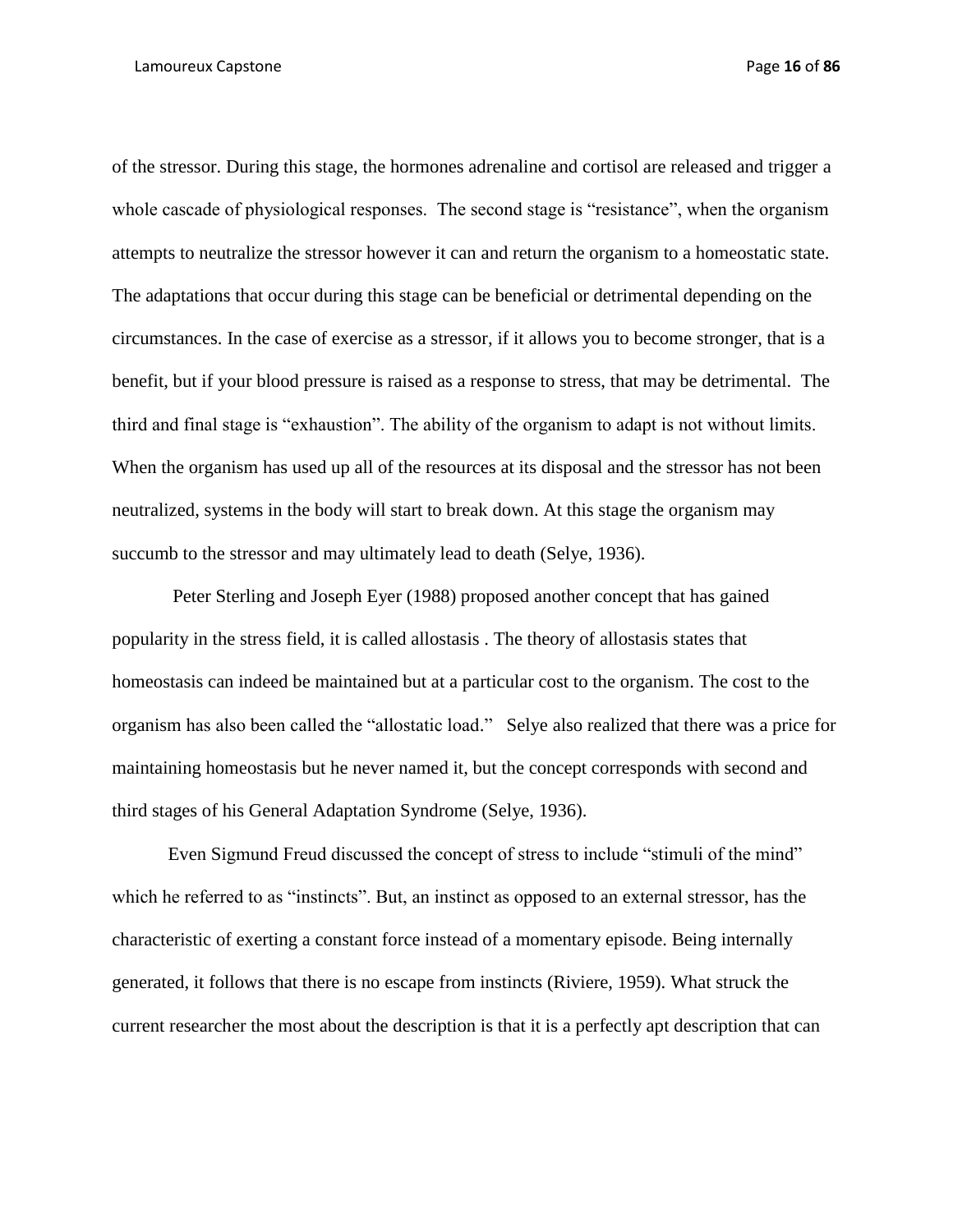#### Lamoureux Capstone Page **17** of **86**

be applied to psychological stress today. The concept of not being able to flee from thought processes is particularly telling.

In twenty years of practicing TCM and herbalism, the current researcher has been struck by the incidence of stress as either a primary or contributing factor in illness and disharmony. With more and more research being done on stress, it is becoming undisputable that stress can have a negative effect on every organ system of the body. Since classical Chinese medicine is a holistic paradigm, many of the protocols used in the medicine have been found to reduce the deleterious effects of stress on the body, mind and spirit.

Graham, Christian and Kiecolt-Glaser (2006) conducted a literature review discussing the role of age and stress on the immune system. One compelling suggestion in the literature is that early life stress may lead to the readjustment of an immune "set-point" that is resistant to later alteration. This has profound implications when conducting research on stress and not knowing the early life stress experiences of the subject population. Subjects may be evaluated for perceived or chronic stress in real time, but physiologically and psychologically responding to accumulated stress experiences from early life.

It is widely accepted that immune function declines with age, but in combination, stress and age place a much greater allostatic burden on the psychoimmunology of an individual (Hawkley & Cacioppo, 2004). Natural decreases in the innate and adaptive immune system occur within the aging process. During periods of perceived stress the body diverts energy away from the immune system to other systems involved in survival activities. When the perceived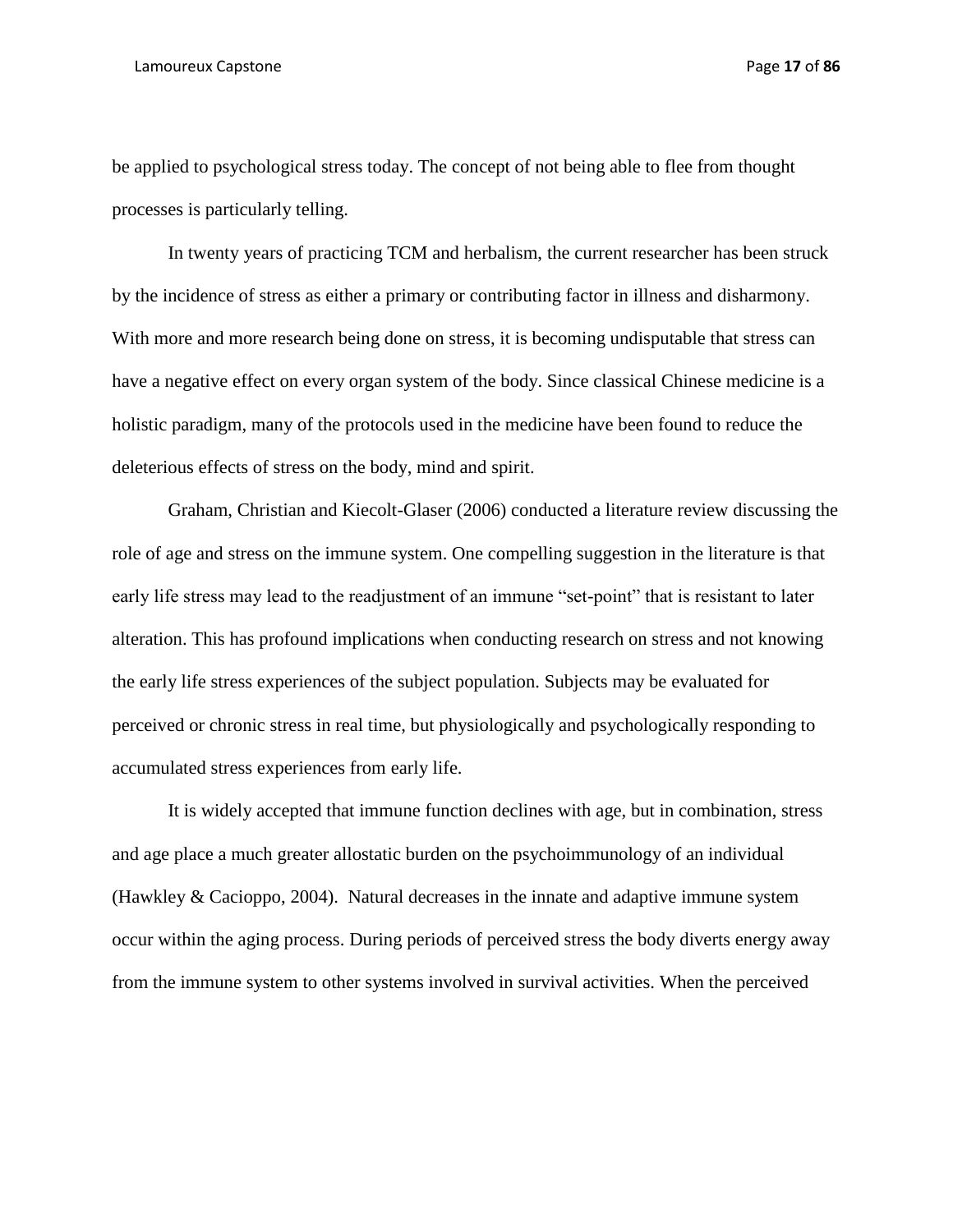#### Lamoureux Capstone Page **18** of **86**

stress becomes unrelenting, the effect can mirror, and in some instances, accelerate the effects of aging on the body and mind (Graham et al., 2006).

Cummings and Nutter (1993) conducted a pilot study at a small New England college to examine the relationship that utilization of stress management adaptive coping techniques had on cardiovascular disease risk and aspects of wellness. The population size of the study consisted of 22 women between the ages of 22 and 44. Three different measurement inventories were employed to measure the risk of cardiovascular disease, the Self Evaluation of Cardiovascular Risk Inventory, the Stress Management Checklist Inventory and the Measure Your Lifestyle Inventory. No discussion was made as to the validity of the three inventories. The Self Evaluation of Cardiovascular Risk Inventory included two variables, blood pressure and percentage of body fat, that were measured at the time the inventory questionnaire was administered. The findings of this pilot study showed that the use of stress related adaptive coping techniques were positively related to wellness, although the relationship was not significant. There was no mention of the time span that this pilot study covered. The researchers did admit that the study had limitations because of small sample size and not being more heterogeneous. The value of the study was primarily to identify stress as a potential causative factor in cardiovascular disease and to suggest further studies on the benefit of coping techniques to mediate those causes.

Epel (2009) completed a literature review citing studies involving psychological stress and metabolic stress on cellular aging. One interesting aspect of stress as it relates to aging is the fact that stress will tend to cause dysregulation in the hormonal system. Stress will shift the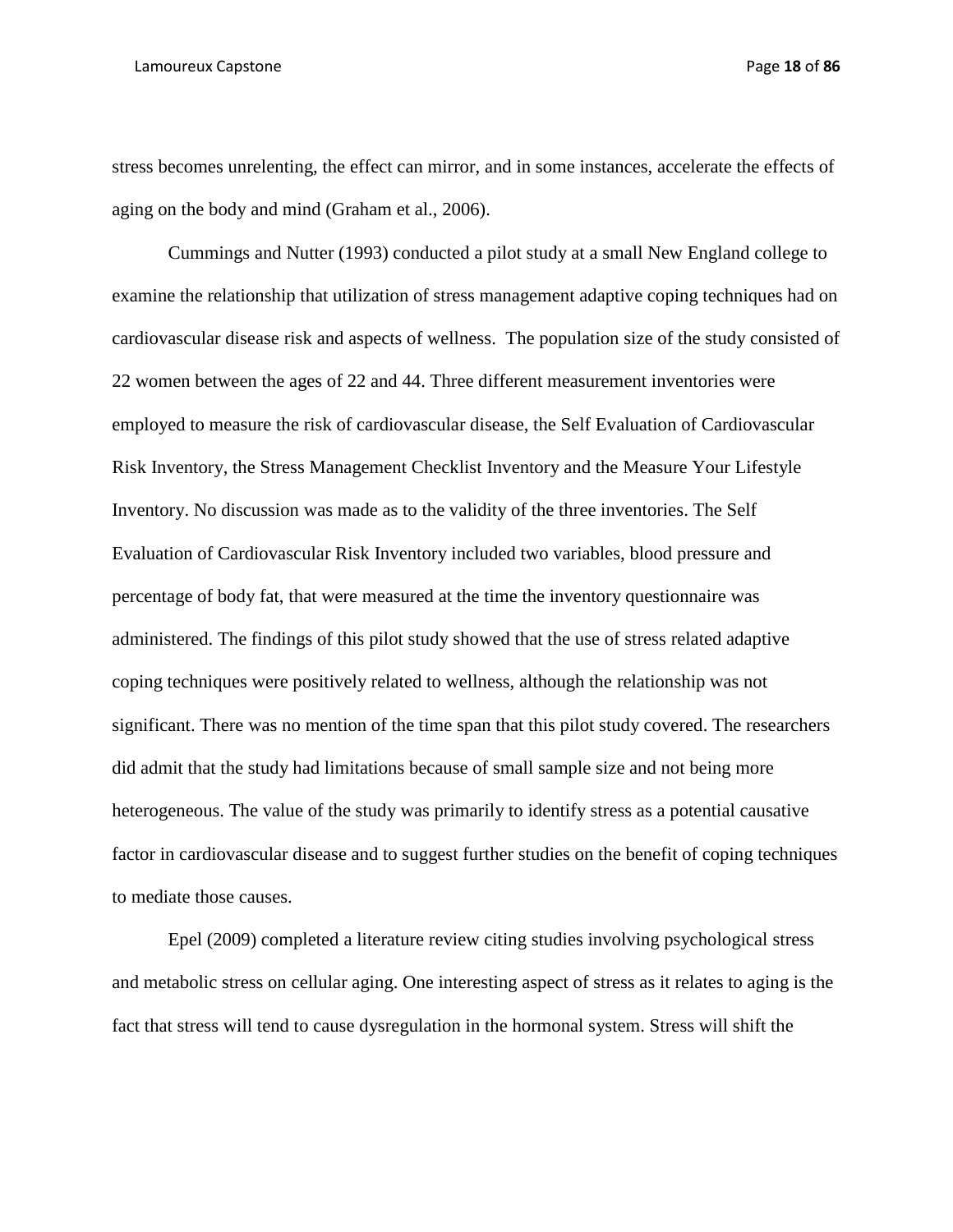levels of anabolic hormones that are in charge of the promotion of growth and repair in the body and leads to lower levels of androgens and IGF-1. At the same time, stress will increase the levels of cortisol that in turn may increase insulin causing a preferential deposit of abdominal fat that will in turn, release cytokines such as TNF-a and IL-6. Both of these promote inflammatory responses in the body. Stress will also lead to a disruption of the normal hypothalamic pituitary adrenal negative feedback loop.

A critical concept involved in cellular and biological aging of an organism is the telomere/telomerase maintenance system. Telomeres are a protective nucleoprotein end cap on a DNA strand. Telomerase is a ribonucleic reverse transcriptase cellular enzyme that has the ability to repair and add length to the telomeres. This is significant because when cortisol levels are raised by stress, it is suggested that the telomere/telomerase maintenance system is compromised, leading to shorter telomeres. Shortened telomeres are suspected in such diseases as cardiovascular disease, insulin resistance and diabetes, chronic kidney disease and stroke (Epel, 2009).

In surveying the literature about stress, it became clear that psychological stress effects every organ system in the body, and if unrelenting, will cause dysbiosis and disease. Cohen, Hamrick, Rodriguez, Feldman, Rabin and Manuck (2002), conducted research on the effect of stress on the lungs. It has been well established that stress will raise cortisol levels, and because cortisol can suppress the inflammatory immune response, they hypothesized that the release of more cortisol under stress could be associated with a greater incidence of upper respiratory infections. The study investigated three main hypotheses, 1) Since immune competence is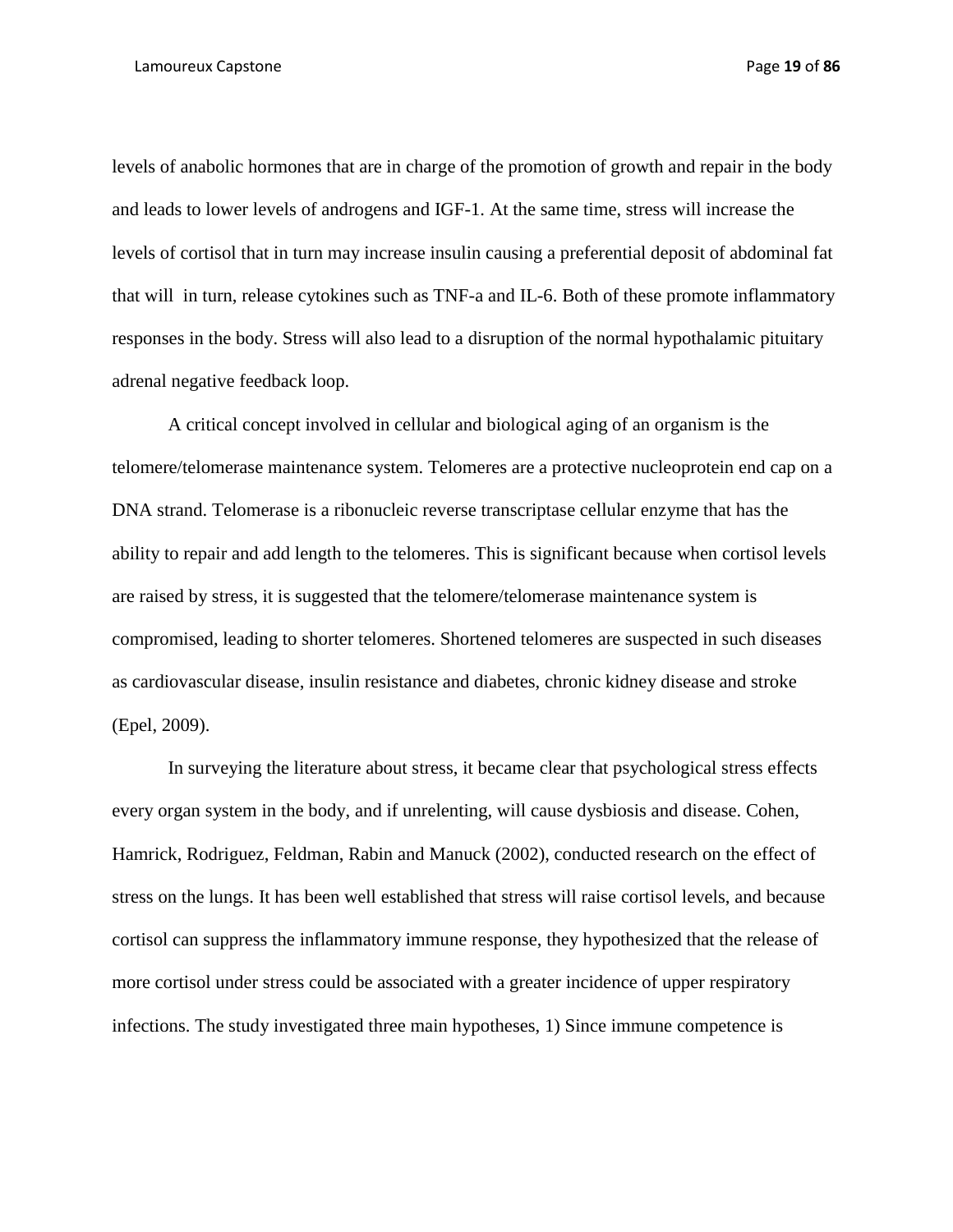compromised by cortisol, will participants with larger acute stress induced cortisol be more likely to have increased risk of upper respiratory infection, 2) Natural Killer cells play a role in killing invading viruses, would those with a smaller acute stress induced rise in natural killer cytotoxic reactivity be more likely to have an episode of upper respiratory infection when stress levels were high vs. low and 3) Are greater acute stress induced rises in blood pressure associated with higher rates of illness in those confronted with stressful events in their natural environment. This is a well-designed research study that enrolled 114 college students who participated in two laboratory sessions and a twelve week follow- up. Measures taken during the laboratory sessions included cardiovascular outcomes, immune assays, cortisol assays, catecholamine assays, and whole blood Cr-release assay. Measures of background variables included the stressful life events scale, neuroticism scale taken from the Eysenck Personality Questionnaire and standard demographic control variables such as age, sex and race. The results of the study showed that participants exhibiting greater cortisol reactivity to acute stressors had increased risk for verified upper respiratory tract infection when naturalistic levels of stress were also high (Cohen et al., 2002).

Research proves that stress has both beneficial and detrimental potential, but chronic stress or perceived stress from which there is no escape, seems not to have an upside, and indeed places an allostatic load on the organism that can result in disease and death.

# **Bupleurum Presentation and Constitution**

Huang Huang, a celebrated Chinese physician suggested in his book, *Ten Key Formula Families in Chinese Medicine,* that there exists a bupleurum constitution and presentation that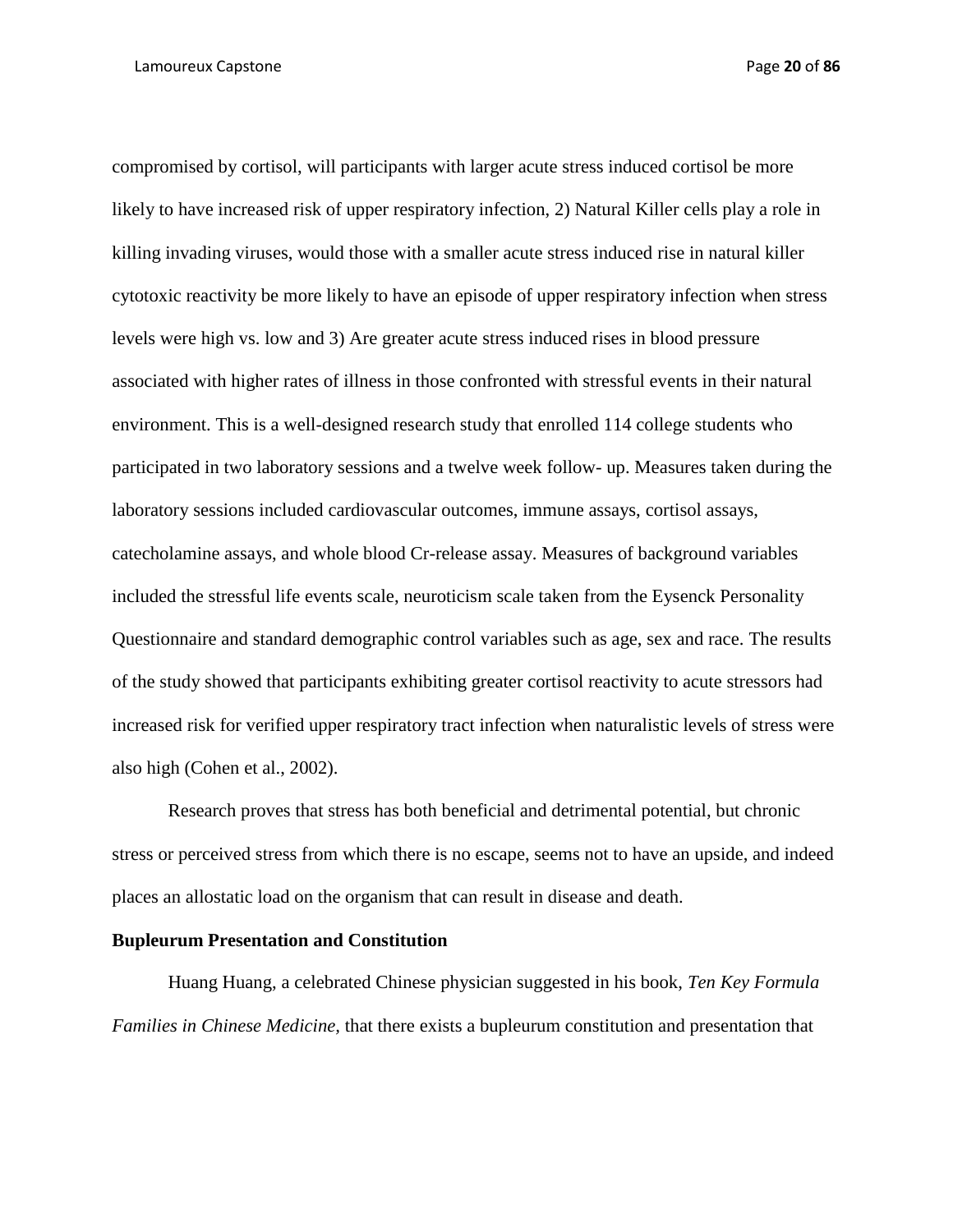will inform the practitioner when the use of one of the bupleurum formulas is appropriate in treatment. Huang describes the bupleurum constitution as a person with medium to slightly thin build, a complexion that tends to be sallow yellow, greenish yellow or greenish pale and without luster. The skin will tend towards dryness and the musculature tone is firm (Huang, 1994).

The bupleurum presentation consists of three aspects not necessarily manifesting equally or simultaneously, they are: fullness and discomfort in the chest and hypochondriac regions of the body, alternating chills and fever, and symptoms along the pathway of the *Shao Yang*  channel. The *Shao Yang* regions are the chest and hypochondria, the shoulders and nape of the neck, forehead, hips, lower abdomen, groin, and the lateral aspects of the body. If these regions of the body are affected by distending pain, achiness, lumps, or unusual sensations, this is considered a bupleurum presentation. The distinguishing pulse of this presentation is wiry (Huang, 1994).

Huang also discussed in another work, the signs and symptoms for the use of *Bupleurum and Dragon Bone ( Chai Hu Long Gu Mu Li Tang Jia Jian).* Patients who complain of many symptoms without having any medical confirmation of their diseases that may include sleeping disorders, being easily frightened, feelings of uneasiness and restlessness, poor appetite, chills, constipation or diarrhea, and pain and fullness in the rib-side are with feeling of restriction. All of these signs and symptoms can be accompanied or made worse by stress, in fact, these are the manifestations of stress in TCM (Huang, 2011).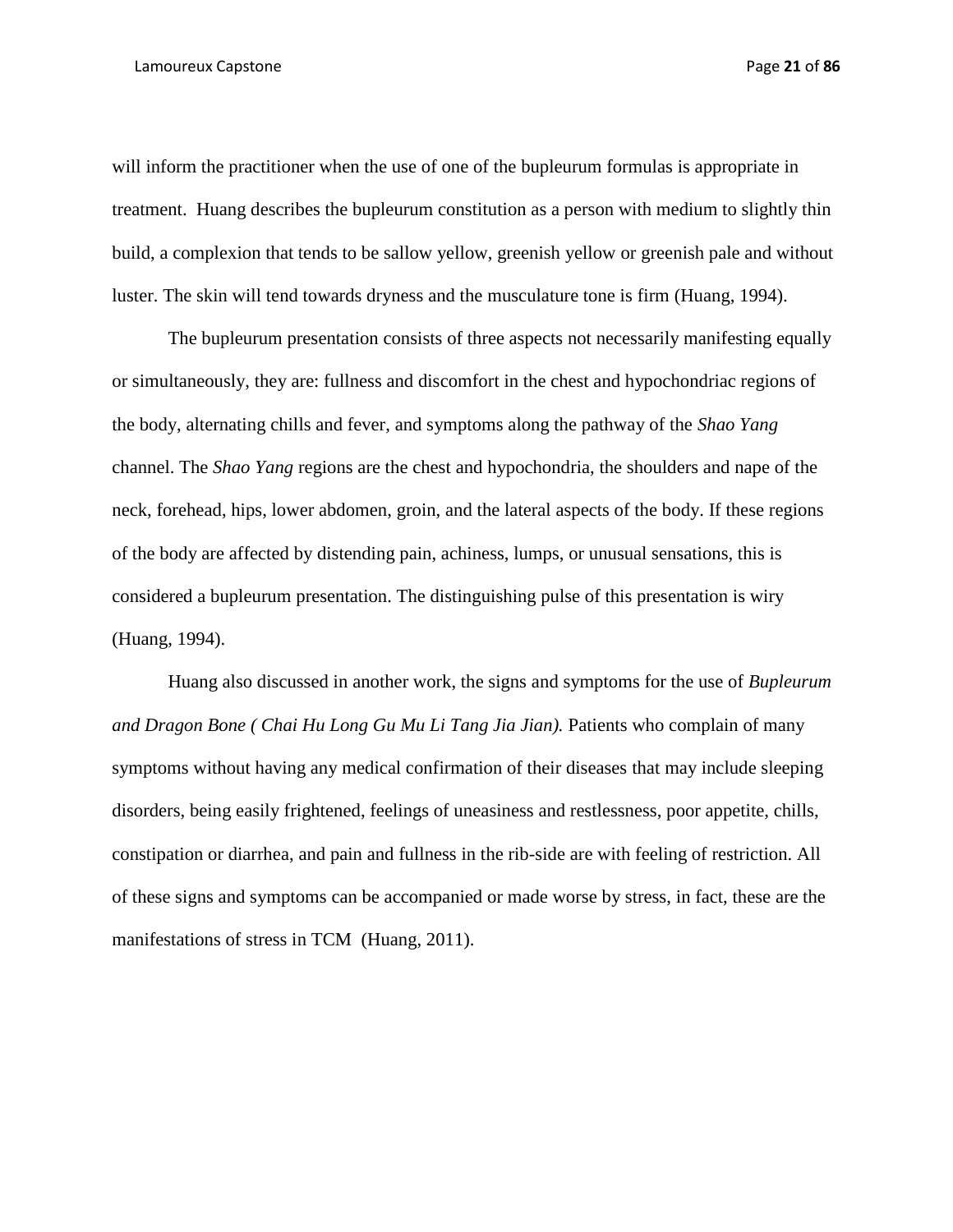# **Bupleurum and Dragon Bone (***Chai Hu Long Gu Mu Li Tang Jia Jian)*

The formula Bupleurum and Dragon Bone ( *Chai Hu Long Gu Mu Li Tang Jia Jian)* was chosen as the focus of the current study, not for the purpose originally stated for the formula in Zhang Zhong-Jing's *Shang Han Za Bing Lun* ( Discussion of Cold-Induced Disorders and Miscellaneous Diseases) for treating patients who had received improper downward draining herbs, but for the more modern and widely accepted use of the formula to calm the shen. Today, the formula is used for more internally generated disharmonies of the Liver-Gall Bladder system rather than externally-contracted influences. The western concept of psychological stress translates to many of the signs and symptoms most associated with Liver Qi Stagnation and Liver Fire in Classical Chinese medicine. According to Chen and Chen (2009), " *Chai Hu Jia Long Gu Mu Li Tang* is one of today's most popular formulas for stress management. Similar to *Xiao Yao San* ( Rambling Powder) which helps patients cope with daily stressful situations, this formula tranquilizes the *Shen* ( spirit), clears heat, and helps patients rest and fall asleep. Many psychosomatic disorders stem from Liver qi stagnation or Liver fire" (Chen & Chen, 2009, p. 720).

The original composition of the formula consisted of Bupleurum (*Chai Hu)*, Dragon Bone ( *Long Gu*), Scutellaria ( *Huang Qin*), Ginger ( *Sheng Jiang*), Minium ( *Qian Dian*), Ginseng ( *Ren Shen*), Cinnamon (*Rou Gui*), Poria (*Fu Ling*), Pinellia (*Ban Xia*), Rhubarb (*Da Huang*), Oyster Shell ( *Mu Li*), and Jujube (*Da Zao*). Zhang Zhong-Jing included the use of the substance *Qian Dian* or Minium. This ingredient is also called red lead or lead oxide, and when ingested, it is dissolved in the stomach acid, leading to lead poisoning. Obviously, we no longer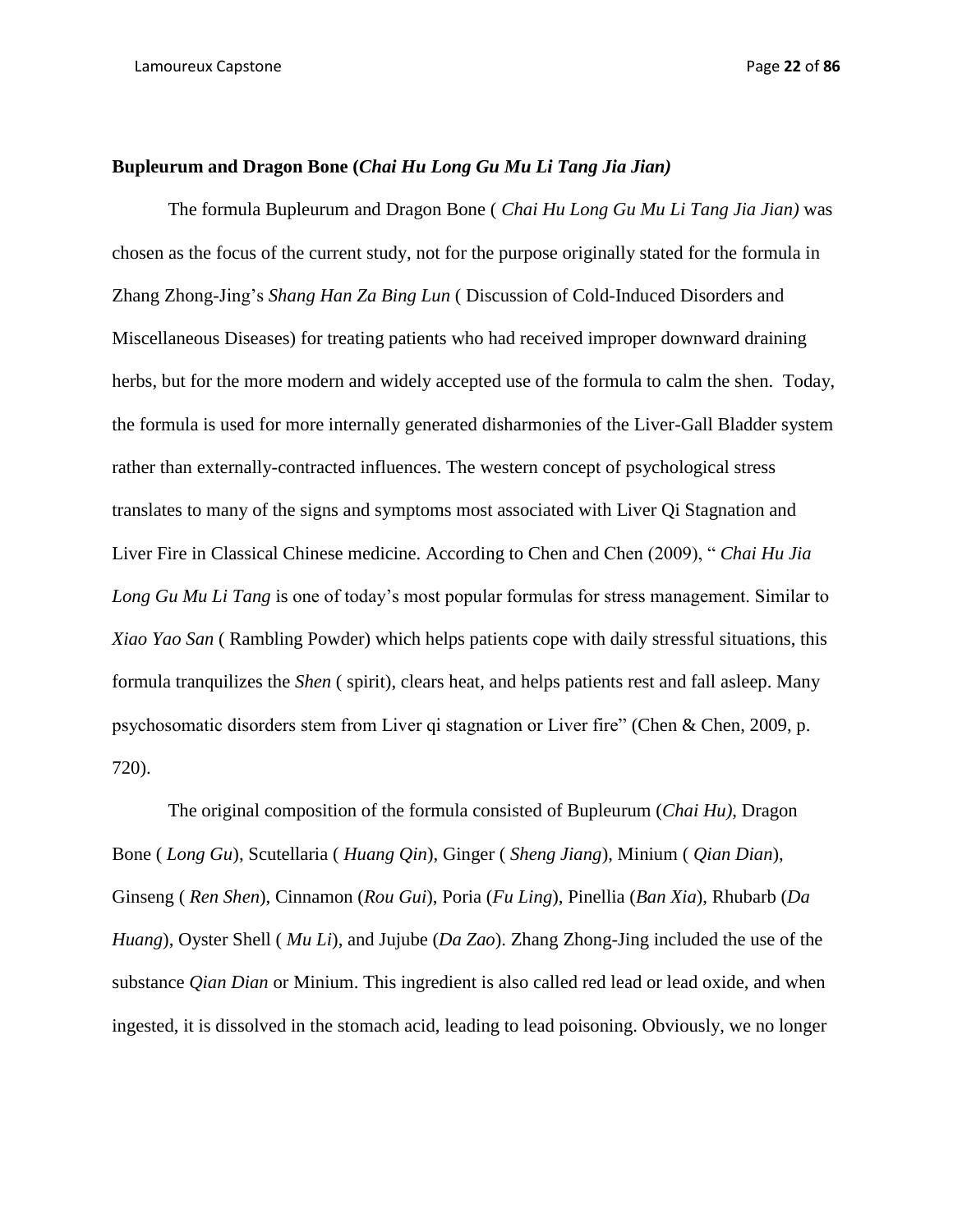#### Lamoureux Capstone Page **23** of **86**

use this substance so any modern iteration of the formula minus the original ingredients would designated as "*Jia Jian"* meaning modified with additions or subtractions. The formula being used in this study has such a designation.

Although highly unlikely, taking this herbal formula may result in the following side effects; dry mouth, loose stools, headache, bloating, cramps, dizziness, light-headedness, feeling warmer than usual and nausea. There is also mention that this formula may reduce the effects of antibiotics.

The majority of research conducted on Bupleurum and Dragon Bone (*Chai Hu Long Gu Mu Li Tang Jia Jian*) has been in China and Japan. In Japan, the formula is known as *Saiko-karyukotsu-borei-to* (SKRBT). In 1994 a study was conducted in Japan using the SKRBT formula to study its effect on serum corticosterone levels in mice. The mice were subjected to several different stressors that included immobilization, forced-swim, electric shock and psychological stress. Corticosterone is a glucocorticoid produced by rodents that is similar to cortisol in humans. The researchers found that the effect of SKRBT on serum corticosterone in stress models depends more on psychological stress than on physical stress. In the psychologically stressed mice, the formula exhibited an anti-stress effect that was dose-dependent. This action may be related to the concentration of the formula in the blood (Sasaki, Suzuki, Yoshizaki  $\&$ Ando,1994).

There are ample studies that implicate stress in hypertension and atherosclerosis. A 2013 study of the effect of the administration of SKRBT to hypertensive rats showed that the formula increased the number of endothelial progenitor cells (EPC) that function to repair vascular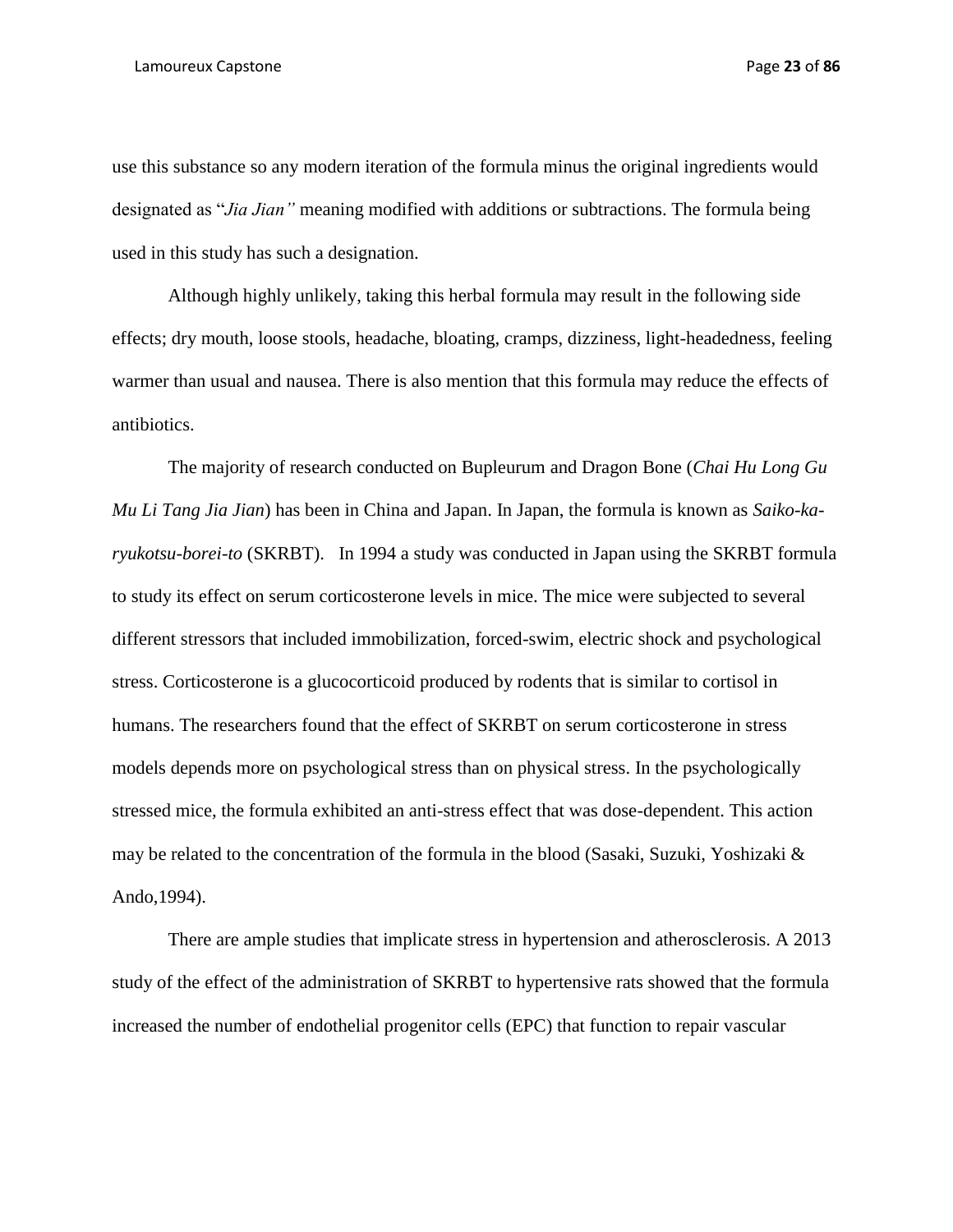injuries. The study also showed that there was a reduction in levels of IL-6, a pro-inflammatory cytokine, that is also involved in many disease conditions. The researchers concluded that the administration of SKBRT exhibited a protective effect on the cardiovascular system by increasing the function of EPCs , couple with an anti-oxidant effect that may influence the link between chronic inflammatory conditions and cardiovascular disease ( Iijima, Daikonya, Takamatsu, Kanno, Magariyama, Yoshikawa, Takamiya, Ueda, Yakubo, Matsumoto, Ueno, Yamori, Fukuda & Kitanaka, 2013).

### **Literature Review Integration**

The discussions in this chapter have relied on studies that have measured the physiological manifestation of stress (Selye, 1936; Sterling & Eyer, 1988; Graham et al., 2006; Hawkley & Cacioppo, 2004; Cummings & Nutter, 1993; Epel, 2009; Cohen at al., 2002). For the most part the scientific method engaged in these studies tends to be reductionist in nature. Organ systems like the cardiovascular or immune systems are studied in isolation and not in an integrated manner that considers the system in relation to the whole organism. The primary constructs of Chinese medicine do not perceive the body and mind in a reductionist manner. A central pillar of Eastern medical thought is that the mind and body form a continuum, and there is no distinction in the functioning of either. In treatment, the implication is that there is no difference in the way diseases of the mind are treated from those of the body (Daniel and Hoedeman (1997). The herbal formula used in this clinical trial functions according to Chinese medical principles. The current study was designed to fill the existing gap in the literature regarding the possible impact that the formula Bupleurum and Dragon Bone has on stress. To the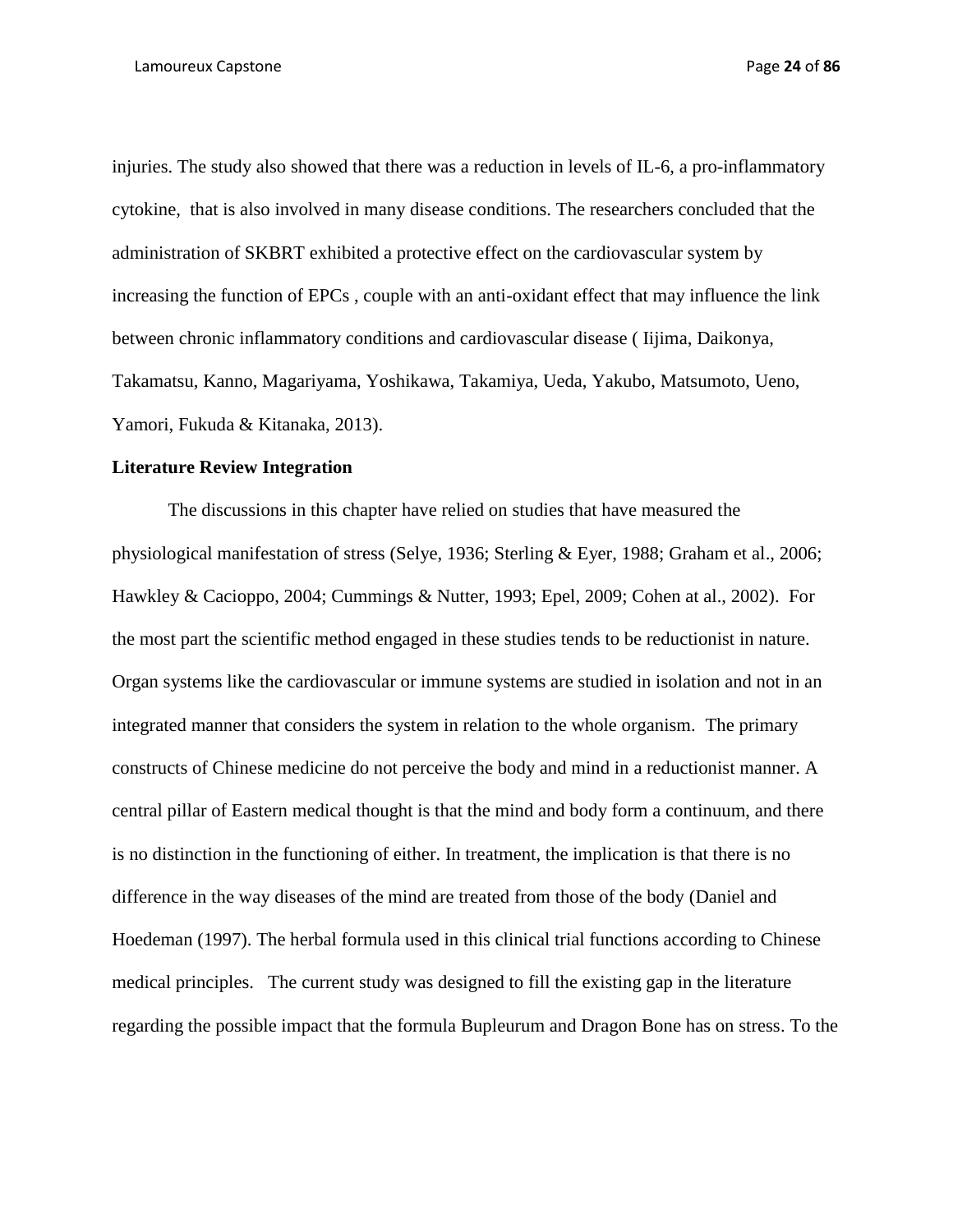extent that it is possible in a small scale study, other factors in the lives of the study subjects will also be considered so that the current study is carried out in the holistic spirit of Traditional Chinese Medicine. Chapter Three will detail the method and procedures engaged in the current study.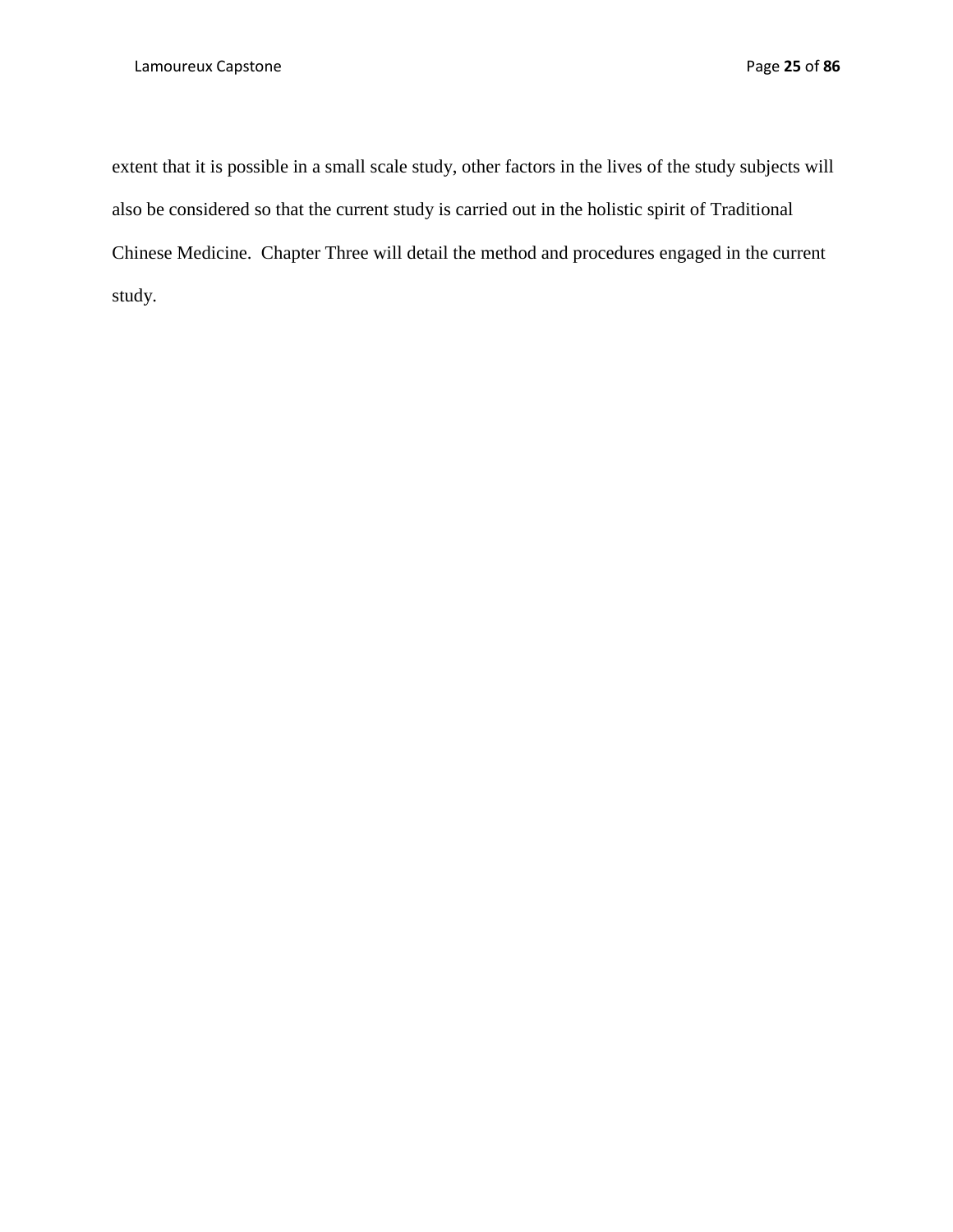# **Chapter Three: Method**

## **Design**

This capstone project is a small sample non-randomized clinical trial. It employed a mixed method research design to explore the impact of a proprietary modified herbal formula, Bupleurum and Dragon Bone (*Chai Hu Long Gu Mu Li Tang Jia Jian*), on perceived stress. The design of this research project included a pre-intervention measurement, an intervention, and a post-intervention measurement. In addition to these measurements, demographic information was gathered to explore the possible correlation of these variables on the Perceived Stress Scale Scores.

# **The Bupleurum and Dragon Bone Formula**

The exact composition of the formula being used in this clinical trial is as follows:

- Bupleurum Chinese (*Chai Hu*) root 67.5mg
- Prepared Pinellia ternate (*Ban Xia*) rhizome 54.00mg
- Zingiber officinale (fresh ginger) (*Sheng Jiang*) rhizome 38.25mg
- Zizyphus jujube ( *Da Zao*) (Red date) fruit 38.25mg
- Codonopsis pilosula (*Dang Shen*) root 38.25mg
- Os draconis (*Long Gu*) (Dragon bone) 36.00mg
- Concha ostreae (*Mu Li*) (Oyster shell) 36.00mg
- Coptis chinensis (*Huang Lian*) rhizome 36.00mg
- Cinnamon cassia (*Gui Zhi)* twig 22.50mg
- Cinnamon cassia (*Rou Gui*) bark 22.50mg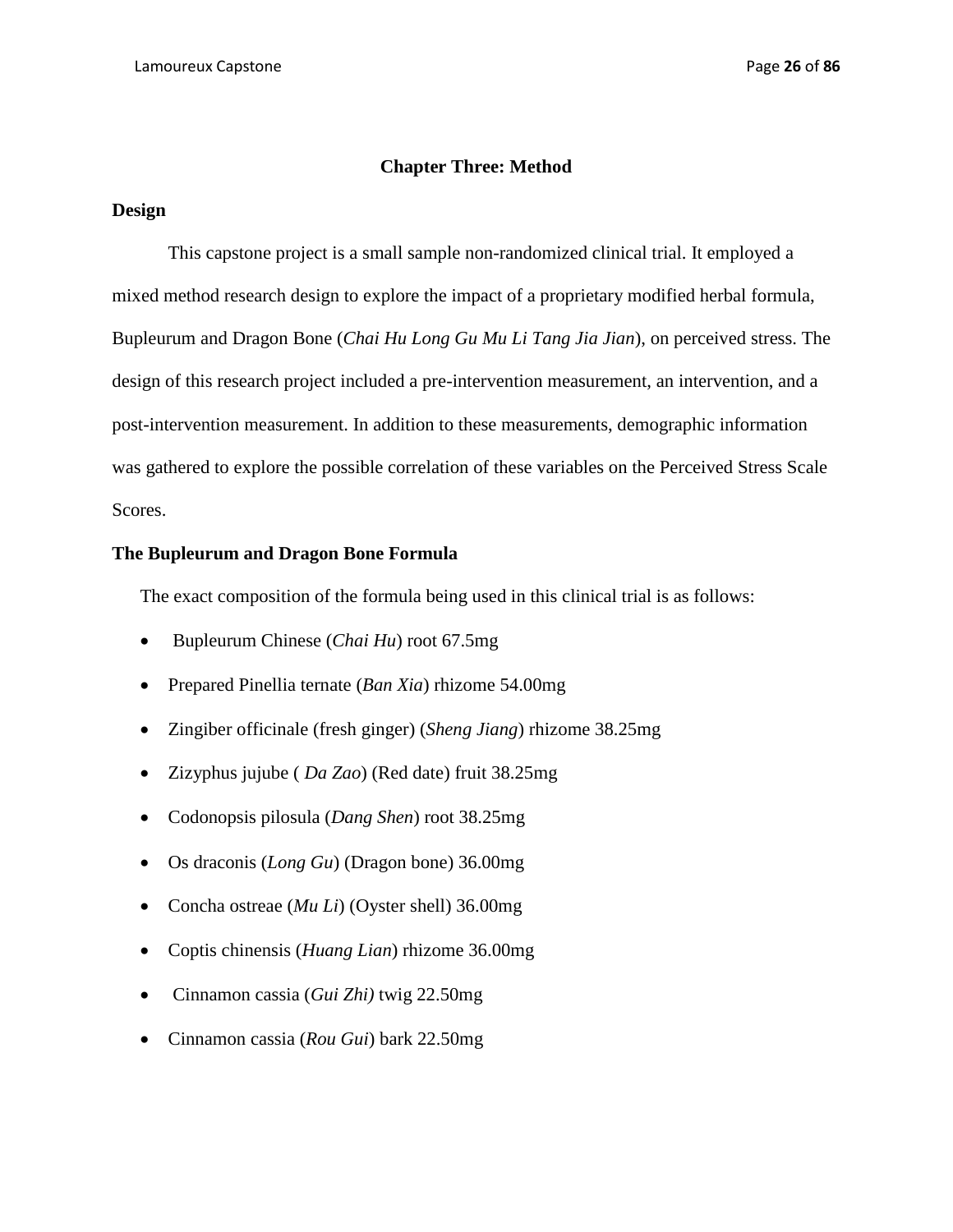- Poria cocos sclerotium (*Fu Ling*) 22.50mg
- Poria paradicis (*Fu Shen*) (spirit Poria) 22.50mg
- Rheum officinale (*Da Huang*) rhizome 15.75mg
- Microcrystalline cellulose ( Inactive ingredient) 50.00mg

In this formula, Radix Ginseng (*Ren Shen*) has been removed and Radix Codonopsis pilosula (*Dang Shen*) has been substituted due to its more neutral temperature and its equal ability to strengthen the middle *jiao.* The addition of Cinnamon cassia bark is to warm the spleen and encourage the production of qi and blood. Although Poria cocos (*Fu Ling*) is a normal ingredient in the formula, in this composition, Poria paradicis (*Fu Shen*) is added because of its stronger shen calming influence. Scutellaria (*Huang Qin*) was eliminated and Coptis (*Huang Lian*) included because it enters the Liver and Scutellaria (*Huang Qin*) does not. One of the herbs in this formula, namely Prepared Pinellia ternate (*Ban Xia*) has a toxicity warning in its raw form, as you can see, the prepared form is used in this formula, and the presence of Zingiber officinale (*Sheng Jiang*) insures that any potential toxicity is neutralized. No other herbs in the formula carry toxicity warnings.

For the clinical trial, the herbal formula was dispensed in 90 capsule bottles. Each capsule contained 450 grams of active ingredients and 50 grams of inactive microcrystalline cellulose. The formula was a 10:1 extract, meaning that 10 pounds of raw herbs were used to make 1 gallon of liquid, the liquid was then dried to an extract powder. Each participant in the study was given 2 bottles for a total of 180 capsules. Participants were instructed to take 2 doses per day, morning and evening, consisting of 3 capsules each. Each dose delivered 1,359 grams of the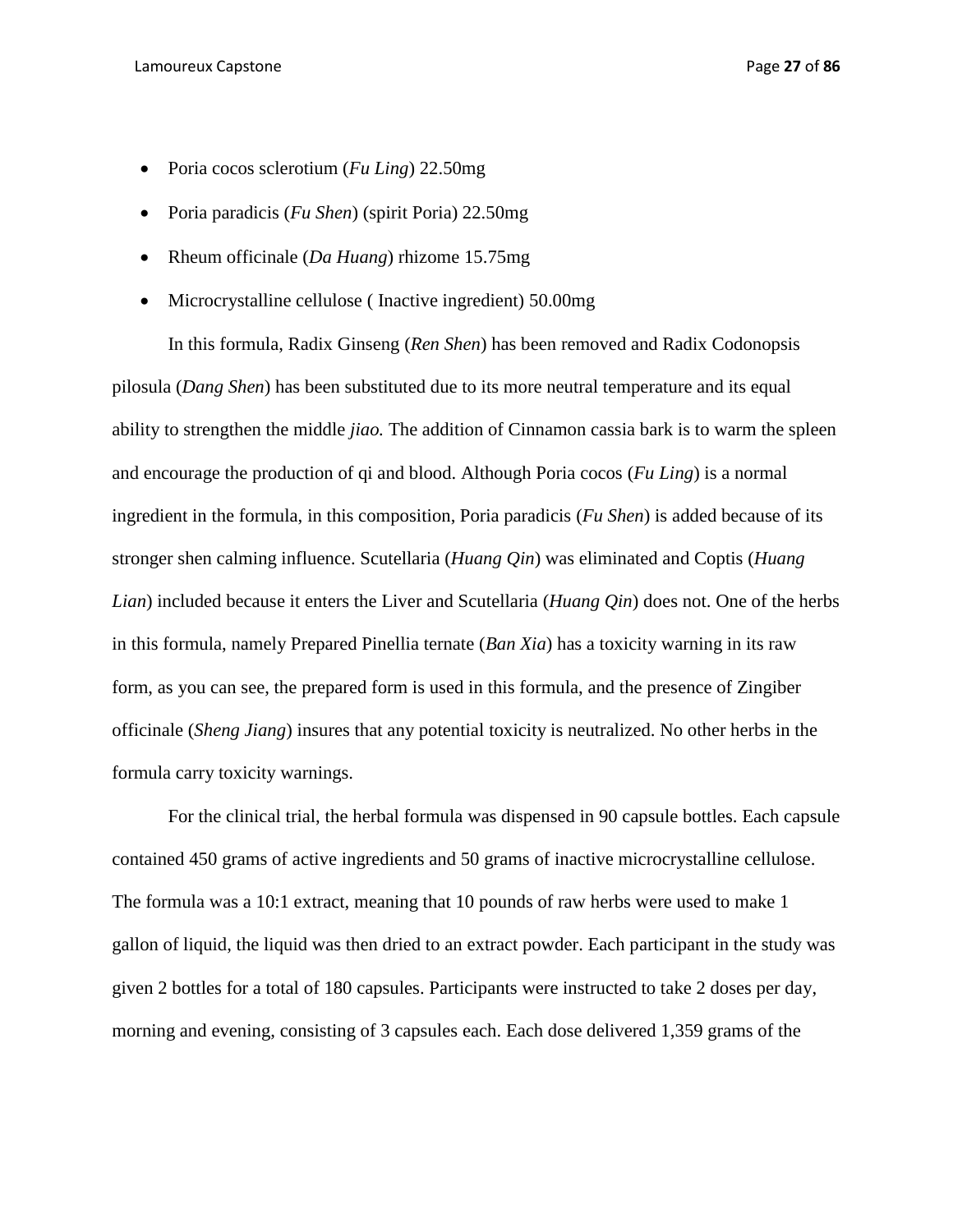active ingredients and 150 grams of the inactive ingredients. The dosing schedule was not modified according to differences in body weight.

# **Human Subjects Ethical Considerations**

The current study was carried out consistent with current Federal guidelines for the ethical treatment of human subjects. The proposal for the current research was reviewed and approved by the Yo San University Institutional Review Board (IRB). A copy of the IRB approval letter is included in Appendix K.

### **Sample**

The twenty participants in this research were solicited from the general population. The researcher conducted two rounds of recruitment. Inclusion criteria were as follows: male or female, between the ages of 20 and 80, must have either completed high school or possess a GED, must possess the ability to read and understand the study parameters, must self-identify as suffering from stress and must demonstrate a willingness and capacity to follow through with study directions and activities.

The exclusion criteria were as follows: individuals who were receiving acupuncture treatments, pregnant and nursing mothers, individuals who showed any indication of cognitive disorders, psychoses or severe specific anxiety or psychological conditions ( e.g. bi-polar/ phobias/ obsessive/compulsive, etc,), individuals taking an herbal formula for stress, individuals who had a history of taking the herbal formula Bupleurum and Dragon Bone, individuals taking pharmaceutical drugs for high or low blood pressure, depression, anxiety or insomnia, individuals taking anti-psychotic or anti-seizure pharmaceutical drugs, and individuals from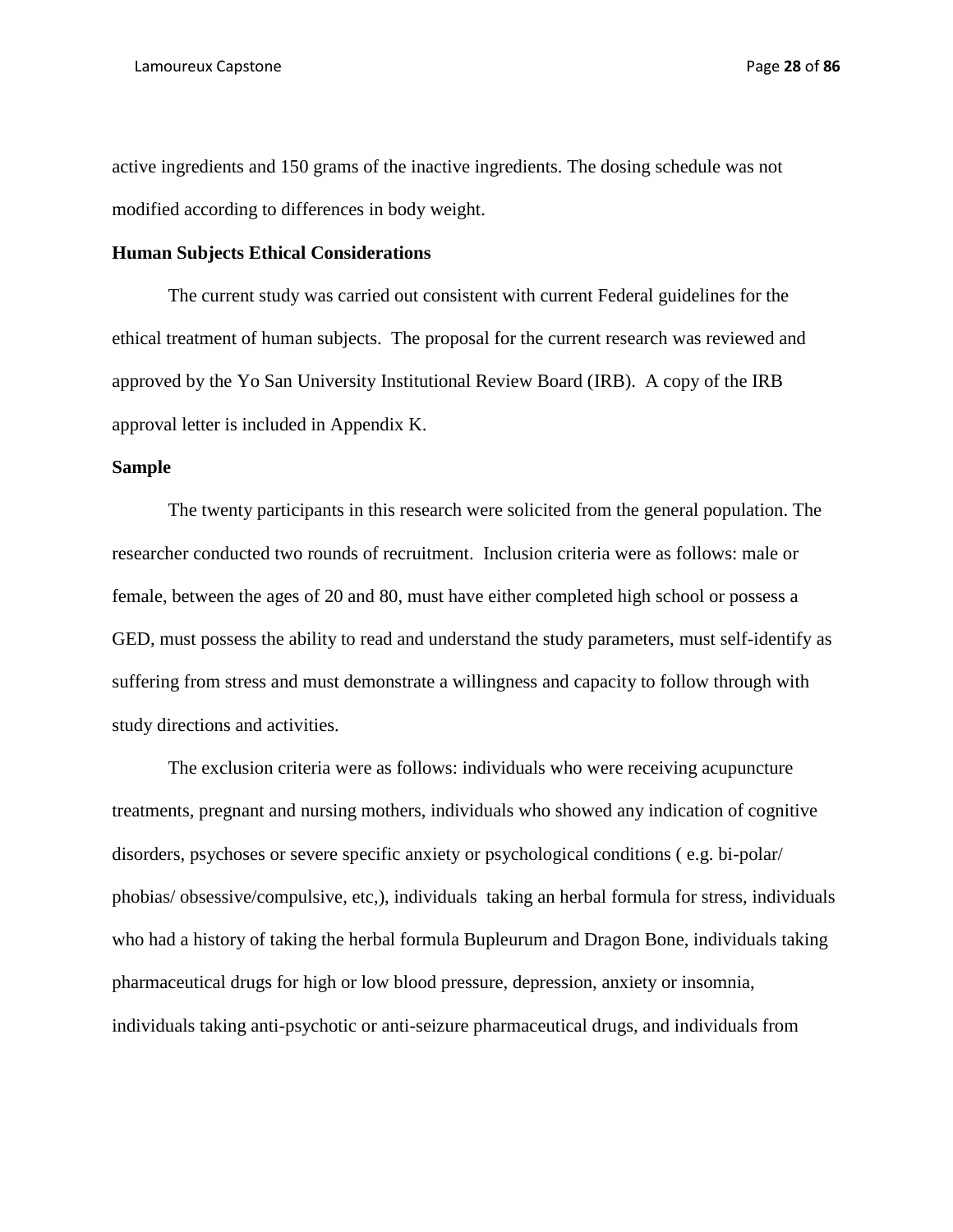"protected populations" as designated in the Yo San University IRB Handbook were all excluded.

# **Instruments**

The first instrument used in the research was the advertisement text placed in the *Santa Monica Mirror, The Argonaut, UCLA Daily Bruin* and *Blue Pacific.* The purpose of this advertisement was to recruit potential participants in the clinical trial. See Appendix A. The second instrument employed was the Pre-Screening Telephone Interview. At the top of the questionnaire the researcher logged the date and time of the interview, and then asked the questions covering all the inclusion and exclusion criteria. The prospective participant answered each question with a yes or no answer, and the researcher noted the answer on the interview sheet. At the conclusion of the interview, the researcher informed the prospective participant if she/he had met the inclusion and exclusion criteria to be eligible to participate in the research study. The prospective participants were informed immediately if they were eligible to participate. See Appendix B.

The third instrument consisted of an Oral Presentation. This instrument was read to the participants at the beginning of the data collection session introducing the researcher as the principal investigator and giving the participants specific instructions as the procedures and order for completing each element of the data gathering. Specific instructions were necessary to insure that the data integrity was maintained, and that the researcher did not see any data results that contained identifying information of the participants. All forms were sealed in an envelope and were given to the acupuncturist on site who was doing the tongue and pulse diagnosis. All data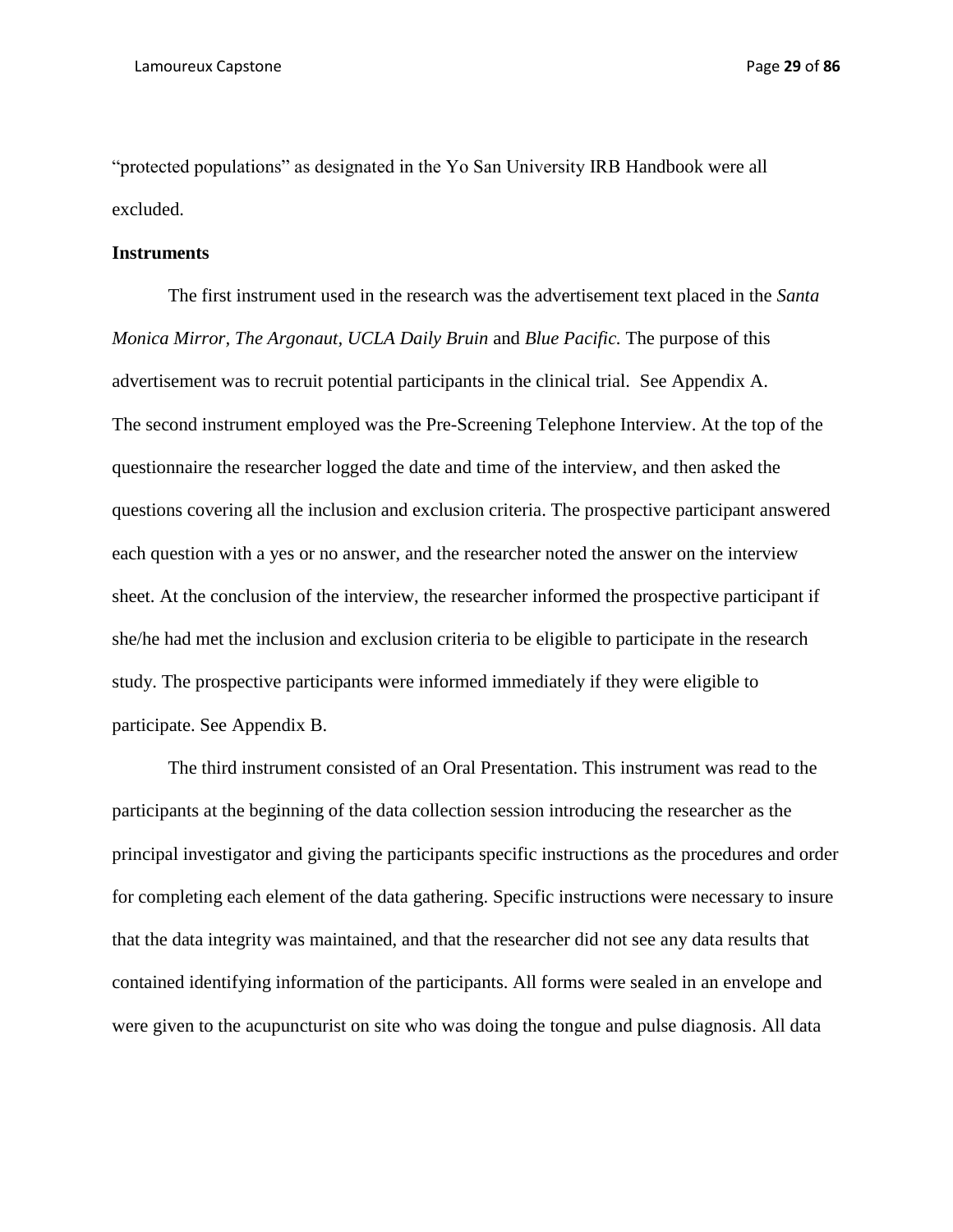#### Lamoureux Capstone Page **30** of **86**

was first given to current researcher's advisor, de-identified, and then transmitted to the current researcher for analysis. See Appendix C.

The fourth instrument used was the Waiver of Liability and Hold Harmless agreement. Because this clinical trial included an herbal formula that was to be ingested, it was necessary to inform the participants that they would assume all responsibility for any potential harm that was possible form ingesting the herbal formula. This instrument released the researcher, Yo San University, the Board of Directors and any and all employees from any litigation or monetary compensation as a result of injury or harm that may have occurred from taking the herbal formula. See Appendix D.

The fifth instrument was the Informed Consent. This form described in clear language whom the primary investigator was and all contact information, the purpose of the research, the procedures, possible risks and benefits, and confidentiality measures. The participants were also informed of their rights as participants and who to contact if they had any further questions as to any aspects of the research or their rights. The Informed Consent also included a disclaimer as to limits of liability. See Appendix E.

The sixth instrument presented was the Life Questionnaire. This document was used to gather demographic background information on the participants. This data was not used in the statistical analysis to answer the research question but was used incidentally to see possible correlations and perhaps form future hypotheses. See Appendix F.

The seventh instrument employed was the 14 item Perceived Stress Scale (PSS). Responses for each item of the scale could be answered from 0 to 4, with 0 corresponding to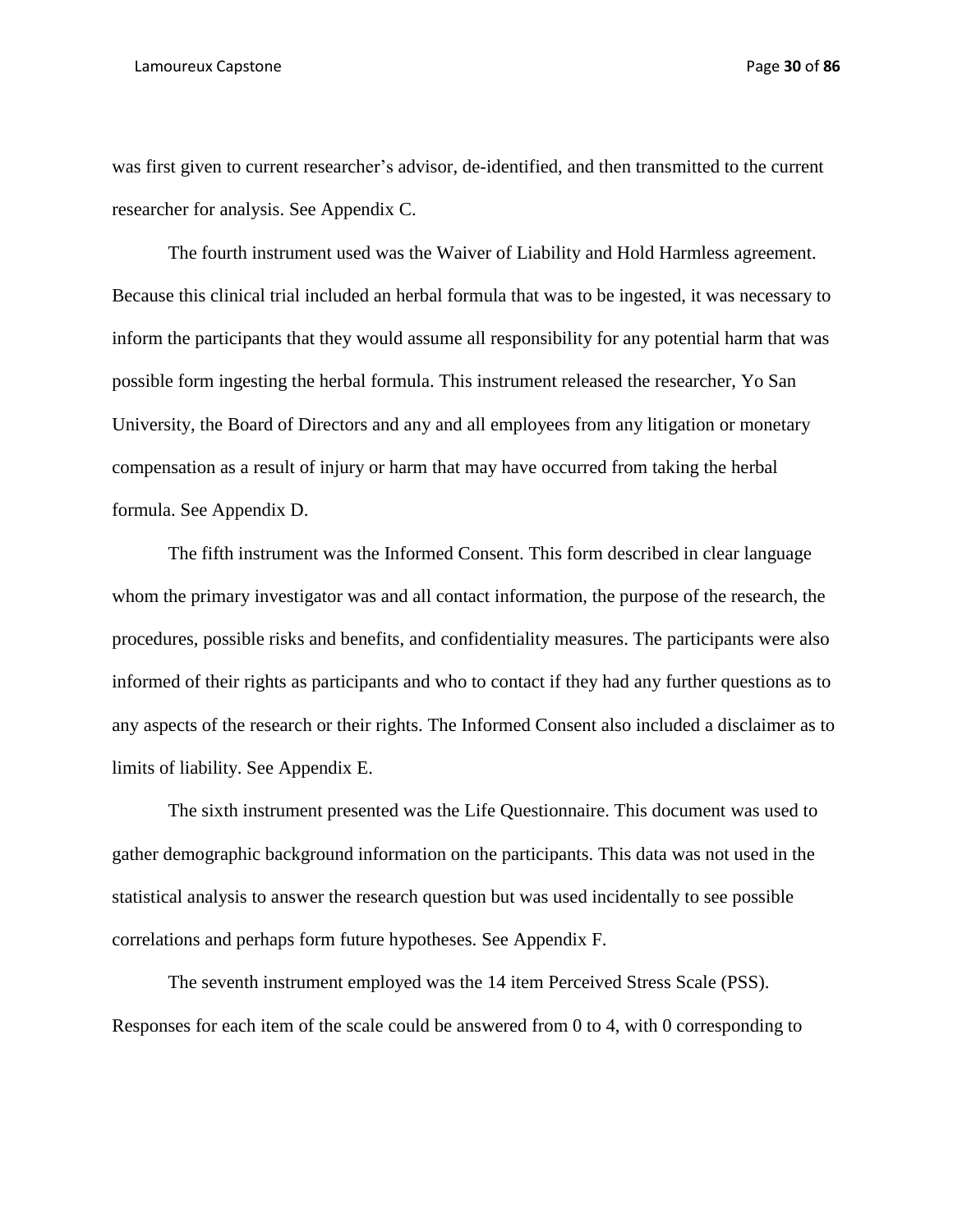Never, 1 to Almost Never, 2 to Sometimes, 3 to Fairly Often and 4 to Very Often. The scale is used to assess the degree to which the participants evaluated their lives as being stressful during the preceding month. Items were not tied to any particular event and were sensitive to the nonoccurance of events as well as life circumstances. Scores of the PSS-14 were obtained by reversing the scores of the seven positive items on the scale. See Appendix G.

The eighth instrument was the Daily Dosing Log. The participants were asked to take the herbal formula twice each day. The log simply listed day 1 through day 30. Each day had an A.M. and P.M. designation that the participants were to place a checkmark on, or any other indication that they had taken the daily dose. The participants were informed that they could include anecdotal comments for each day if they were so inclined. The actual number of days the participants took the formula was 29. See Appendix H.

The final instrument employed was a Tongue and Pulse chart. A licensed acupuncturist was on site to conduct a tongue and pulse diagnosis for each participant at the end of the data gathering session and before they began taking the herbal formula. The purpose for gathering this information was to take a baseline reading before the herbal formula was administered and compare the tongue and pulse at the end of the trial period. See Appendix I.

# **Data Collection Procedures**

The data collection process began as soon as 20 eligible participants were approved, after having been qualified through the Pre-Screening Questionnaire. The names of the twenty participants were entered onto a list that was secured in a locked file cabinet at the business office of the primary investigator. Two data collecting sessions were scheduled. The first group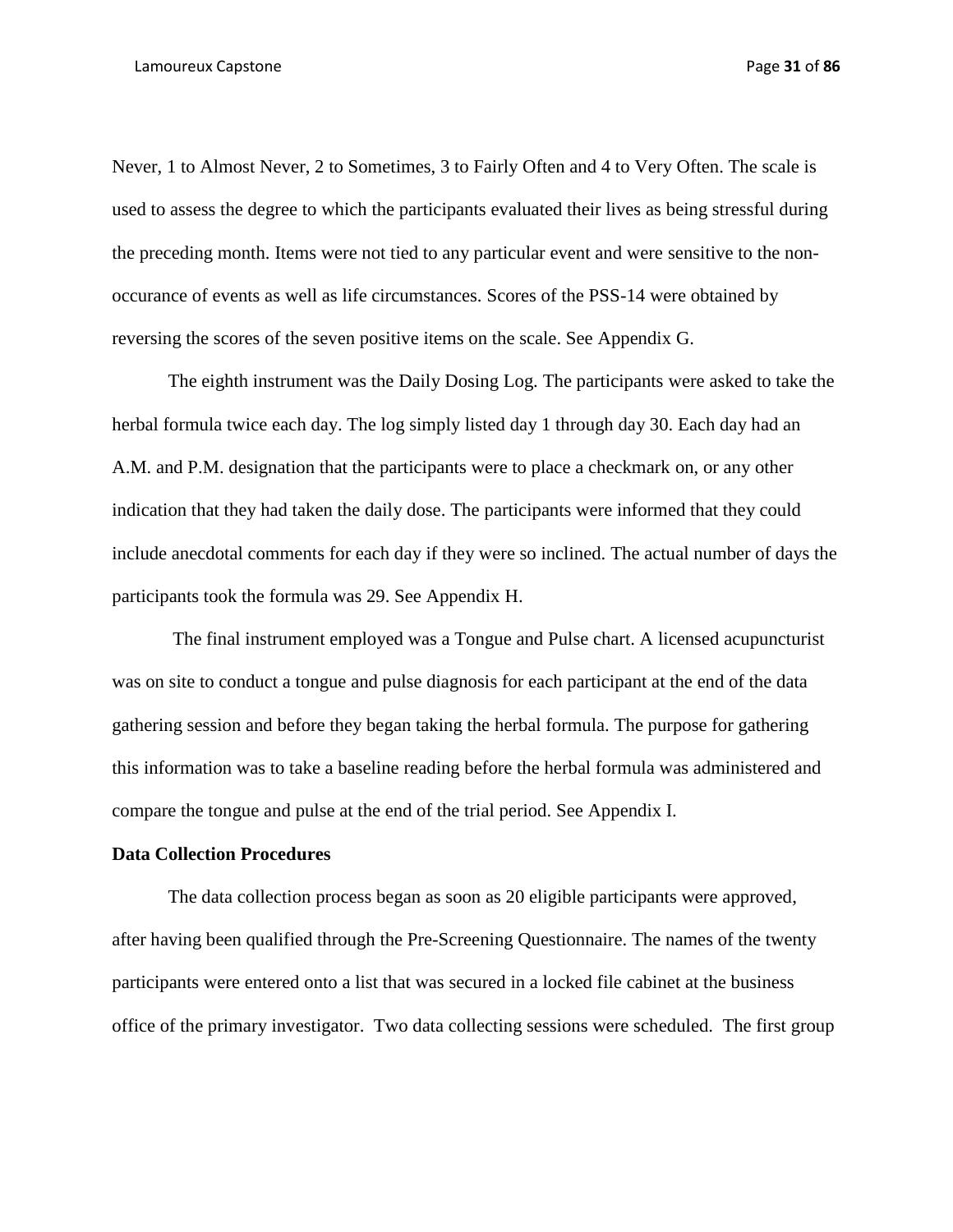#### Lamoureux Capstone Page **32** of **86**

of participants began on September 8, 2103 and completed the trial on October 6, 2013. The second group began on November 10, 2013 and completed the trial on December 8, 2013.

On the day of the data collection, the participants arrived at the designated space at the Yo San University campus and were greeted by the primary investigator. The participants were asked to present a form of identification so it could be compared to the list of approved participants. Once identity had been established, a numerically de-identified packet containing Waiver of Liability and Hold Harmless Agreement, the Informed Consent, the Life Questionnaire, the Perceived Stress Scale, and an empty and unsealed brown manila envelope was given to each participant. Each numbered packet was matched with the name of the participant receiving it, this list that identifies the participant and the packet received, will be kept in a secured and locked area in the office of the primary investigator's advisor. The primary investigator now only used the numerical and de-identified material from then on.

The participants were then instructed to proceed to a licensed acupuncturist, who was present, to have a tongue and pulse diagnosis according to the principles of Chinese medicine. The acupuncturist listed the results for each participant according to the de-identified numeric on the set of documents. The information gathered from this procedure was not used as part of the statistical analysis to answer the research question. The information may be used at a later date to form hypotheses for future research.

The principal investigator read through the Informed Consent, after finishing, he asked if there were any questions. Once all, if any, questions were addressed, the participants were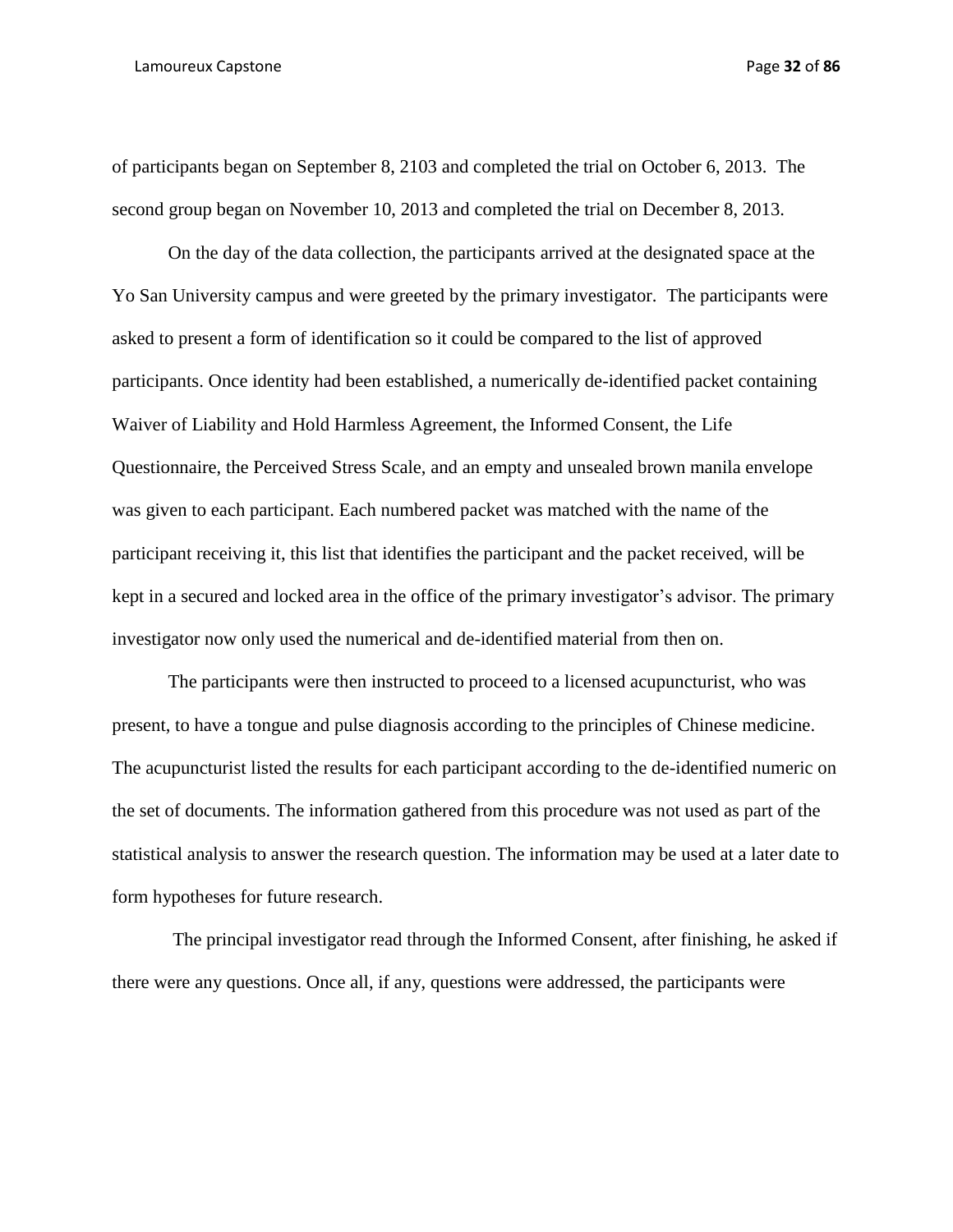instructed to sign and date the Waiver of Liability and Hold Harmless Agreement and Informed Consent. The principal investigator verified that all forms were signed by visual confirmation.

All participants then completed the Life Questionnaire and the Perceived Stress Scale. Upon completion of the questionnaires, the participants placed the documents into the manila envelope provided and proceeded to the licensed acupuncturist on site.

The acupuncturist listed the results of the tongue and pulse on the forms provided to the participants and after completion, that form was also placed into the manila envelope, and the envelope was sealed. The acupuncturist maintained possession of the data until they were delivered to the office of the principal investigator's advisor.

Each participant then proceeded to the primary investigator to receive the herbal formula and the Daily Dosing Log. Once the participants received these items, they had completed the first session of the research and were free to leave.

The principal investigator's advisor was the only person to open the envelopes. The principal investigator's advisor then photo copied the Perceived Stress Scale, Life Questionnaire and Tongue and Pulse Diagnosis for each participant and retained all original documents in a locked and secured area of his office. The reason for this procedure was because the principal investigator had a stated conflict of interest statement concerning this research. This procedure ensured that the data collected was free of any bias.

At the end of the one month clinical trial period, the participants returned to the Yo San University campus. The participants were once again identified against a master list of the qualified sample. The participants were given a manila envelope that had been de-identified and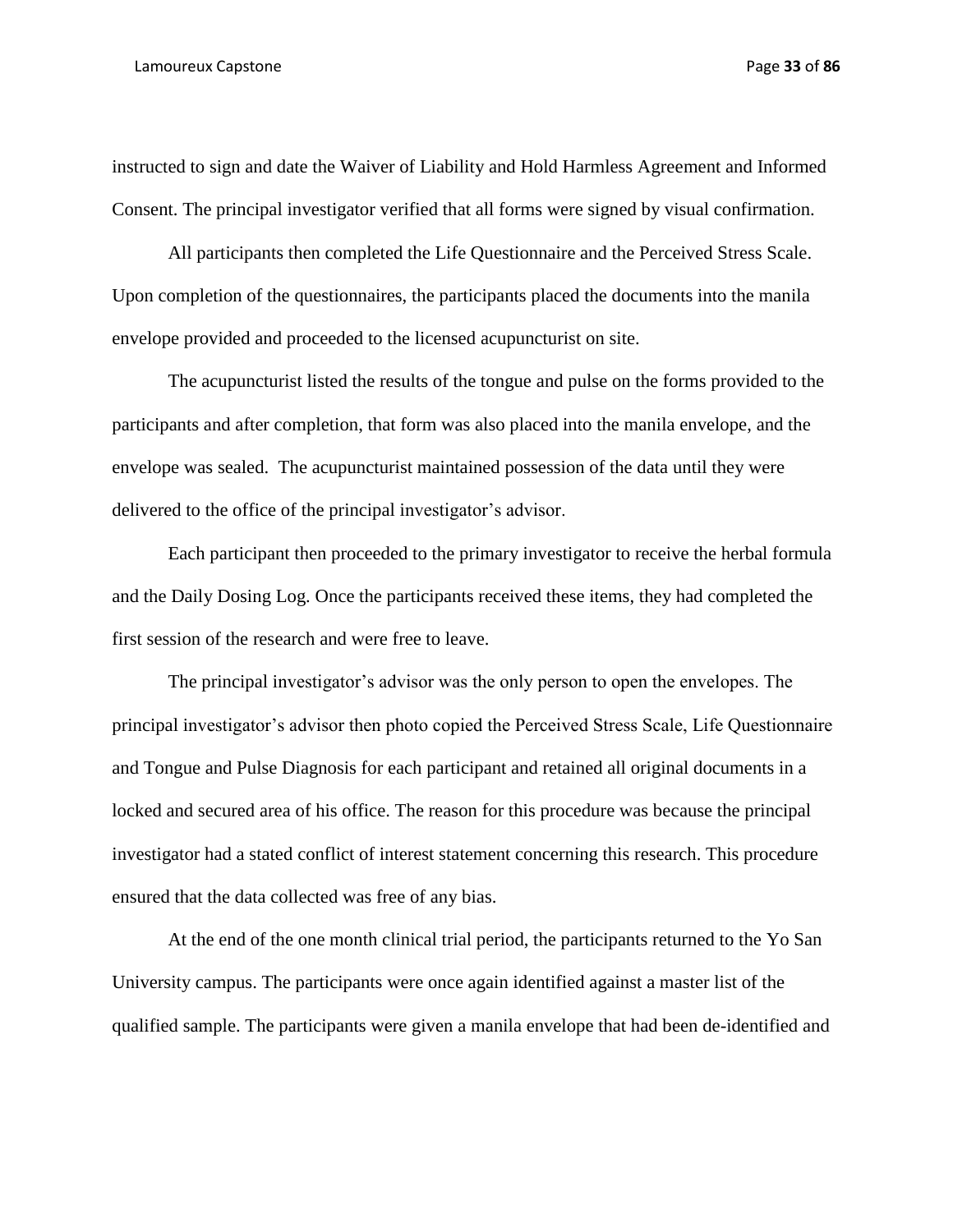#### Lamoureux Capstone Page **34** of **86**

carried only a numeric identifier. The participants once again completed the 14 item PSS and after completing, deposited it and the Daily Dosing Log into the manila envelope and took the envelope to the acupuncturist on site. A tongue and pulse diagnosis was then performed by the acupuncturist. At the end of the tongue and pulse diagnosis, the participants placed the PSS, Daily Dosing Log and Tongue and Pulse sheet into the manila envelope and sealed the envelope and handed it to the acupuncturist. The participants then proceed to the primary investigator and were given the honorarium for their participation. The amount of the honorarium was \$50.00.

The data were collected from the participants using the Perceived Stress Scale developed by Cohen, Karmack and Mermelstein (1983).The Perceived Stress Scale is the most widely used psychological instrument for measuring the perception of stress. The questions are of a general nature and are relatively free of content specific to any sub-group. The reliability and validity of the 14 item PSS were investigated by Cohen and associates (1983) through three studies: two in college students and one in a community smoking-cessation program. Cronbach's alpha measures of internal consistency for the three samples were 0.84, 0.85, and 0.86 respectively. Similarly, Cohen and Williamson (1988) reexamined the psychometric characteristics of PSS in 2,387 residents in the United States. The researchers provided evidence of the reliability of the PSS scale as well as evidence of the construct validity when correlated with other valid measures.

# **Data Analysis**

The data analysis for this capstone project was performed from data obtained from two measurement instruments namely, the 14 Item Perceived Stress Scale and the Life Questionnaire.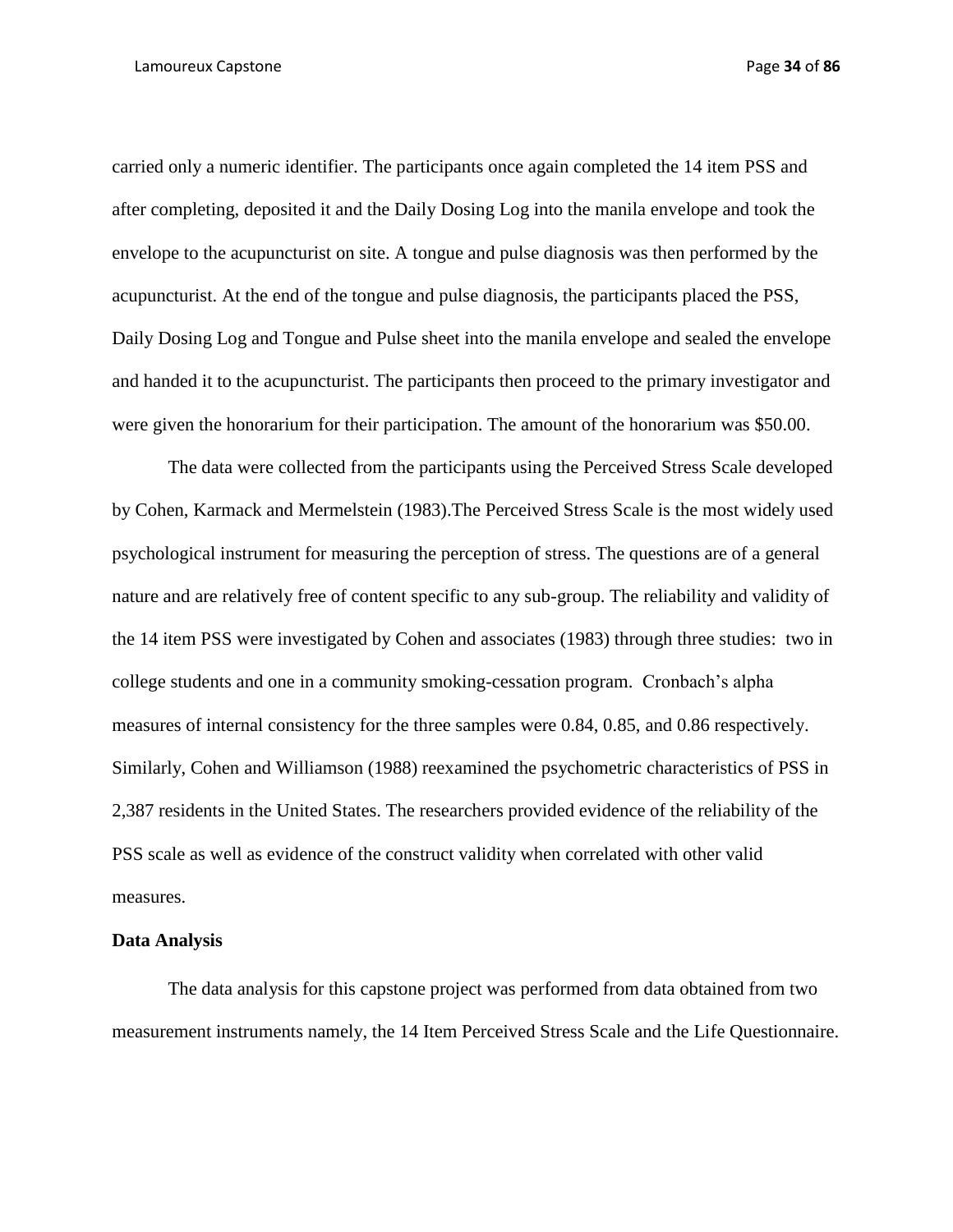Other analyses were performed on the demographic information obtained from the Life Questionnaire. The Perceived Stress Scale is one of the most common metrics used in relation to stress theory; the Life Questionnaire was composed by the principal investigator to gather common demographic data and it has no reliability or validity values attached to it.

The clinical trial was conducted and the data collected to answer the research question: Does a modified proprietary herbal formula Bupleurum and Dragon Bone (Jia Wei *Chai Hu Long Gu Mu Li Tang Jia Jian*) reduce stress? The data from the PSS were used to answer this question, the remainder of the data from the Life Questionnaire were used to make inferences, investigate correlations and, in the future, form new hypotheses for further study.

# **Table 1: Designation of Instrument and Data Description**

| <b>Variable</b>           | Qualitative Quantitative Continuous Numeric Ordinal Interval Ratio |  |  |  |
|---------------------------|--------------------------------------------------------------------|--|--|--|
| <b>PSS Score</b>          |                                                                    |  |  |  |
| <b>Life Ouestionnaire</b> |                                                                    |  |  |  |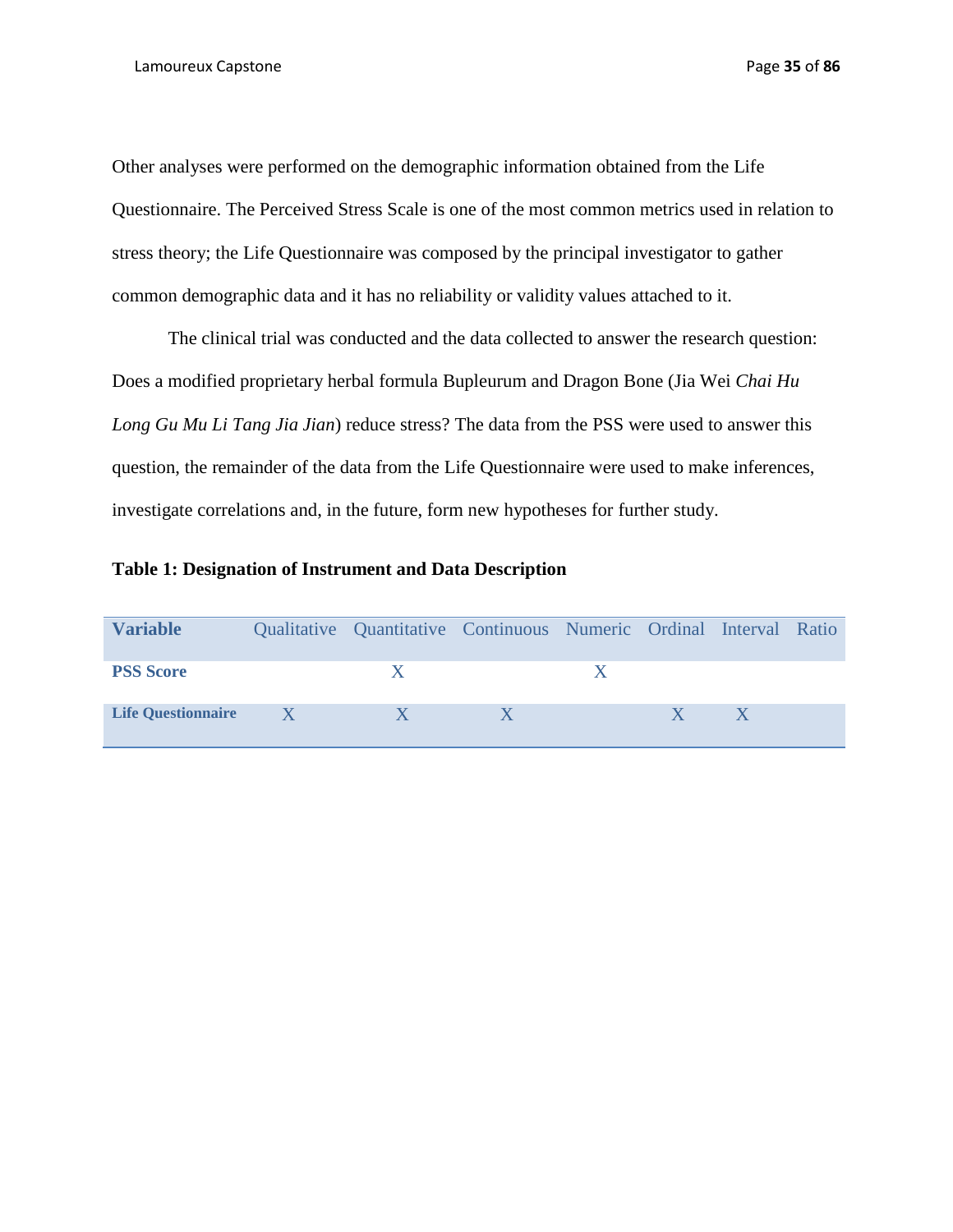The Perceived Stress Scale was designed for samples with at least a junior high school education, for the purposes of this study one of the inclusion criteria was a high school education or GED. The items on this scale are easy to understand and the response alternatives are simple to grasp. The questions are quite general in nature and free of content specific to any sub population group. The PSS-14 scores are obtained by reversing the scores on the seven positive items e.g.,  $0=4$ ,  $1=3$ ,  $2=2$ , etc., and then summing across all 14 items. Items 4,5,6,7,9,10, and 13 are the positively stated items. Table 2 illustrates how the scoring was accomplished for each of the participants using the raw scores to arrive at the coded scores. Only the coded scores were used to do statistical analyses.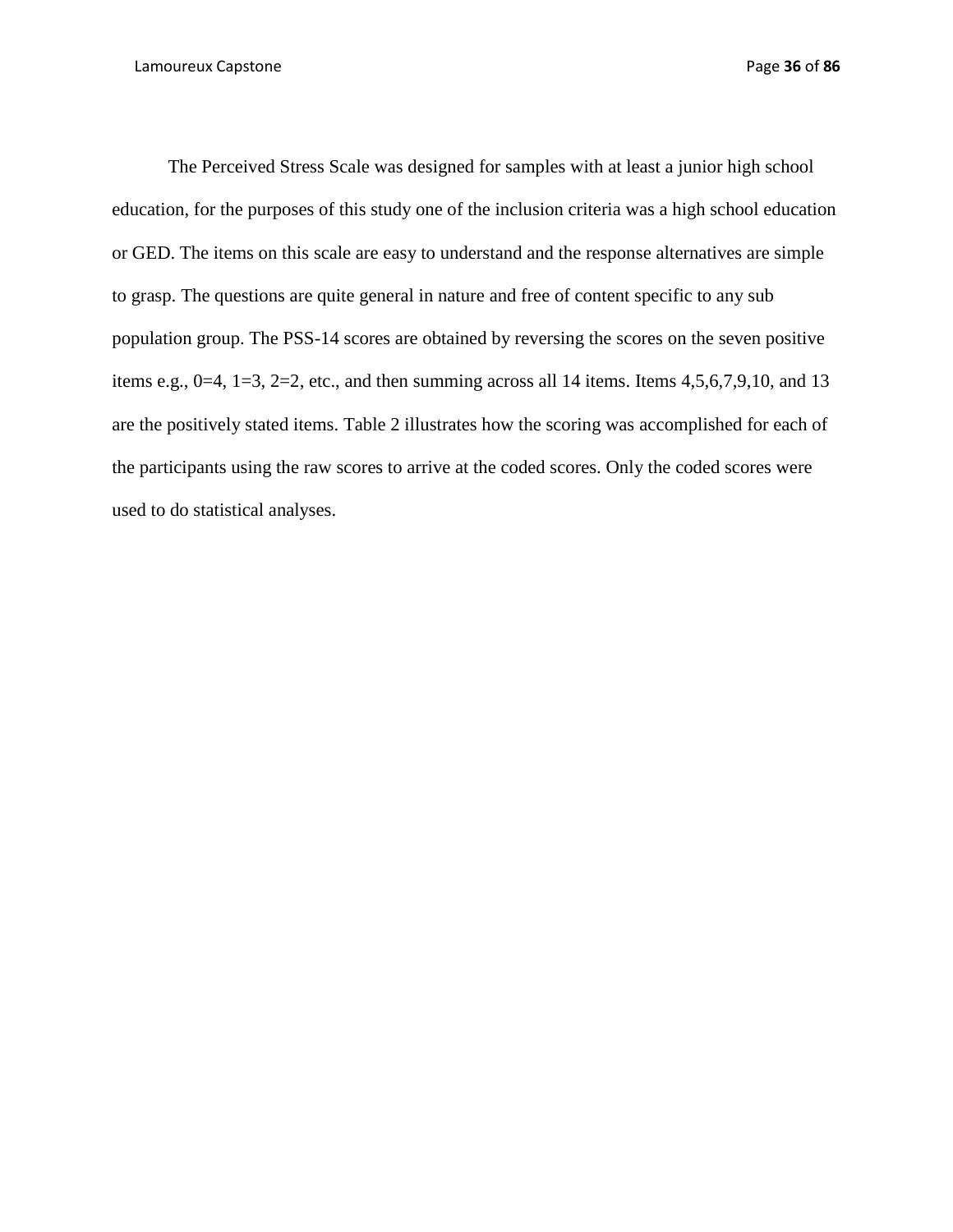# **Table 2: Pre and Post PSS Scores**

| <b>Item</b>             |                         | <b>Raw Data Coded Data</b> |
|-------------------------|-------------------------|----------------------------|
| $\mathbf{1}$            | $\overline{0}$          | $\overline{0}$             |
| $\overline{2}$          | $\overline{4}$          | $\overline{4}$             |
| $\overline{\mathbf{3}}$ | $\mathbf{1}$            | $\mathbf{1}$               |
| $\overline{4}$          | $\overline{\mathbf{2}}$ | $\overline{2}$             |
| 5                       | $\overline{\mathbf{0}}$ | $\overline{\mathbf{4}}$    |
| 6                       | $\overline{\mathbf{3}}$ | $\mathbf{1}$               |
| $\overline{7}$          | $\overline{\mathbf{4}}$ | $\boldsymbol{0}$           |
| 8                       | $\mathbf{1}$            | $\mathbf{1}$               |
| 9                       | $\overline{\mathbf{3}}$ | $\mathbf{1}$               |
| 10                      | $\mathbf{1}$            | $\overline{\mathbf{3}}$    |
| 11                      | $\overline{2}$          | $\overline{2}$             |
| 12                      | $\overline{c}$          | $\overline{2}$             |
| 13                      | $\overline{\mathbf{0}}$ | $\overline{\mathbf{4}}$    |
| 14                      | $\overline{4}$          | $\overline{4}$             |
| Score                   |                         | 29                         |

The next analysis was performed to determine the central tendency of the scores. The mean, median, range and standard deviation for all scores from the participant sample were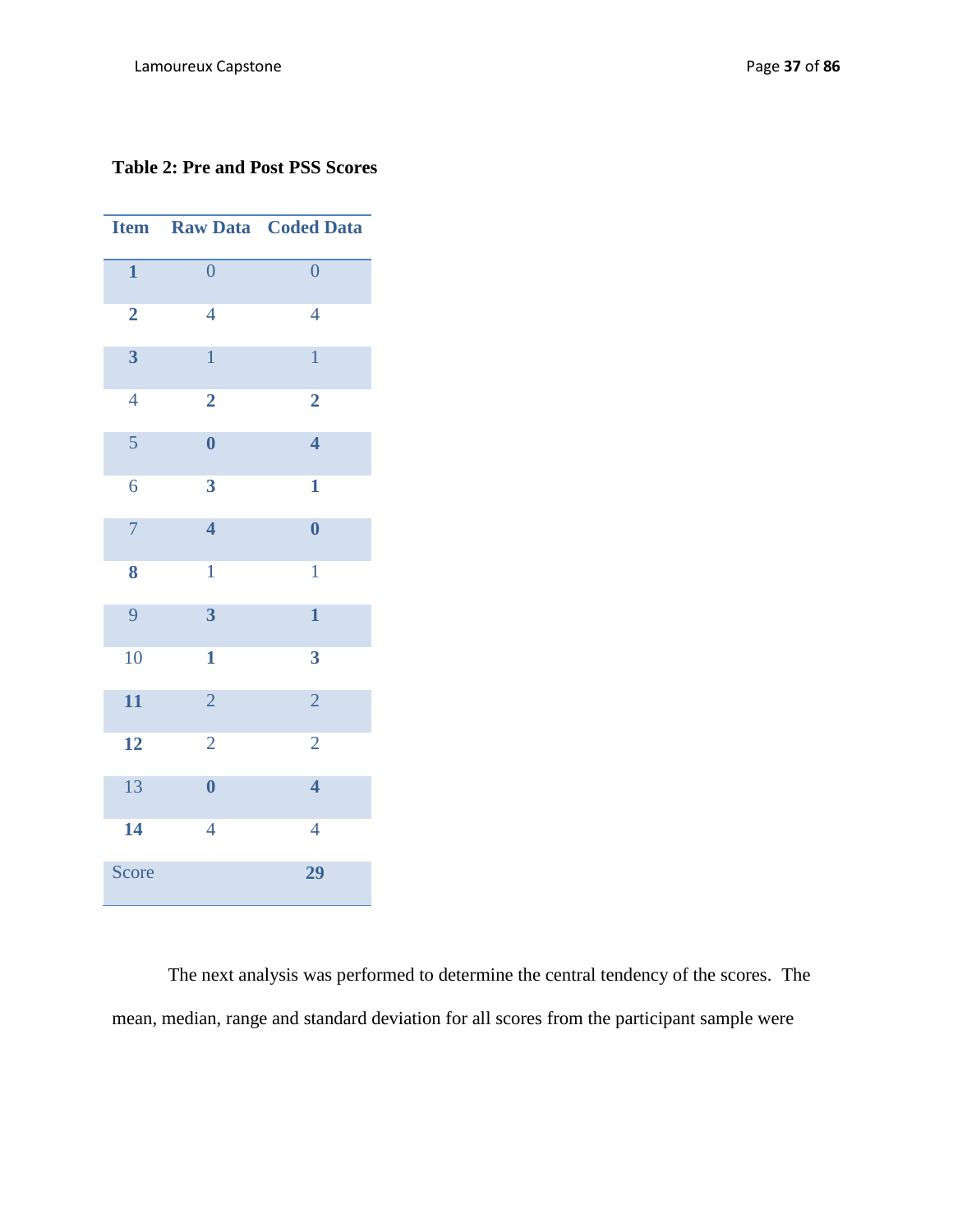#### Lamoureux Capstone Page **38** of **86**

computed. The reason for making these calculations was to determine if the scores reflected normal distribution or were skewed.

Comparisons were made between the pre and post intervention scores. After the data were compiled, either a two-tailed or one-tailed dependent t-test was performed to ascertain the statistical significance of the hypothesis. The remainder of analysis was accomplished by examining data pertinent to categories on the Life Questionnaire. As mentioned before, this questionnaire was composed by the principal investigator, and as such, has not been subjected to any tests for reliability or validity. These metrics and categories will be used for correlation analysis.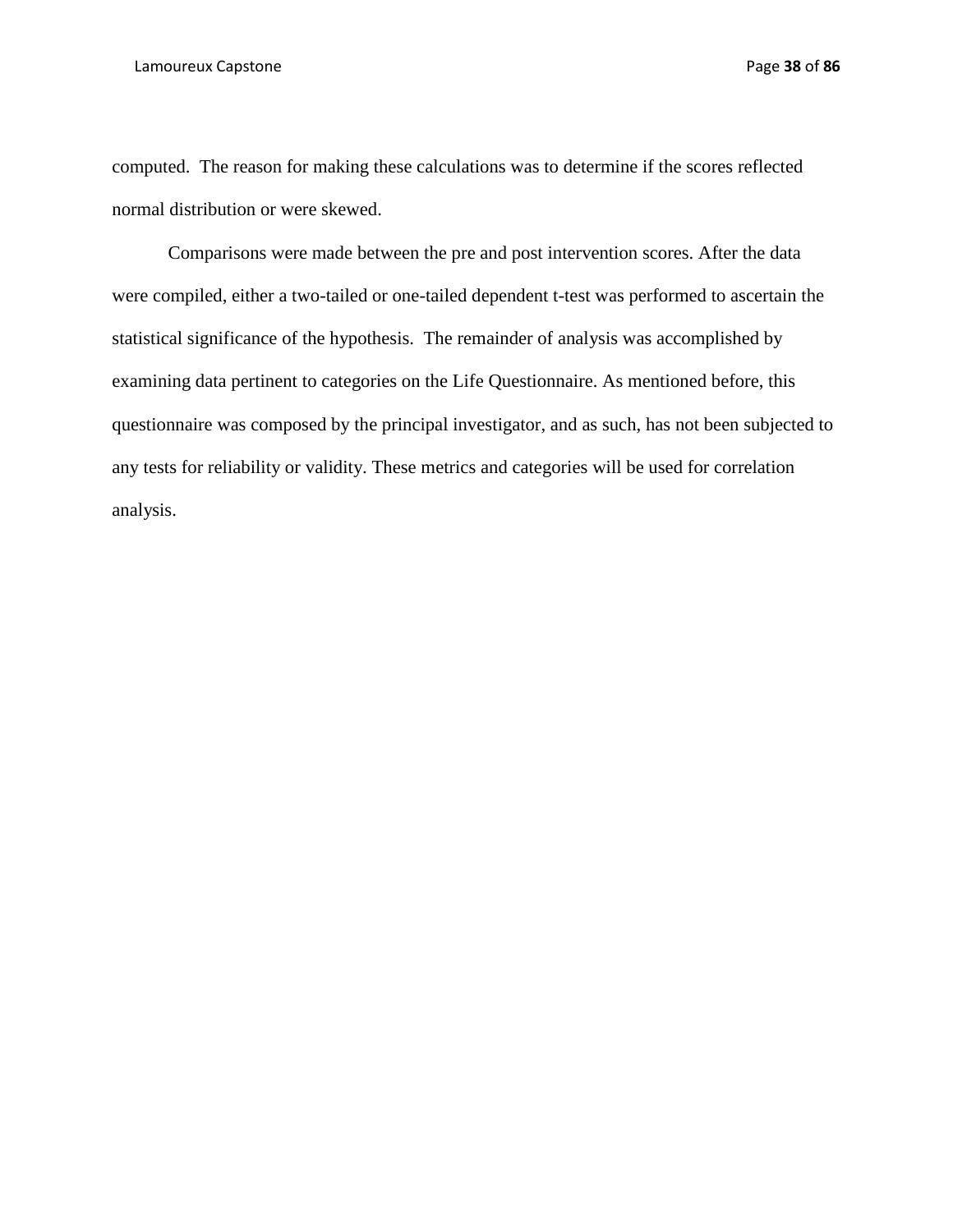#### **Chapter Four: Results**

## **Data overview**

The main focus of this clinical trial was to determine the effects of a modified and proprietary classic herbal formula known as *Bupleurum and Dragon Bone( Chai Hu Long Gu Mu Li Tang Jia Jian)* on the test scores achieved by a sample of twenty participants taking the fourteen item Perceived Stress Scale. The clinical trial hypothesis was that the scores achieved on the Perceived Stress Scale would be lower after taking the herbal formula for a period of one month, than the scores achieved prior to taking the herbal formula. The accompanying null hypothesis stated that there would be no change in scores between the pre and post intervention on the Perceived Stress Scale.

This clinical trial consisted of the participation of twenty human subjects from a possible pool of thirty eligible participants who were pre-screened in a telephone or in-person interview where inclusion and exclusion criteria were met.

## **Univariate Descriptive Results**

## **1. Age**

The trial population consisted of 20 participants, the median age was 53, the mean age was 52.8, the standard deviation was 13.3, and the range of ages was 27 to 76. See Table 3 below.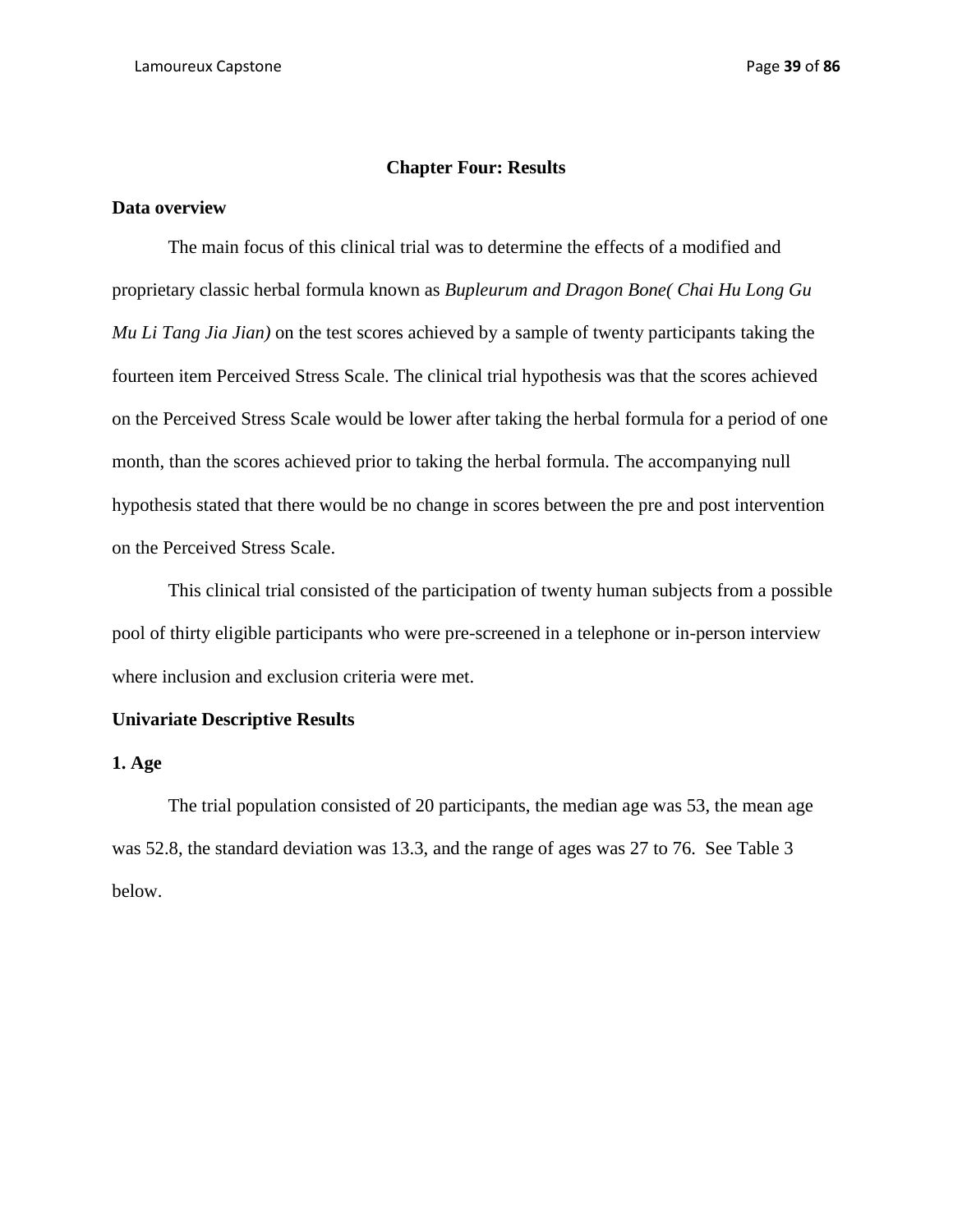# **Table 3: Participant Age**

| Variable | N | <b>Mean</b> | Median | <b>Minimum</b> | <b>Maximum</b> |
|----------|---|-------------|--------|----------------|----------------|
| Age      |   |             |        |                | $\sqrt{6}$     |

Participant ages were further arranged into quartile groups as follows: 27-45, 46-52, 54-62 and 64-76. See Table 4 below.

# **Table 4: Age Groups**

| Variable          |           | N  | Percent |
|-------------------|-----------|----|---------|
|                   | $27 - 45$ | 5  | 25.0    |
|                   | $46 - 52$ | 5  | 25.0    |
| <b>Age Groups</b> | $54 - 62$ | 5  | 25.0    |
|                   | 64-76     | 5  | 25.0    |
| <b>Total</b>      |           | 20 | 100.0   |

An ANOVA or analysis of variance of the pre and post change in scores on the Perceived Stress Scale comparing the four age groups in Table 2 above, was not significant  $(F(3,16)=1.97,$ p=.159). As displayed in Table X below, the youngest age group and middle age group, those aged 54 to 62, showed greater average decreases in perceived stress, -13.6 and -12.6 respectively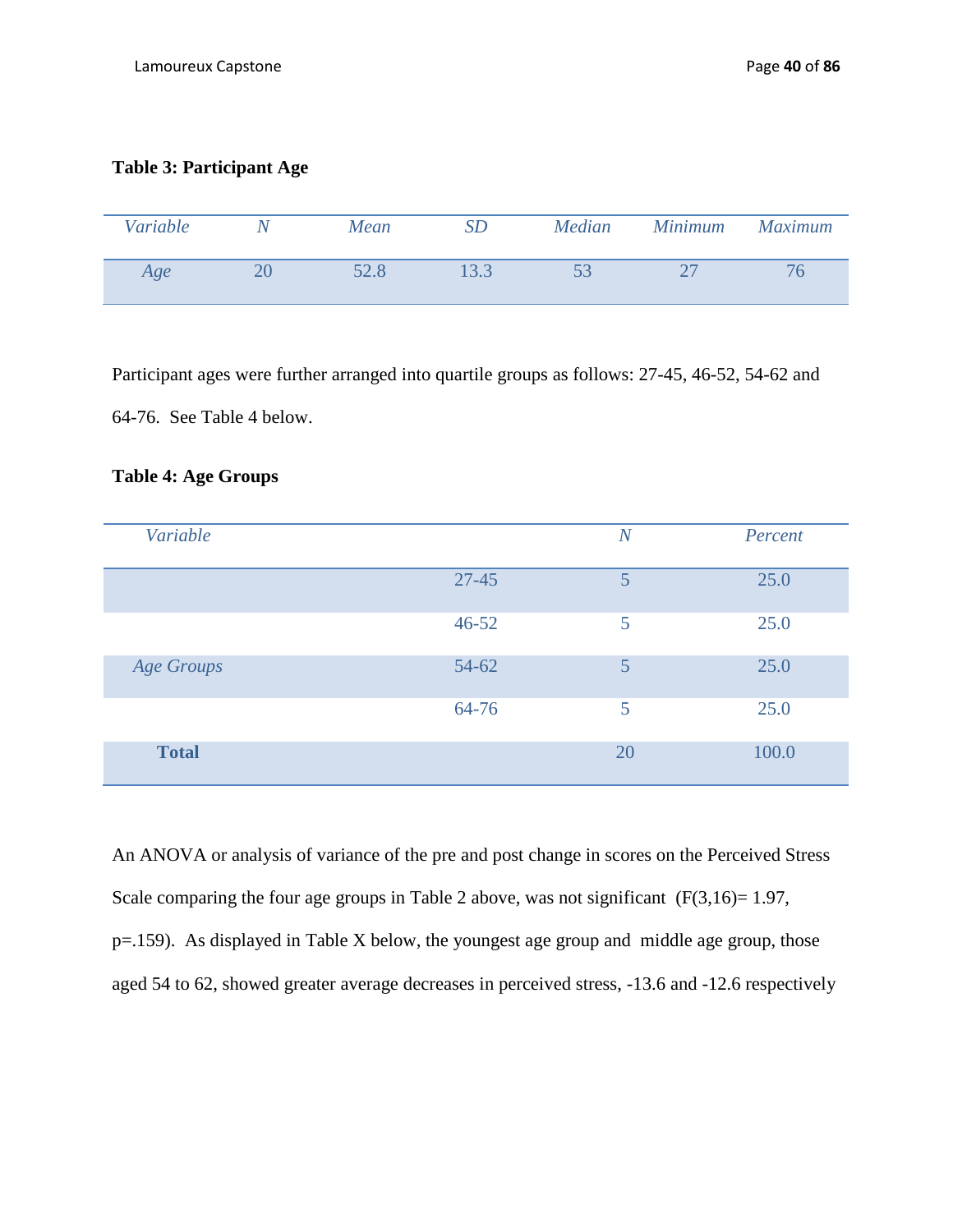compared to the second youngest and oldest age groups with average decreases of -5.6 and -3.0 respectively. See Table 5 below.

# **Table 5: ANOVA**

| Age Group | $\overline{N}$ | Mean    | SD  | $\boldsymbol{F}$ | p Value |
|-----------|----------------|---------|-----|------------------|---------|
|           |                |         |     |                  |         |
| $27 - 45$ | 5              | $-13.6$ | 9.1 | 1.97             | 0.159   |
| $46 - 52$ | 5              | $-5.6$  | 9.3 |                  |         |
| 54-62     | 5              | $-12.6$ | 5.5 |                  |         |
| 64-76     | 5              | $-3.0$  | 8.6 |                  |         |
| Total     | 20             | $-8.7$  | 8.9 |                  |         |

# **2. Gender**

The participant population consisted of 15 females and 5 males. See Table 6 below.

# **Table 6: Gender**

| Variable      |               | Frequency | Percent |
|---------------|---------------|-----------|---------|
| Gender        |               |           |         |
|               | <b>Female</b> | 15        | 75.0    |
|               | <b>Male</b>   | 5         | 25.0    |
| <b>Totals</b> |               | 20        | 100.0   |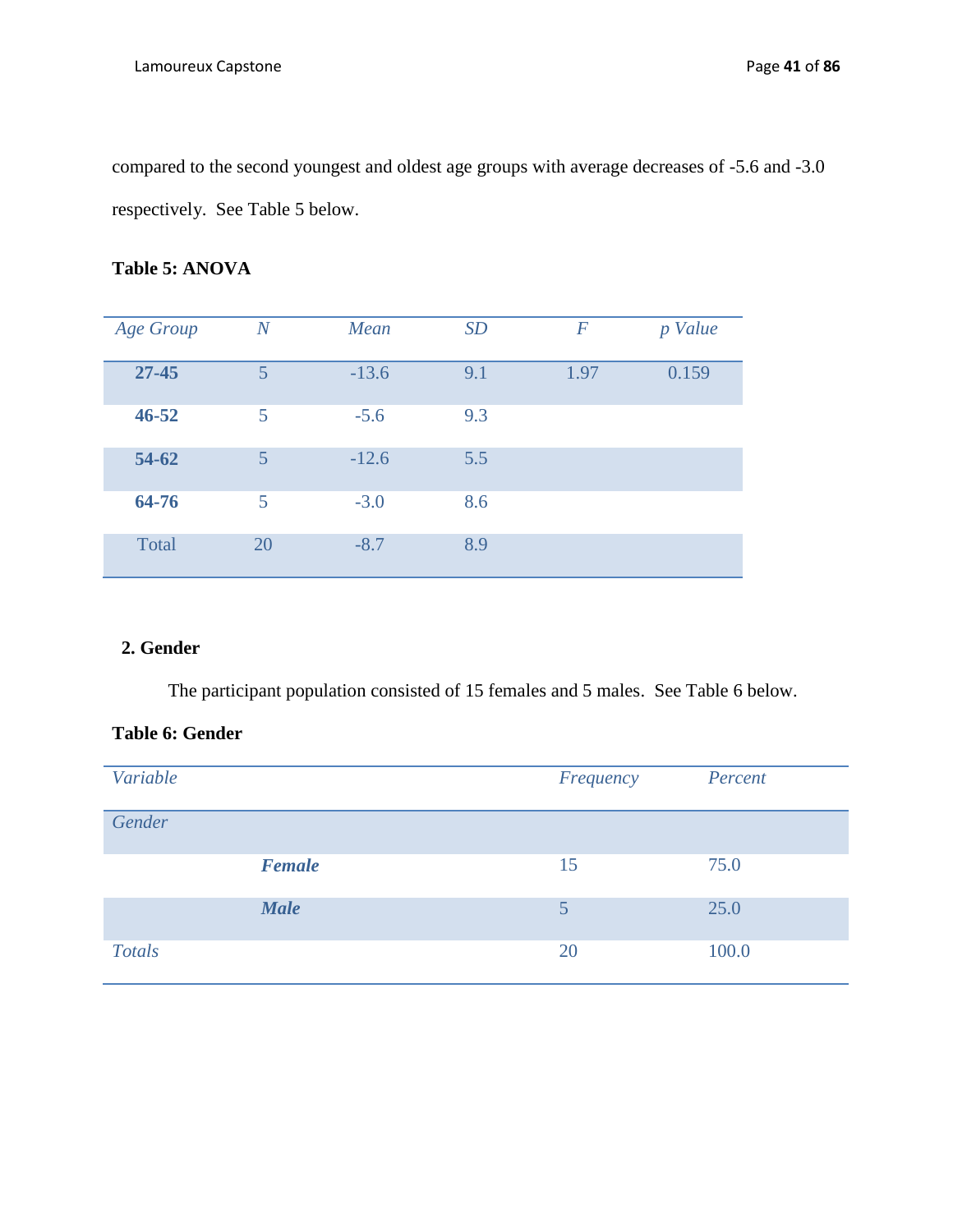# **3. Ethnicity**

Participants could choose from the categories of African-American, Caucasian, Hispanic or Other. One participant who chose the "Other" category, identified as Asian and has been designated as such. Another participant choosing "Other" self- identified as Caucasian/Latin and has been designated as such. A third choosing "Other" did not specify a particular ethnic background and has been identified as "Other." See Table 7 below.

## **Table 7: Ethnicity**

| Variable      |                         | Frequency      | Percent |
|---------------|-------------------------|----------------|---------|
| Ethnicity     |                         |                |         |
|               | <b>African-American</b> | $\overline{2}$ |         |
|               | Caucasian               | 14             |         |
|               | <b>Hispanic</b>         | 1              |         |
|               | <b>Asian</b>            | $\mathbf{1}$   |         |
|               | <b>Caucasian/Latin</b>  | 1              |         |
|               | <b>Other</b>            | 1              |         |
| <b>Totals</b> |                         | 20             | 100.0   |

## **4. Education**

Of the 20 participants, 9 had completed graduate studies, 12 had completed college studies and only 2 had gone no higher than a high-school education. See Table 8 below.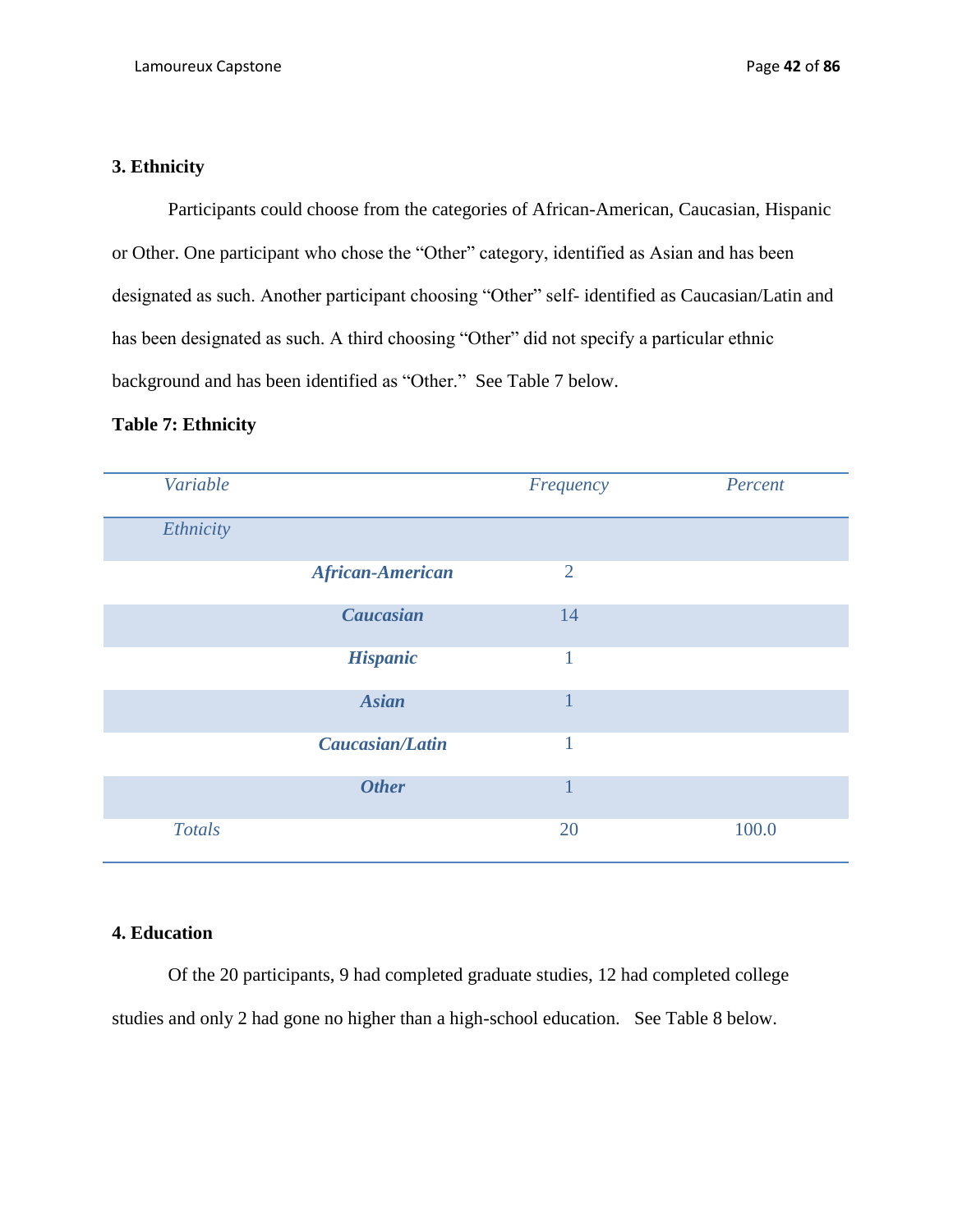# **Table 8: Education**

| Variable      |                        | Frequency      | Percent |
|---------------|------------------------|----------------|---------|
| Education     |                        |                |         |
|               | <b>High School</b>     | $\overline{2}$ | 10.0    |
|               | College                | 12             | 60.0    |
|               | <b>Graduate School</b> | 6              | 30.0    |
| <b>Totals</b> |                        | 20             | 100.0   |

# **5. Military Service**

Of the total population of participants, 2 identified as having performed military service and 18 identified as having not performed any military service. See Table 9 below.

# **Table 9: Military Service**

| Variable                | Frequency      | Percent |
|-------------------------|----------------|---------|
| <b>Military Service</b> |                |         |
| Yes                     | $\overline{2}$ | 10.0    |
| N <sub>O</sub>          | 18             | 90.0    |
|                         | 20             | 100.0   |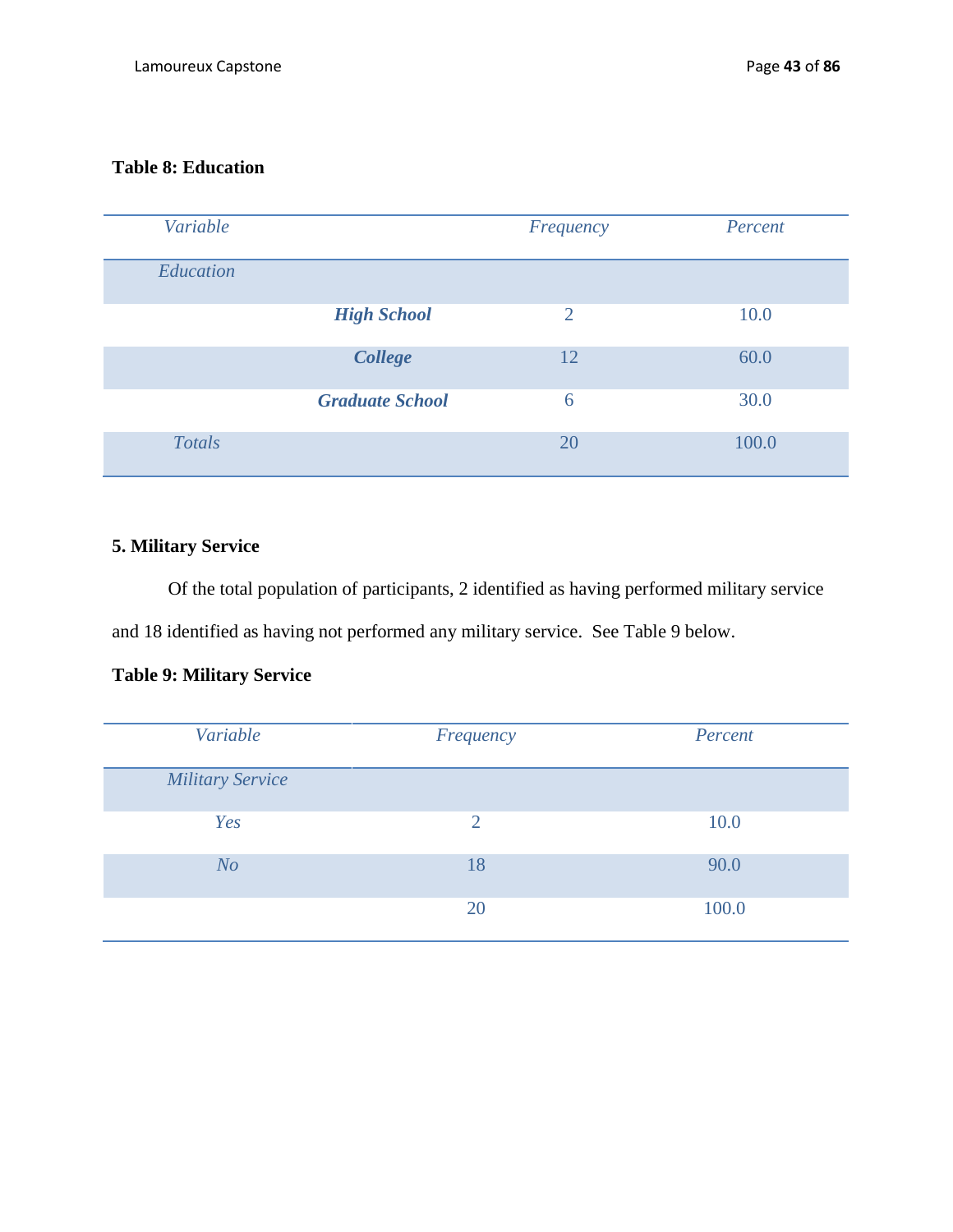# **6. Occupation**

The 20 participants were requested to specify their occupations, the breakdown is as follows: 1 Actress, 2 Acupuncturists, 1 Administrative Assistant, 1 Artist, 1 Construction Worker, 1 Counselor, 1 Film Producer, 1 Homemaker, 1 Paralegal, 1 Real Estate Agent, 3 Retirees, 2 Self-employed, 3 Teachers and 1 Travel Agent. See Table 10 Below.

# **Table 10: Occupation**

| Variable               | Frequency      | Percent          |
|------------------------|----------------|------------------|
| Actress                | $\overline{1}$ | $\overline{5.0}$ |
| Acupuncturist          | $\overline{2}$ | 10.0             |
| Adm. Asst.             | $\overline{1}$ | 5.0              |
| <b>Artist</b>          | $\mathbf{1}$   | 5.0              |
| Construction           | 1              | 5.0              |
| Counselor              | 1              | 5.0              |
| <b>Film Production</b> | $\mathbf{1}$   | 5.0              |
| Homemaker              | 1              | 5.0              |
| Paralegal              | $\mathbf{1}$   | 5.0              |
| <b>Real Estate</b>     | 1              | 5.0              |
| Retired                | 3              | 15.0             |
| Self Employed          | $\overline{2}$ | 10.0             |
| <b>Teacher</b>         | 3              | 15.0             |
| <b>Travel Industry</b> | $\mathbf{1}$   | 5.0              |
| <b>Total</b>           | 20             | 100.0            |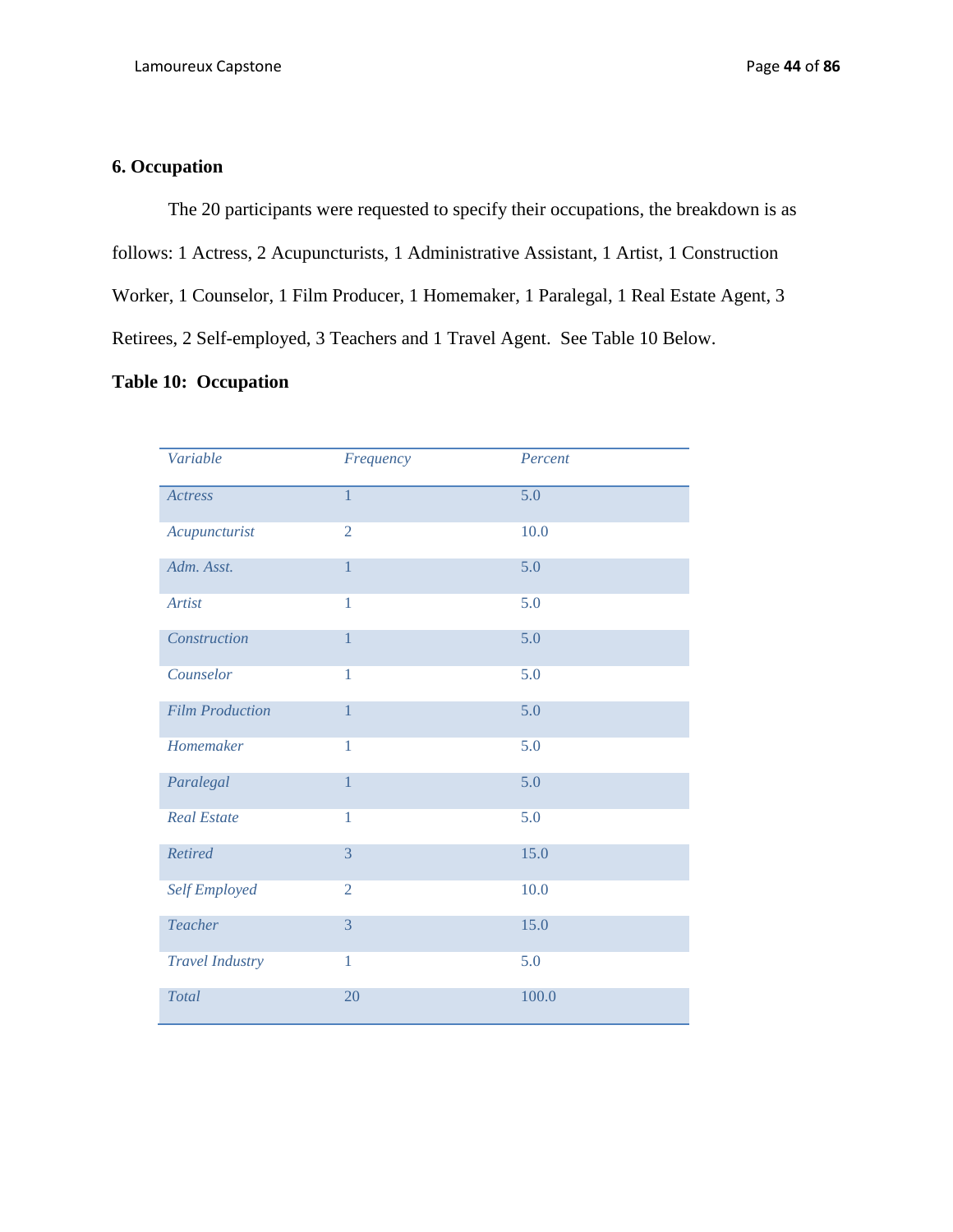# **Marital Status**

The 20 participants were asked to select one of the following choices: Single, Married, Separated and Divorced. The responses were, 9 Singles, 6 Married, 1 Separated and 4 Divorced. See Table 11 below.

# **Table 11: Marital Status**

| Variable              | Frequency      | Percent |
|-----------------------|----------------|---------|
| <b>Marital Status</b> |                |         |
| Single                | 9              | 45.0    |
| <b>Married</b>        | 6              | 30.0    |
| Separated             | 1              | 5.0     |
| <b>Divorced</b>       | $\overline{4}$ | 20.0    |
| Total                 | 20             | 100.0   |

# **8. Household Income**

The participants were asked to provide data on household income. Of the 20 participants, 3 declined to provide information, of the 17 that provided data, the breakdown is as follows: 1=10K, 1=11K, 1=19K, 3=25K, 2=30K, 1=35K, 2=60K, 1=78K, 1=97K, 1=100K, 2=136K and 1=150K (see Table 12 below). The mean income of the 17 respondents was 60.4K. The Standard Deviation was 47.2K, and the median income was 35K. See Table 12 below.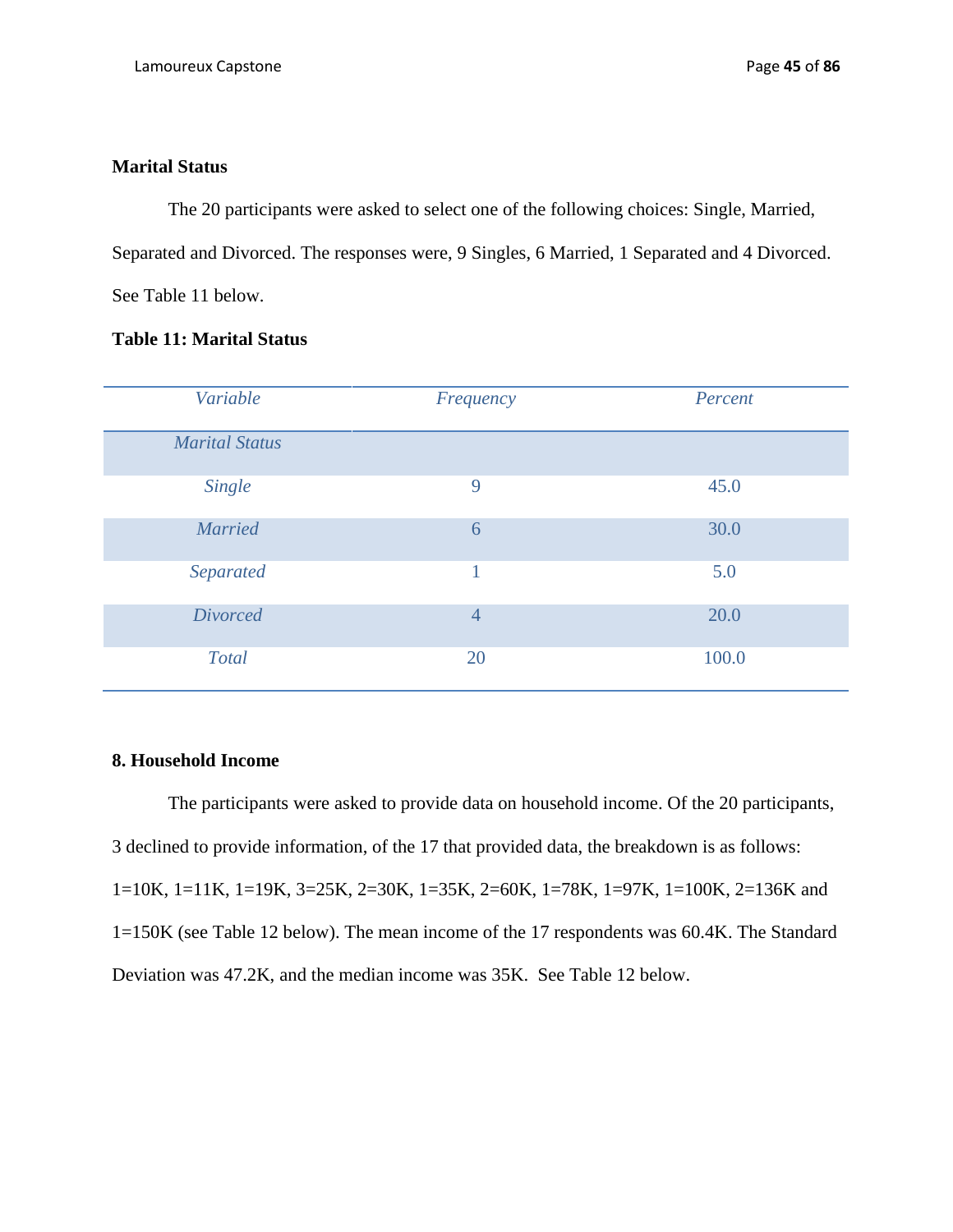# **Table 12: Income**

| Variable                    | Frequency      | Percent |
|-----------------------------|----------------|---------|
| <b>Income</b>               |                |         |
| 10K                         | $\mathbf{1}$   | 5.88    |
| $\ensuremath{\textit{I1K}}$ | $\mathbf{1}$   | 5.88    |
| 19K                         | $\mathbf{1}$   | 5.88    |
| 25K                         | $\overline{3}$ | 17.64   |
| 30K                         | $\overline{2}$ | 11.76   |
| 35K                         | $\overline{1}$ | 5.88    |
| 60K                         | $\overline{2}$ | 11.76   |
| 78K                         | $\overline{1}$ | 5.88    |
| 97K                         | $\mathbf{1}$   | 5.88    |
| 100K                        | $\overline{1}$ | 5.88    |
| 136K                        | $\overline{2}$ | 11.76   |
| 150K                        | $\overline{1}$ | 5.88    |
| <b>Totals</b>               | 17             | 99.96   |

The income data were further broken down into three groups to perform more statistical analysis. The four income groups were 10K – 25K, 30K – 60K and 78K-150K. An ANOVA or analysis of variance of the pre and post change in scores on the Perceived Stress Scale was conducted and found to be not significant  $(F(2,14)=0.90, p-value=.432)$ . As displayed in Table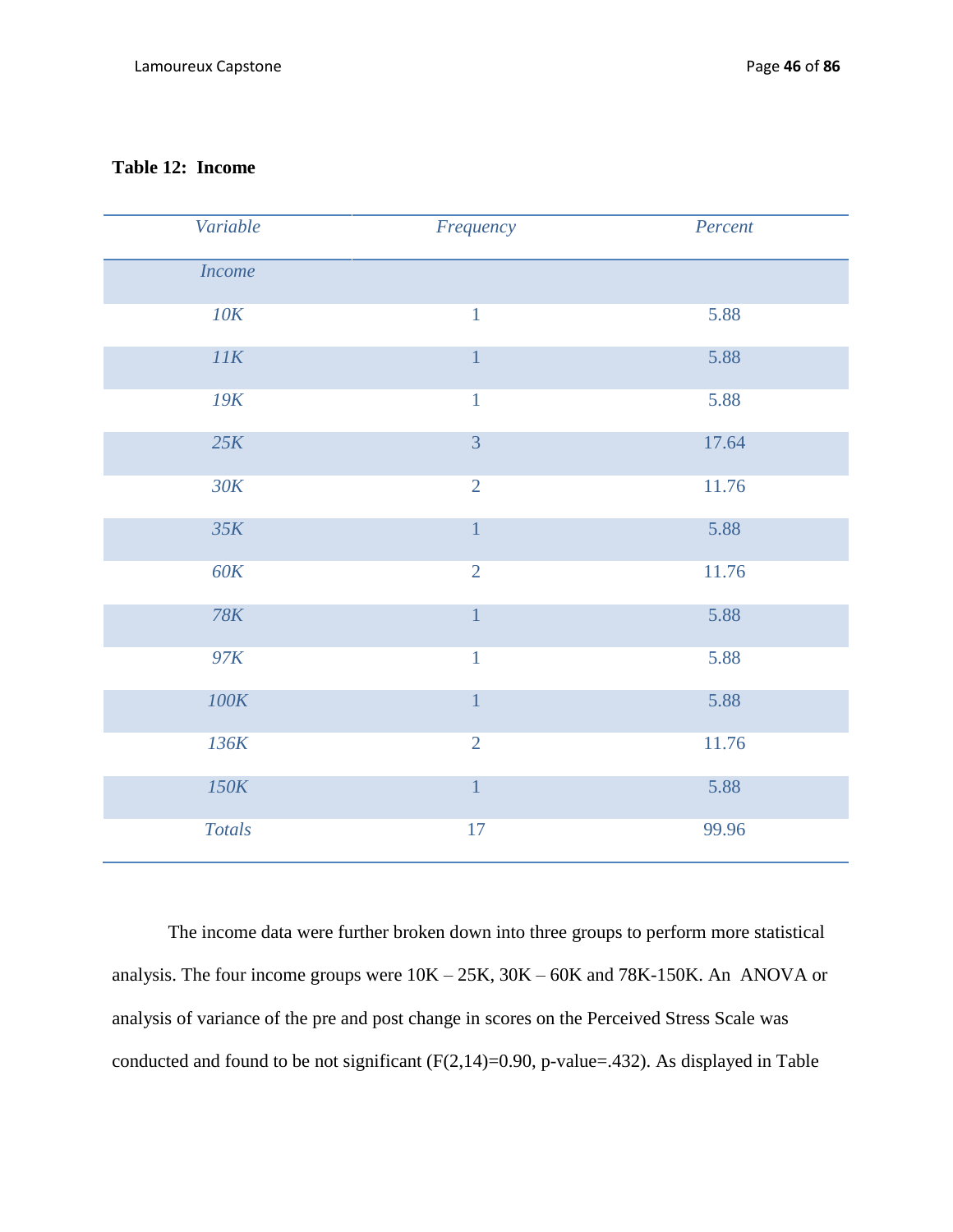13 below, those in the higher income group, earning between 78K and 150K annually, reported the least decrease in perceived stress compared to the other two groups, although the middle income group decreased slightly more than those earning the least per year. See Table 13 below.

| Variable     | $\overline{N}$ | Mean    | SD  | $\boldsymbol{F}$ | $p$ -value |
|--------------|----------------|---------|-----|------------------|------------|
| Income       |                |         |     |                  |            |
| $10K-25K$    | 3              | $-10.0$ | 2.6 | 0.9              | 0.432      |
| 30K-60K      | 9              | $-12.4$ | 9.6 |                  |            |
| 78K-150K     | $\overline{5}$ | $-5.8$  | 9.6 |                  |            |
| <b>Total</b> | 17             | $-10.0$ | 8.9 |                  |            |

**Table 13: ANOVA for Income Groups**

## **9. Perceived Stress Scale Scores**

The Perceived Stress Scale scores were calculated according to the formula mentioned on page 38. The Raw Data Pre-Formula Score indicates how the participants answered the 14 items on the scale during the data collection session. The Coded Data Pre-Formula Score indicates the scoring after the reversal on the seven positive items on the Perceived Stress Scale. The same method was used to obtain the Post Formula Scores. See Table 14 below.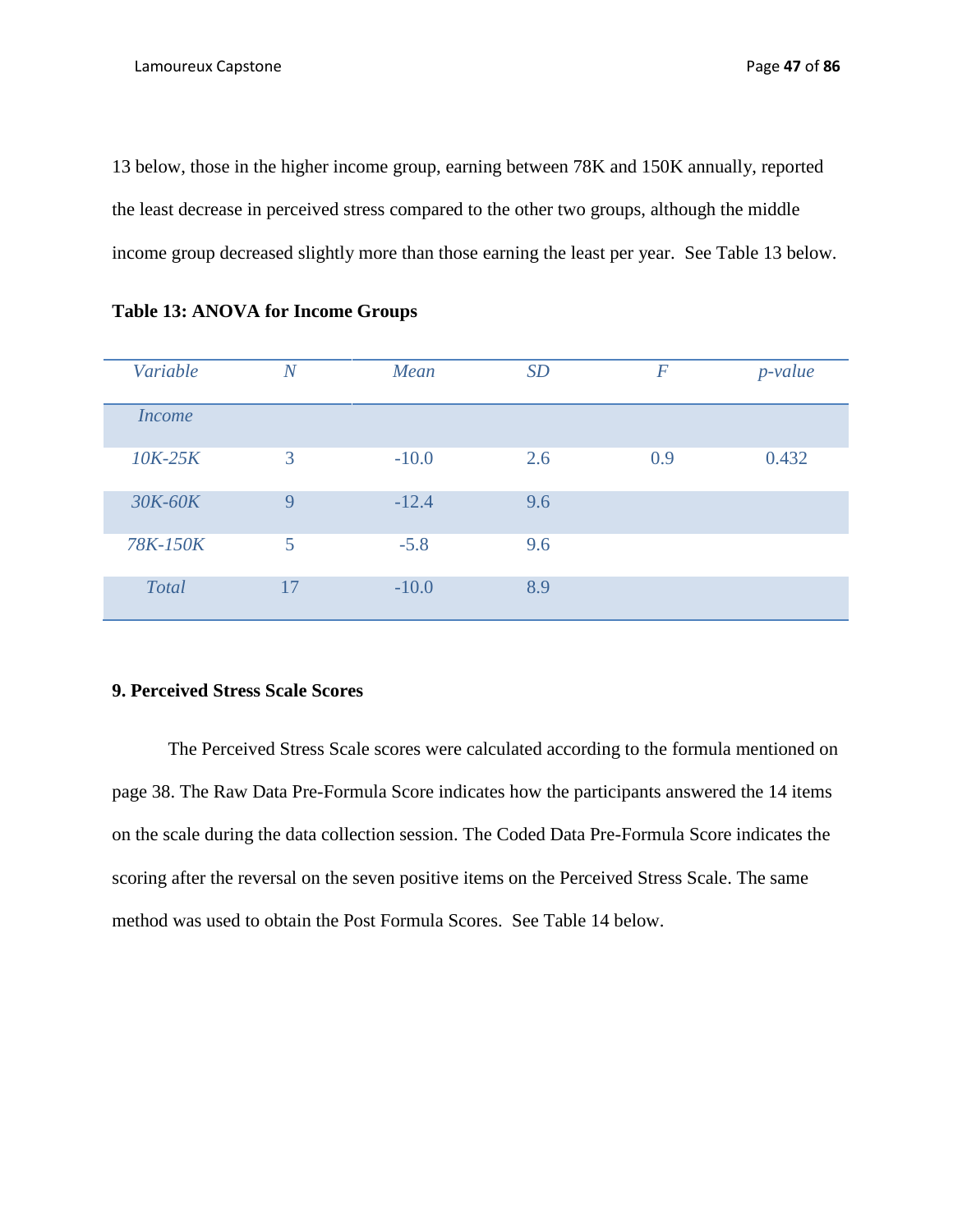| Participant        | $\boldsymbol{I}$ | $\overline{2}$ | $\overline{\overline{3}}$ | $\overline{4}$ | $\overline{5}$  | 6  | $\overline{7}$ | 8        | 9                | 10 |
|--------------------|------------------|----------------|---------------------------|----------------|-----------------|----|----------------|----------|------------------|----|
| Pre Raw            | 33               | 25             | 35                        | 40             | 36              | 36 | 34             | 30       | 30               | 35 |
| Pre Coded          | 23               | 27             | 9                         | 40             | 34              | 14 | 32             | 26       | 26               | 33 |
|                    |                  |                |                           |                |                 |    |                |          |                  |    |
| Participant        | $\bar{I}I$       | 12             | 13                        | 14             | $\overline{15}$ | 16 | 17             | 18       | 19               | 20 |
| Pre Raw            | 36               | 34             | 35                        | 28             | 32              | 30 | 30             | 33       | 29               | 38 |
| Pre Coded          | 26               | 38             | 25                        | 30             | 30              | 24 | 28             | 23       | 31               | 22 |
|                    |                  |                |                           |                |                 |    |                |          |                  |    |
|                    |                  |                |                           |                |                 |    |                |          |                  |    |
| <b>Participant</b> | $\boldsymbol{l}$ | $\overline{2}$ | $\overline{\mathbf{3}}$   | $\overline{4}$ | 5               | 6  | $\overline{7}$ | $\delta$ | $\boldsymbol{g}$ | 10 |
| <b>Post Raw</b>    | 31               | 14             | 36                        | 30             | 33              | 33 | 31             | 24       | 30               | 31 |
| <b>Post Coded</b>  | 17               | 20             | 9                         | 14             | 25              | 14 | 11             | 12       | 20               | 23 |
|                    |                  |                |                           |                |                 |    |                |          |                  |    |
| Participant        | $\cal{H}$        | 12             | 13                        | 14             | 15              | 16 | 17             | 18       | 19               | 20 |
| Post Raw           | 38               | 10             | 34                        | 26             | 30              | 27 | 36             | 29       | 28               | 31 |

# **Table 14: Perceived Stress Scale Scores**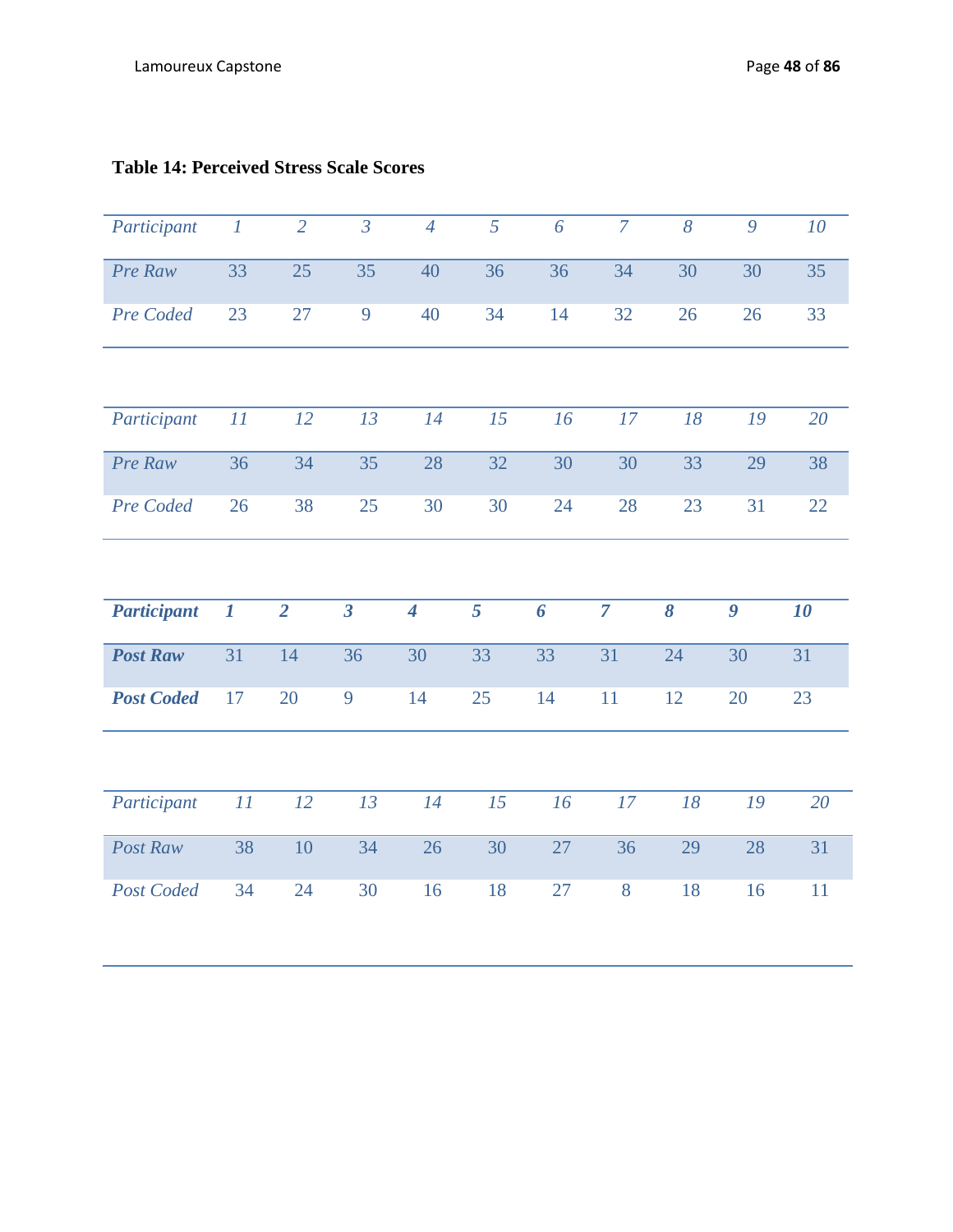When all scores had been tabulated, the Pre Formula Coded Scores were compared to the Post Formula Coded Scores to arrive at the Net Score Change. See Table 15 below.

| Participant       |      | $\overline{2}$ | $\mathfrak{Z}$ | $\overline{4}$ | 5     | 6              | $\overline{7}$ | 8     | 9     | 10    |
|-------------------|------|----------------|----------------|----------------|-------|----------------|----------------|-------|-------|-------|
| Pre-Coded         | 23   | 27             | 9              | 40             | 34    | 14             | 32             | 26    | 26    | 33    |
| Post-Coded        | 17   | 20             | 9              | 14             | 25    | 14             | 11             | 12    | 20    | 23    |
| <b>Net Change</b> | $-6$ | $-7$           | $\overline{0}$ | $-26$          | $-9$  | $\overline{0}$ | $-21$          | $-14$ | $-6$  | $-10$ |
|                   |      |                |                |                |       |                |                |       |       |       |
| Participant       | 11   | 12             | 13             | 14             | 15    | 16             | 17             | 18    | 19    | 20    |
| Pre-Coded         | 26   | 38             | 25             | 30             | 30    | 24             | 28             | 23    | 31    | 22    |
| Post-Coded        | 34   | 24             | 30             | 16             | 18    | 27             | 8              | 18    | 16    | 11    |
| <b>Net Change</b> | $+8$ | $-14$          | $-5$           | $-14$          | $-12$ | $+3$           | $-20$          | $-5$  | $-15$ | $-11$ |

|  | <b>Table 15: Net Score Change</b> |  |
|--|-----------------------------------|--|
|--|-----------------------------------|--|

# **10: Summary Statistics for Perceived Stress Scale (n=20).**

An analysis was done to determine distribution and/or skewness of scores. Skewness (SK) divided by the Standard Error of Skewness (SE) provides an assessment of the normality of distribution. SK/SE values within +/- 2.0, indicate a normal bell-shaped distribution. For the Perceived Stress Scores, the assumption of normality underlying the comparative statistics (*t-test*  and ANOVA) have been met. See Table 16 below.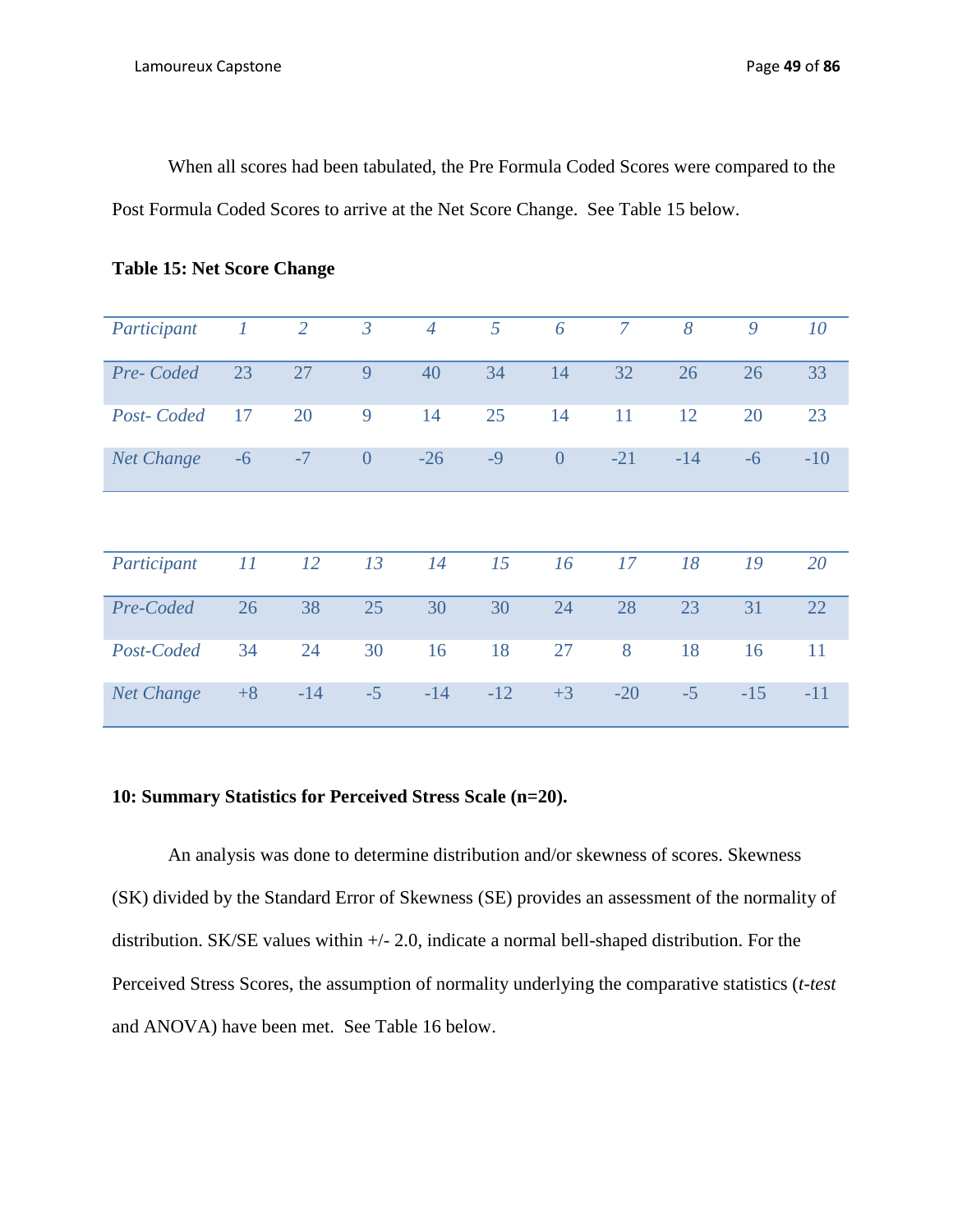|                       | Pre-Formula | Post-Formula | Change |
|-----------------------|-------------|--------------|--------|
| Mean                  | 27.1        | 18.4         | $-8.7$ |
| Median                | 26.5        | 17.5         | $-9.5$ |
| Mode                  | 26          | 11           | $-14$  |
| <b>Std. Deviation</b> | 7.3         | 7.1          | 8.9    |
| Skewness(SK)          | $-0.6$      | 0.6          | 0.1    |
| Std. Error of SK      | 0.5         | 0.5          | 0.5    |
| <b>SK/SE</b>          | $-1.2$      | 1.1          | 0.2    |
| <b>Minimum</b>        | 9           | 8            | $-26$  |
| <b>Maximum</b>        | 40          | 34           | 8      |

# **Table 16: Summary Statistics for Perceived Stress Scale (n=20).**

# **11: Significance of Score Decrease**

A paired *t-test* was used to determine the significance of the change in perceived stress scores from pre to post formula. The decrease was highly significant  $(t(19)=4.37, p<.001)$ . See Table 17 below.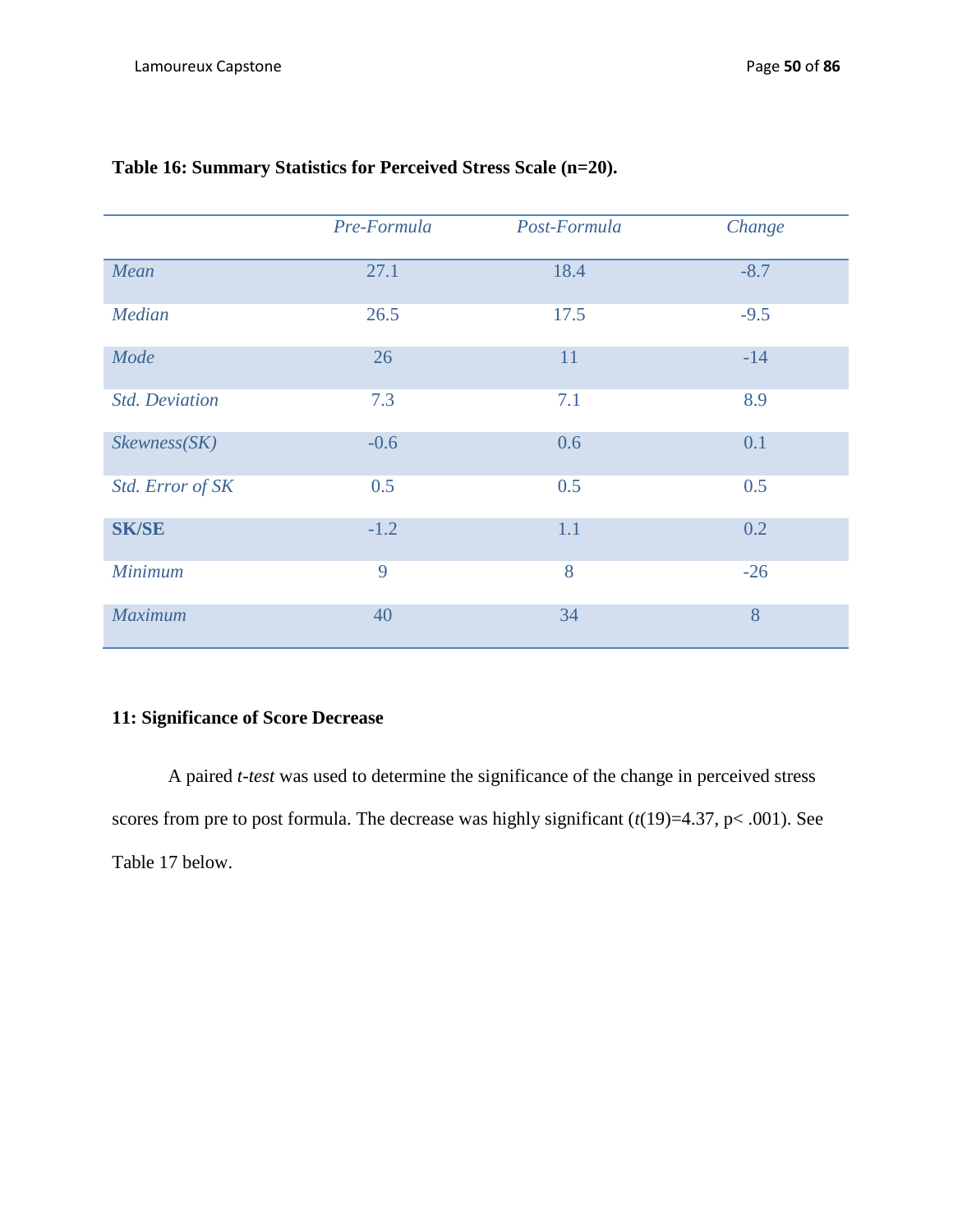|              | Mean  | SD    |       | аt | $p$ -value |
|--------------|-------|-------|-------|----|------------|
| Pre-Formula  | 27.05 | 7.258 | 4.370 | 19 | <.001      |
| Post-Formula | 18.35 | 7.081 |       |    |            |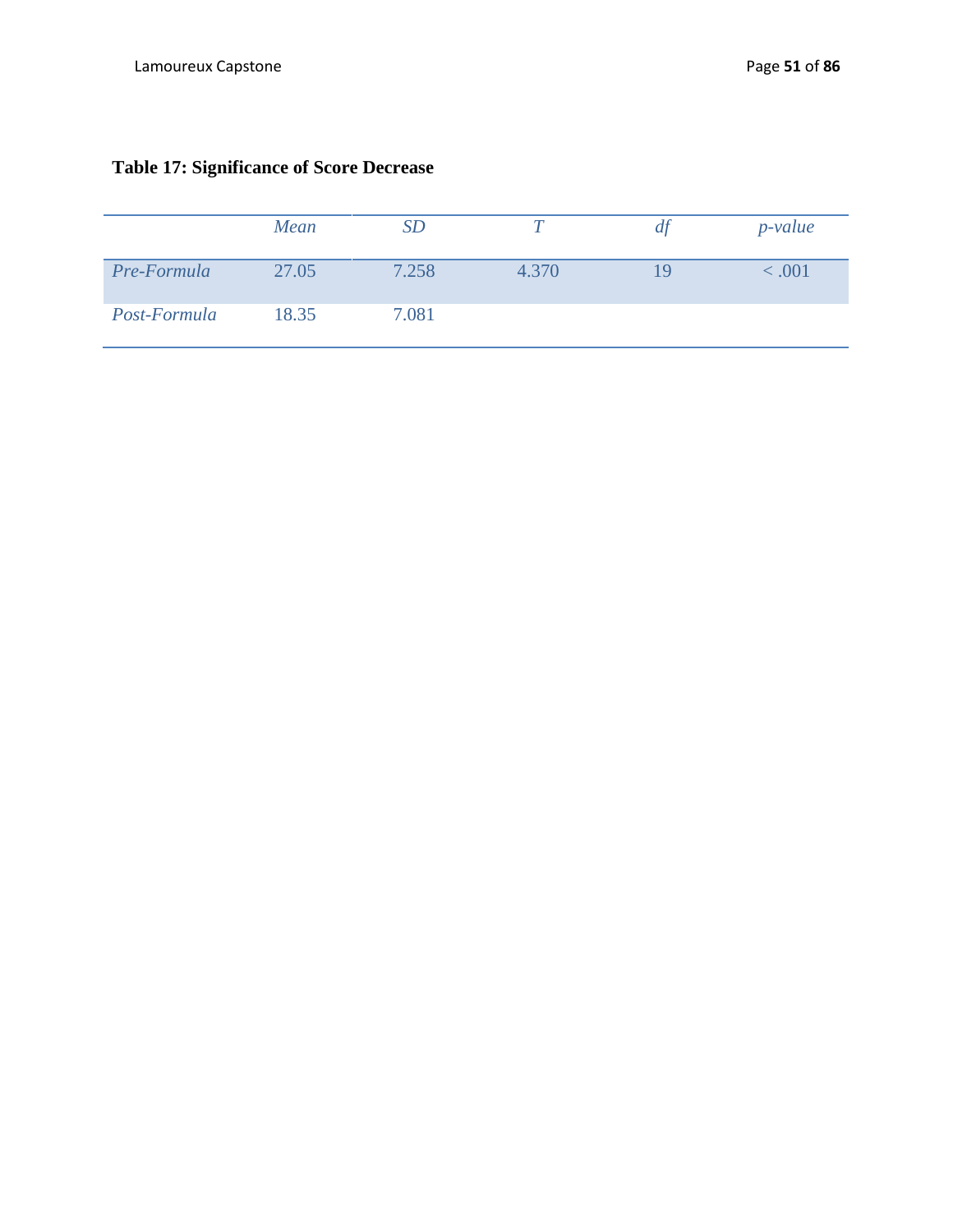#### **Chapter Five: Discussion**

This small sample non-randomized clinical trial was conducted to determine if the modified and proprietary herbal formula based on the classic herbal formula *Bupleurum and Dragon Bone (Chai Hu Long Gu Mu Li Tang Jia Jian)* had an effect on perceived stress. The researcher's hypothesis was that administration of the herbal formula for one month would decrease perceived stress. The null hypothesis for this trial stated that there would be no difference between the pre and post formula scores of perceived stress as measured by the 14 Item Perceived Stress Scale. The statistical results obtained from analyzing the pre and post scores determined that the null hypothesis would not be accepted. A paired t-test was used to determine the significance of the change in perceived stress from pre to post test. The decrease in scores was highly significant,  $(t(19) = 4.37, p < .001)$ .

#### **Implications for Theory**

Stress has no exact equivalent in the theoretical literature of Chinese medicine, nor do we find a definition of stress in Western literature that will satisfy all in the field of stress research. This clinical trial employed a Chinese herbal formula with a traditional function of harmonizing the *shaoyang,* unblocking the three yang stages, and calming the mind and spirit. The major condition at work here is one of constraint. Constraint can take many forms of physical manifestation including, tightness, anxiety, headache, insomnia, irritability, and hypochondriac pain and distention. In Chinese theory, the organ system that is most involved in this mechanism is the Liver. One of the most important functions of the Liver is the up-bearing and downbearing of *qi* in the body. In western medical terms, it has been demonstrated in the research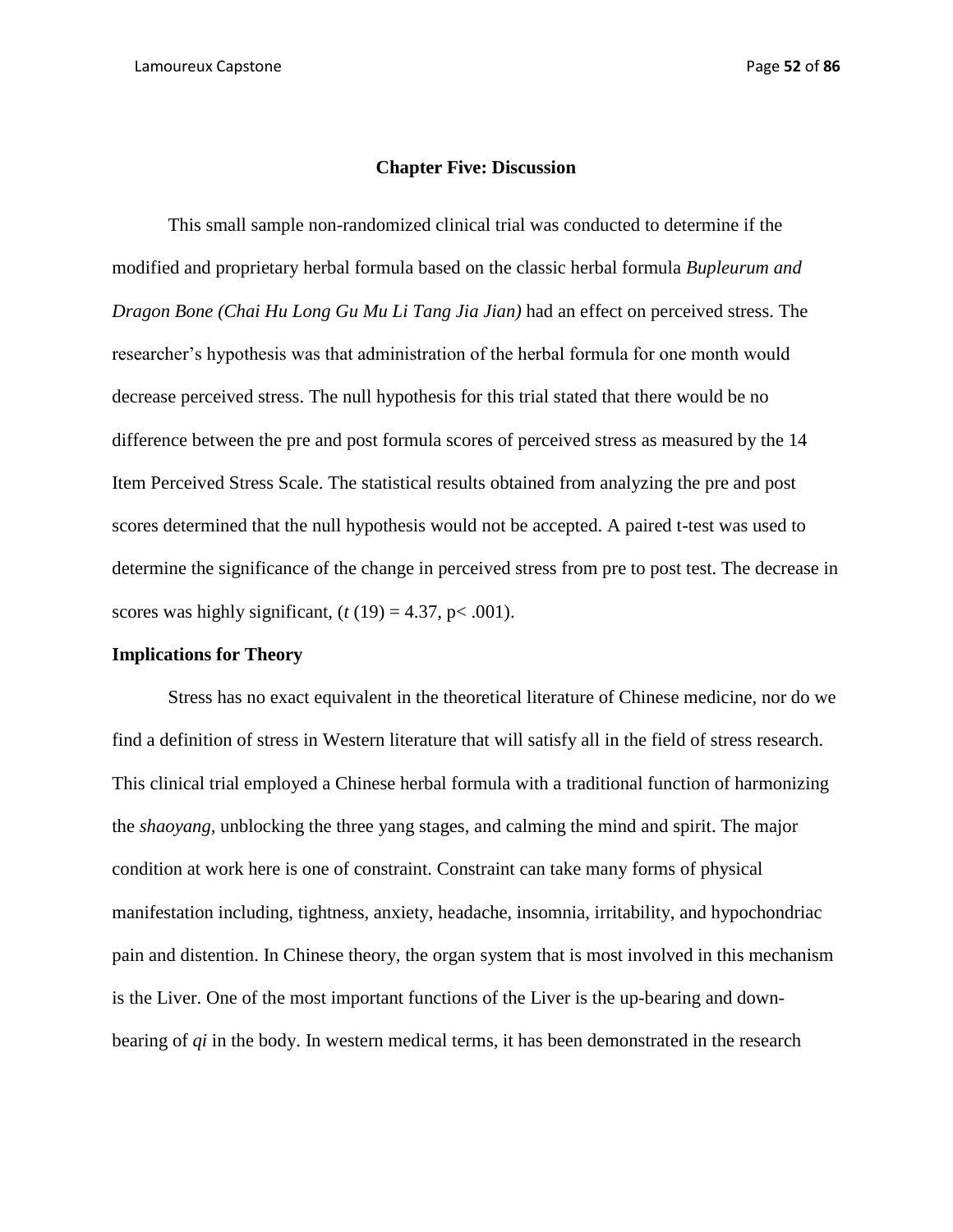literature that the stress response elicits the release of certain neurotransmitters in the body that cause a cascade of systemic adjustments to divert the body's resources to systems in the body that deal with the fight or flight response. In so doing, the body diverts resources away from the digestive system, immune system and any other organ system not directly involved in survival. In accomplishing this task, there is an impact on the *qi* dynamics in the body that causes stagnation of the Liver *qi.* When the body diverts energy away from the digestive system, for instance, the *qi* mechanism will become stagnant, this may cause an obstacle or blockage in the free flow of energy that is necessary for proper Liver function. Liver *qi* stagnation will lead to more of the *qi* dynamic to become impeded. According to Chinese medical theory, as soon as Liver *qi* is depressed, the depressed *qi* dynamic causes disease.

The current trial demonstrated that the herbal formula *Bupleurum andDragon Bone( Chai Hu Long Gu Mu Li Tang Jia Jian)* is effective in alleviating the constraint of the *qi* dynamic in the body and relieving the effects of stress. In terms of Western medicine, this formula is effective in regulating the function of the hypothalamic-pituitary-adrenal axis and its relation to the allostatic load placed on the body by stress.

#### **Implications for Practitioners**

The formula employed in this clinical trial is well known by most practitioners of classical Chinese medicine and TCM. Any practitioner who has been in practice for any length of time cannot help but notice the role that stress plays in the etiologies of disease states in their patients. The results of this clinical trial demonstrates a practical application for the use of the herbal formula *Buplerum and Dragon Bone (Chai Hu Long Gu Mu Li Tang Jia Jian)* in the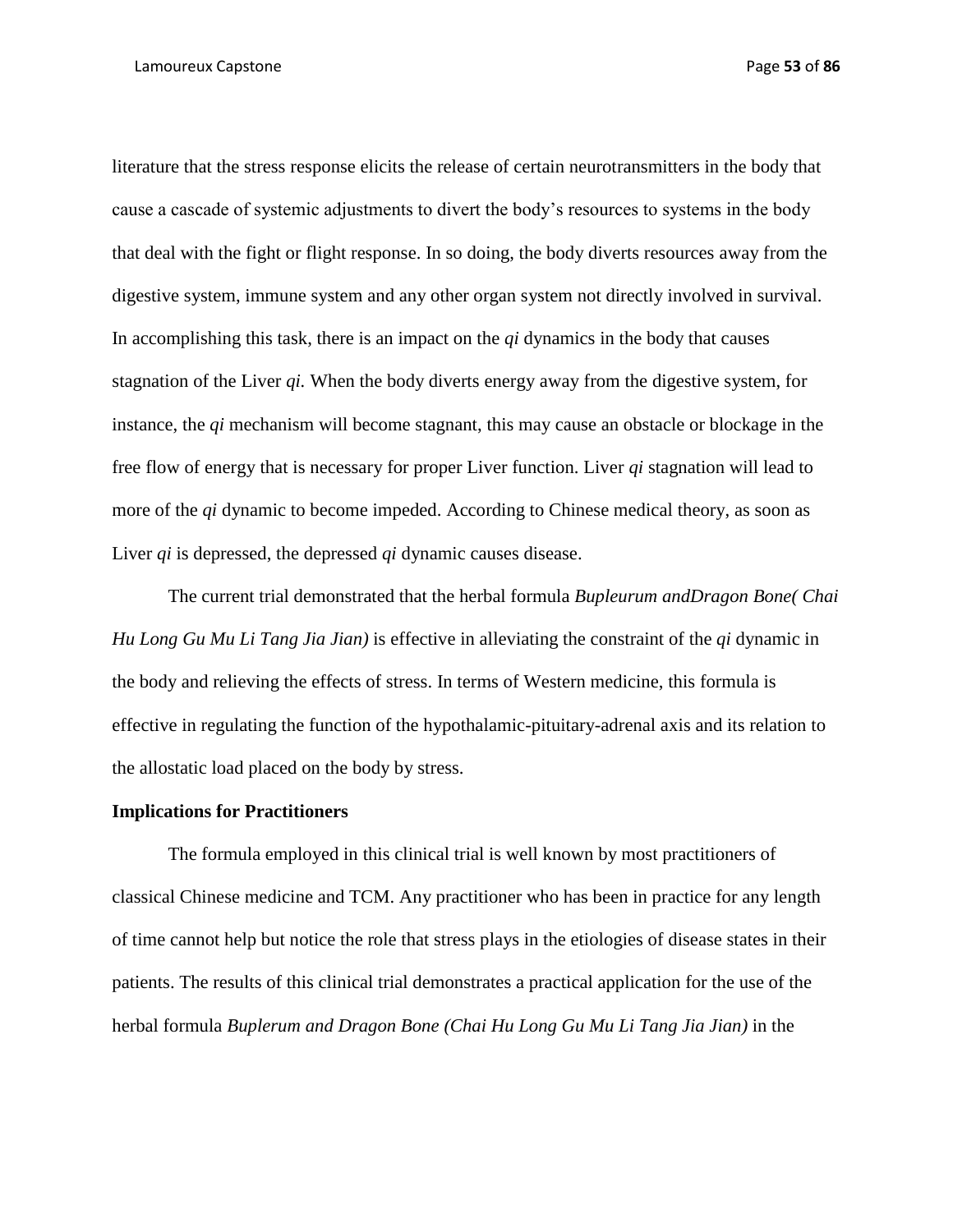reduction of stress. In the area of healthy ageing and longevity, this clinical trial has implications for the use of this formula to help restore the normal 'qi mechanisms' of the body leading ultimately to a longer and healthier lifespan.

## **Limitations of the Current Study**

The first limitation of this study was the sample size. Although the current researcher was able to enlist the minimal amount of participants to establish some validity for the study, many statistical measures for correlation could not be performed when the sample size was broken down into sub-groups because they lacked adequate numbers. Another limitation was all the data was gathered and coded by the current researcher, and although every effort was taken to ensure absence of bias, an independent researcher not having a vested interest in the outcome of the trial could have been employed, which leads to the next limitation. This trial was self-funded by the current researcher, and the budget allocated for the trial did not allow for additional staff. The next limitation was the absence of a control group using a placebo formula to determine if the results of the trial were due to the active ingredients of the *Buplerum and Dragon Bone( Chai Hu Long Gu Mu LI Tang Jia Jian),*formula or just the "placebo effect". A further limitation of the trial was the use of four different licensed acupuncturists to perform the tongue and pulse diagnoses; it is commonly accepted that each practitioner may have unique interpretations of these metrics.

#### **Recommendations for Future Research**

Future research on the use of *Bupleurum and Dragon Bone( Chai Hu Long Gu Mu Li Tang Jia Jian)* for stress management should be done using a randomized, placebo controlled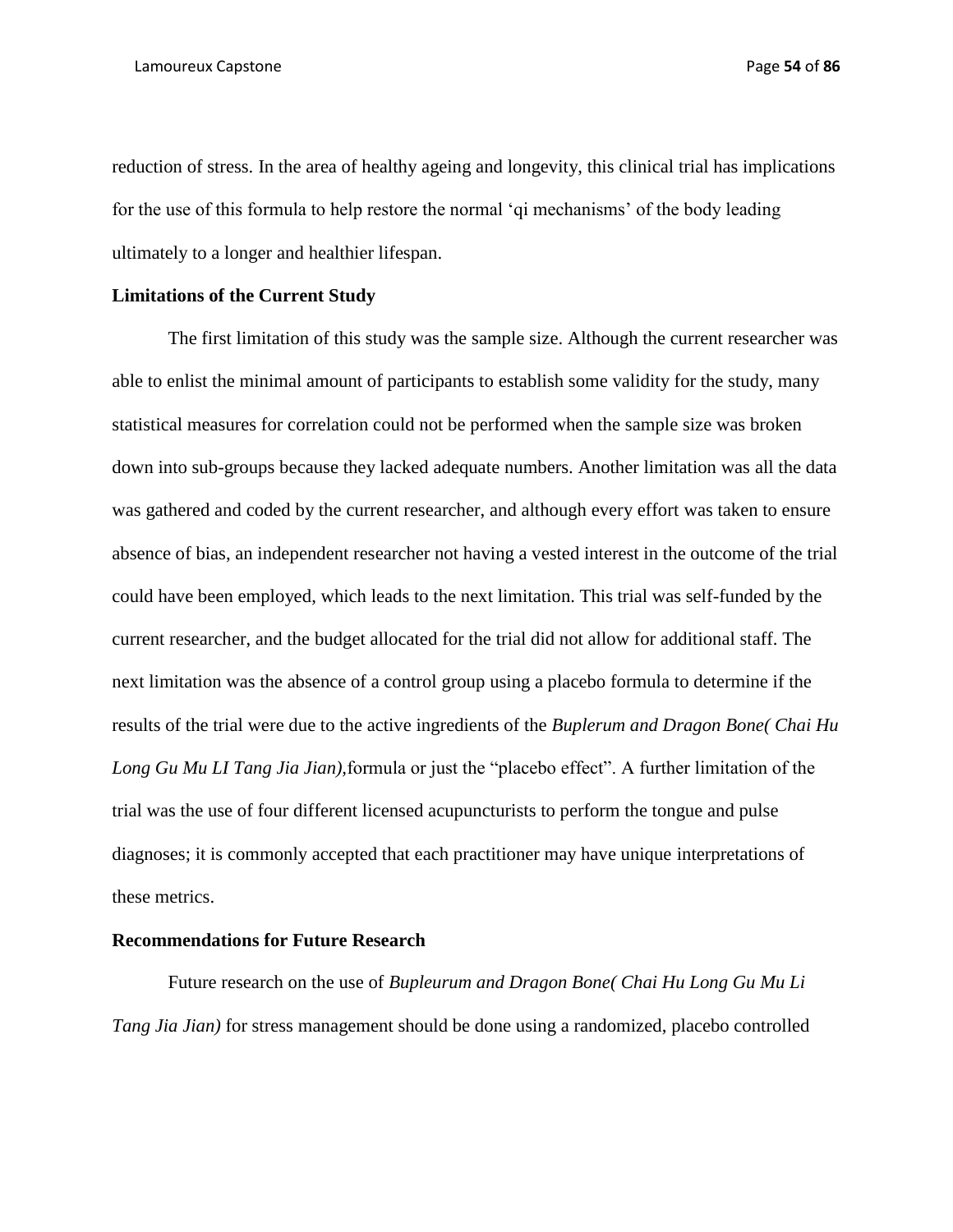trial and the sample size of the study should be much larger to ensure significance. A study including a group currently using Western pharmaceuticals should be included for comparison purposes. Western medical diagnoses of stress could be used as inclusion criteria for participants in a clinical trial, coupled with a differential diagnosis by an Eastern practitioner . An area that needs to be addressed in future studies is that of physiological bio-markers and herbal formulas. Studies should be conducted that measure the effect of herbal formulas on levels of cortisol, norepinephrine, serotonin and other bio-markers involved in the stress response. Further studies also need to be conducted that explore the effect of herbal formulas on areas of the brain involved in the stress response. Elements of potential physical and/or psychological dependence should be explored in future research.

There is an inherent problem in the research of herbal formulas that confound the accepted scientific method. In most cases involving Western medical research on pharmaceuticals, one molecule or active ingredient is being tested; in herbal formulas, there may be tens if not hundreds of active ingredients acting synergistically. In future research, a way must be found to overcome the non-integration of Eastern and Western methodologies.

#### **Conclusion**

The current study found that the herbal formula *Bupleurum and Dragon Bone(Chai Hu Long Gu Mu Li Tang JIa Jian)* had a statistically significant effect in lowering scores on the Perceived Stress Scale. The fact that the results of the study surpassed minimum standards of significance is promising for further research into this formula. The implication of these findings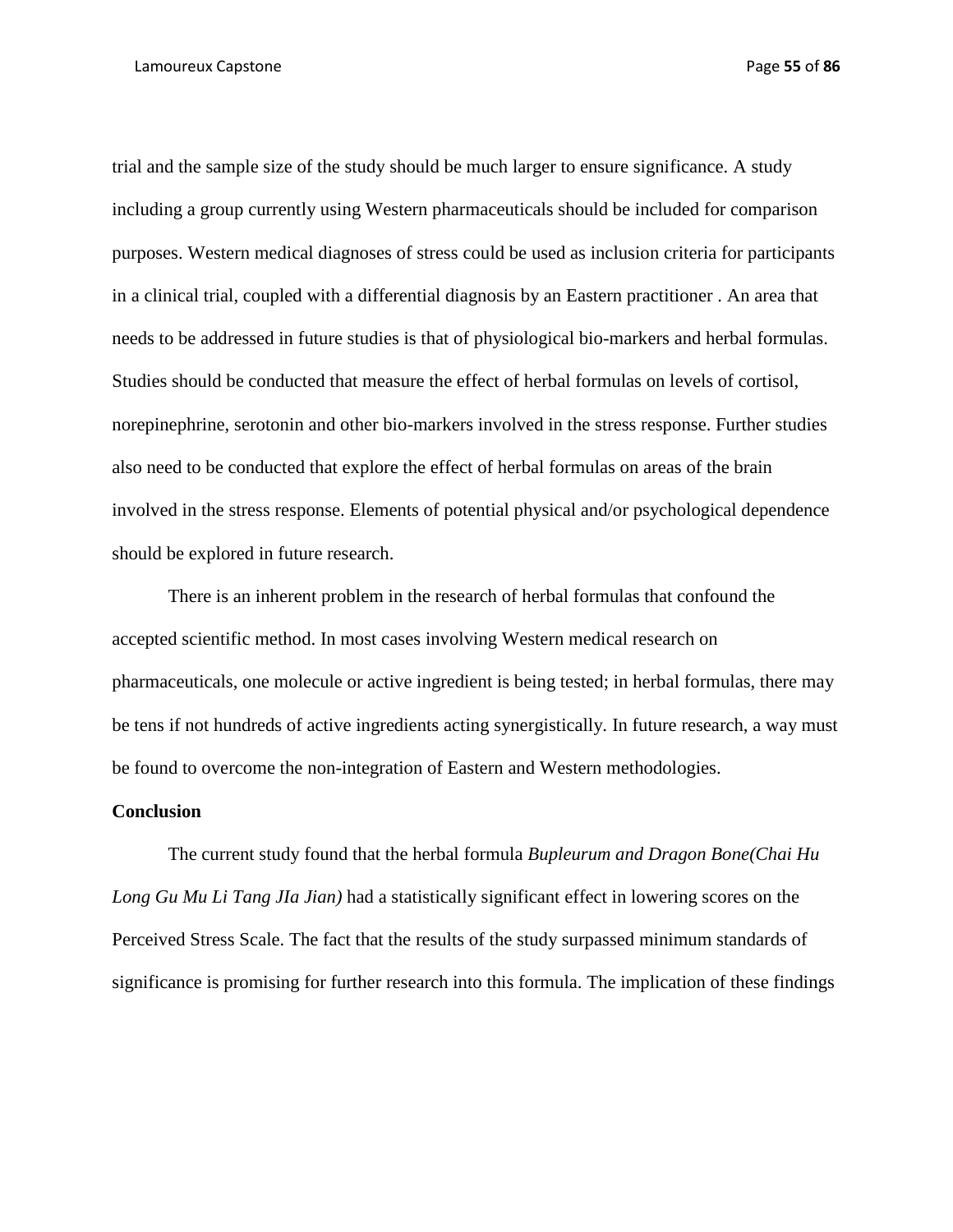#### Lamoureux Capstone Page **56** of **86**

is that practitioners of both Eastern and Western medicine have a viable tool to prescribe to their patients who are seeking ways to manage stress.

In terms of the integration of Chinese and Western medicine, the current study suggests that this herbal formula may be able to replace many pharmaceuticals that carry with them the potential of physical and/or psychological dependence and addiction. In addition, it is the function of Chinese medicine to address root causes of disharmony and bring the body back to a state of health, this may vary from the function of Western pharmaceuticals that may be more palliative in nature while not addressing the underlying disharmony.

The current study has shown examples of the detrimental effects of stress on most of the organ systems of the body and epigenetically on the loss of telomere length. The slow accumulation of those effects places an allostatic load on the body that has direct implications for the healthy aging and longevity of human beings. The current study has given Western and Eastern practitioners a viable tool for their patients suffering from stress.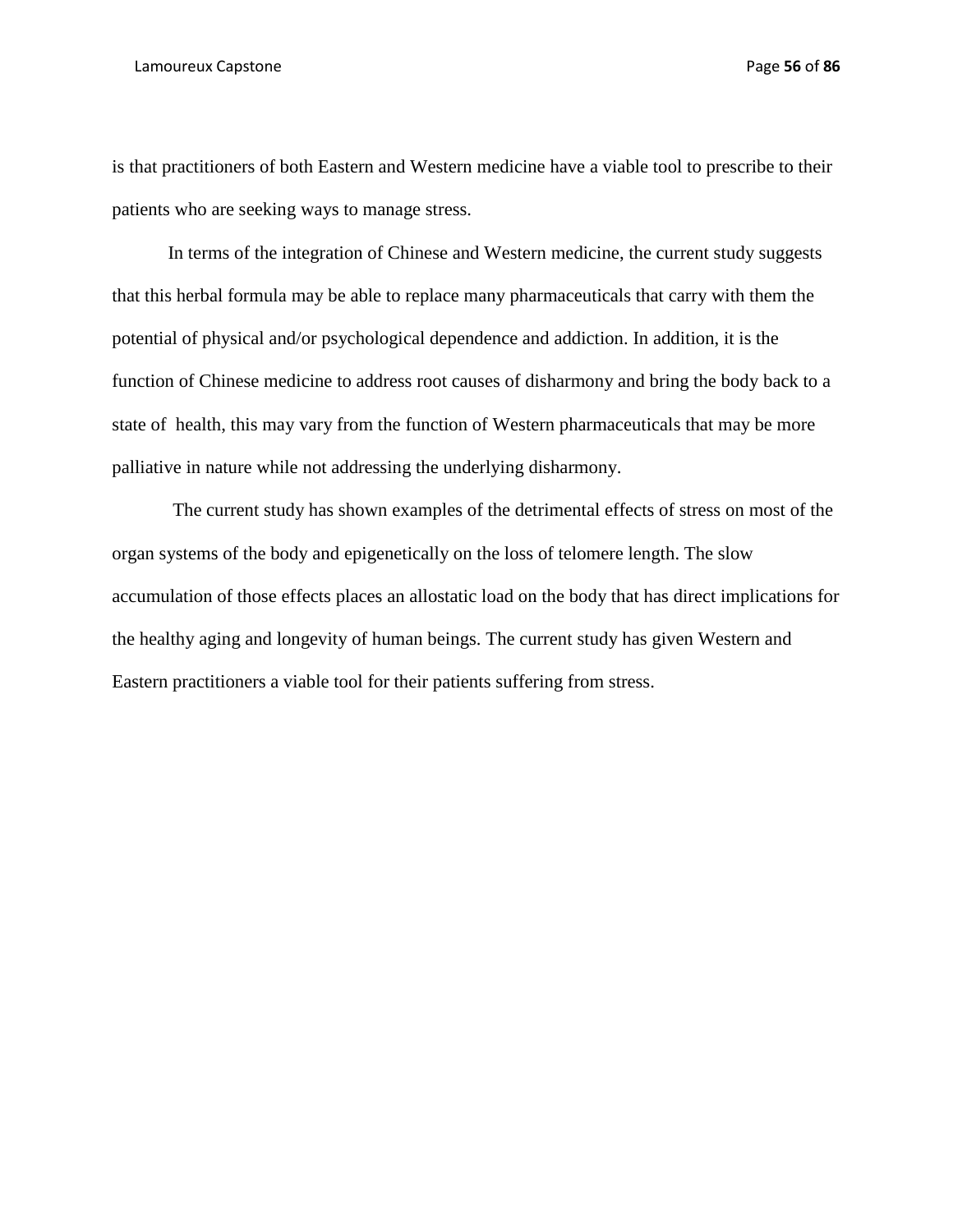#### **REFERENCES**

Bernard, C. (1961). *Introduction to the Study of Experimental Medicine.* (H.C. Greene Trans.) Collier Books: New York, New York. (Original work published in 1865).

Cannon, W. B. (1932). Homeostasis. In *The Wisdom of the Body*. Retrieved from www. Panarchy.org/cannon/homeostasis.1932.html.

- Chen, J. K., and Chen, T. T. (2009). *Chinese Herbal Formulas and Applications: Pharmacological Effects & Clinical Research.* City of Industry, California: Art of Medicine Press, Inc.
- Cohen, S., Hamrick, N., Rodriguez, M. S., Feldman, P. M., Rabin, B. S. & Manuck, S. B. (2002). Reactivity and Vulnerability to Stress-Associated Risk for Upper Respiratory Illness. *Psychosomatic Medicine,* 64, 302-310.
- Cohen, S., Kessler, R. & Gordon, L. (1995). *Measuring Stress.* Oxford University Press: Oxford, England.
- Cummings, C. A., & Nutter, J. (1991). The relationship of stress management adaptive coping techniques to cardiovascular disease risk. *Wellness Perspectives,* 7(4).
- Epel, E. (2009). Psychological and metabolic stress: A recipe for accelerated cellular aging? *Hormones,* 8(1), 7-22.
- Flaws, B. (1995). *The Secret of Chinese Pulse Diagnosis.* Boulder, Colorado: Blue Poppy Press, Inc.
- Freud, S. (1915/1959). Instincts and Their Vicissitudes. In *Collected Papers of Sigmund Freud,* (Joan Riviere Ed.) Vol. IV. New York.
- Graham, J. E., Christian, L. M., & Kiecolot-Glaser, J. K. (2006). Stress, Age, and Immune Function: Toward a Lifespan Approach. *Journal of Behavioral Medicine,* Vol. 29, No. 4, doi: 10.1007/s10865-006-9057-4.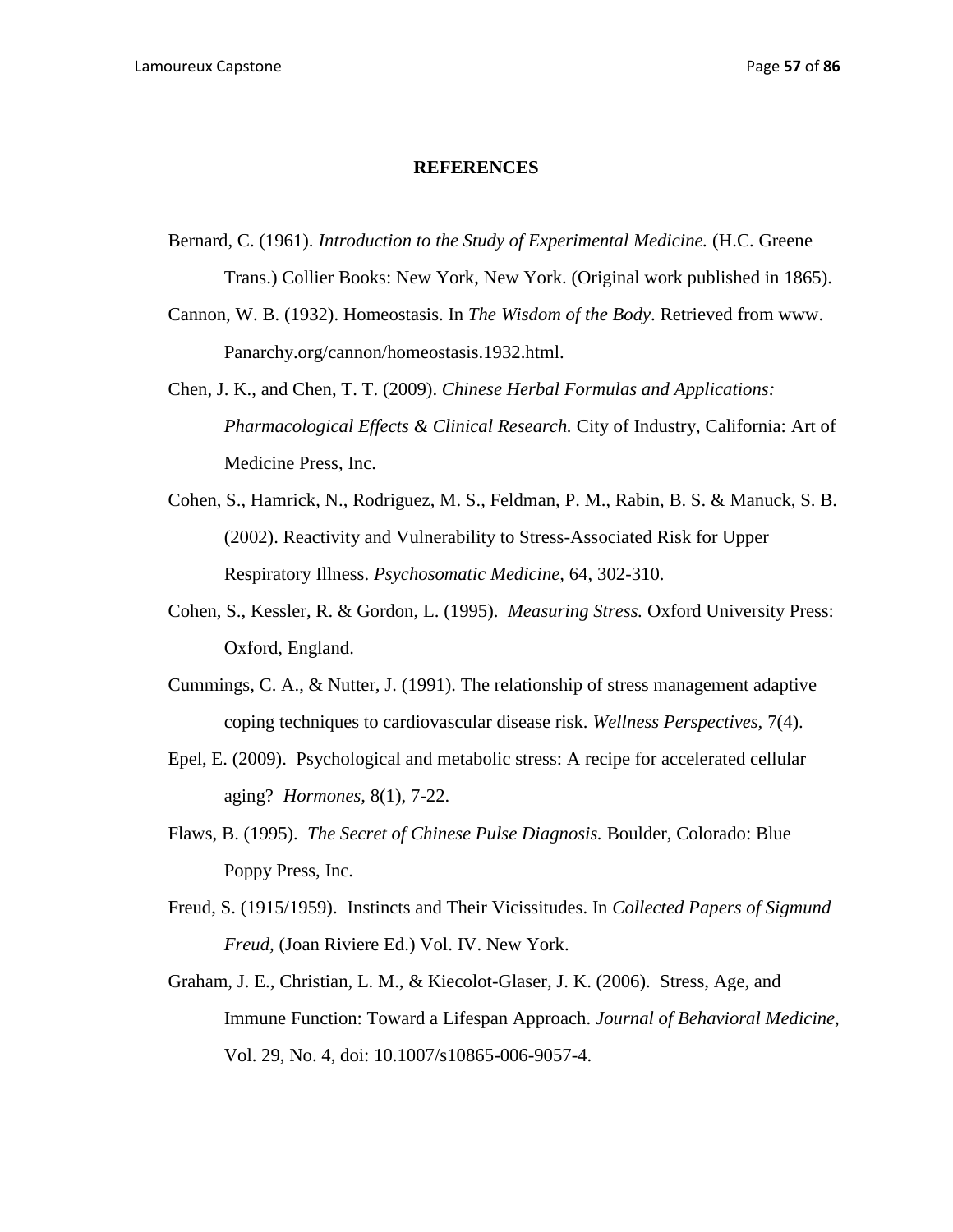- Hallfors, D. D. & Saxe, L. (1993). The Dependence Potential of Short Half-Life Benzodiazepines: A Meta-Analysis. *American Journal of Public Health,*  83 (9), 1300-1304.
- Hallman, R. (2005). The Need for Homeostasis. In *The Living Environment: Biology,* (rev. ed.). New York, New York: AMSCO School Publications.
- Hawkley, L. C. & Cacioppo, J. T. (2004). Stress and the ageing immune system. *Brain. Behav. Immun.* 18, 114-119.
- Hsu, H. & Preacher, W. G. (Eds.) (1981). *Shang Han Lun: The Great Classical of Chinese Medicine.*
- Huang, H. (1994). *Ten Key Formula Families in Chinese Medicine.* (Michael Max, Trans.) Seattle, Washington: Eastland Press.
- Huang, H. (2011). *Huang Huang's Guide to Clinical Application of Classic Formulas.*  (Suzanne Robidoux, Ph.D., Trans.) Beijing, China: People's Medical Publishing House.
- Iijima, H., Daikonya, A., Takamatsu, S., Kanno, A., Magariyama, K., Yoshikawa, K., Takamiya, T., Ueda, Y., Yakubo, S., Matsumoto, T., Ueno, T., Yamori, Y., Fukuda, N. & Kitanaka, S. (2013). Effects of the herbal medicine composition "Saiko-ka-ryukotsu-borei-To" on the function of endothelial progenitor cells in hypertensive rats. *Phytomedicine,* 20(3), 196-201.
- IMS Institute For Healthcare Informatics (2010). Retrieved from

[www.imshealth.com/deployedfiles/imshealth/Global/Content/StatisticFile/TopLin](http://www.imshealth.com/deployedfiles/imshealth/Global/Content/StatisticFile/TopLine_Data/Top%20Therapy%20Classes%20by%20U.S) [e\\_Data/Top Therapy Classes by U.S.](http://www.imshealth.com/deployedfiles/imshealth/Global/Content/StatisticFile/TopLine_Data/Top%20Therapy%20Classes%20by%20U.S)RXs.pdf.

Maciocia, G. (1995). *Tongue Diagnosis in Chinese Medicine* ( Revised Edition).Seattle, Washington: Eastland Press, Inc.

Maciocia, G. (2005). *The Foundations of Chinese Medicine: A Comprehensive Text for*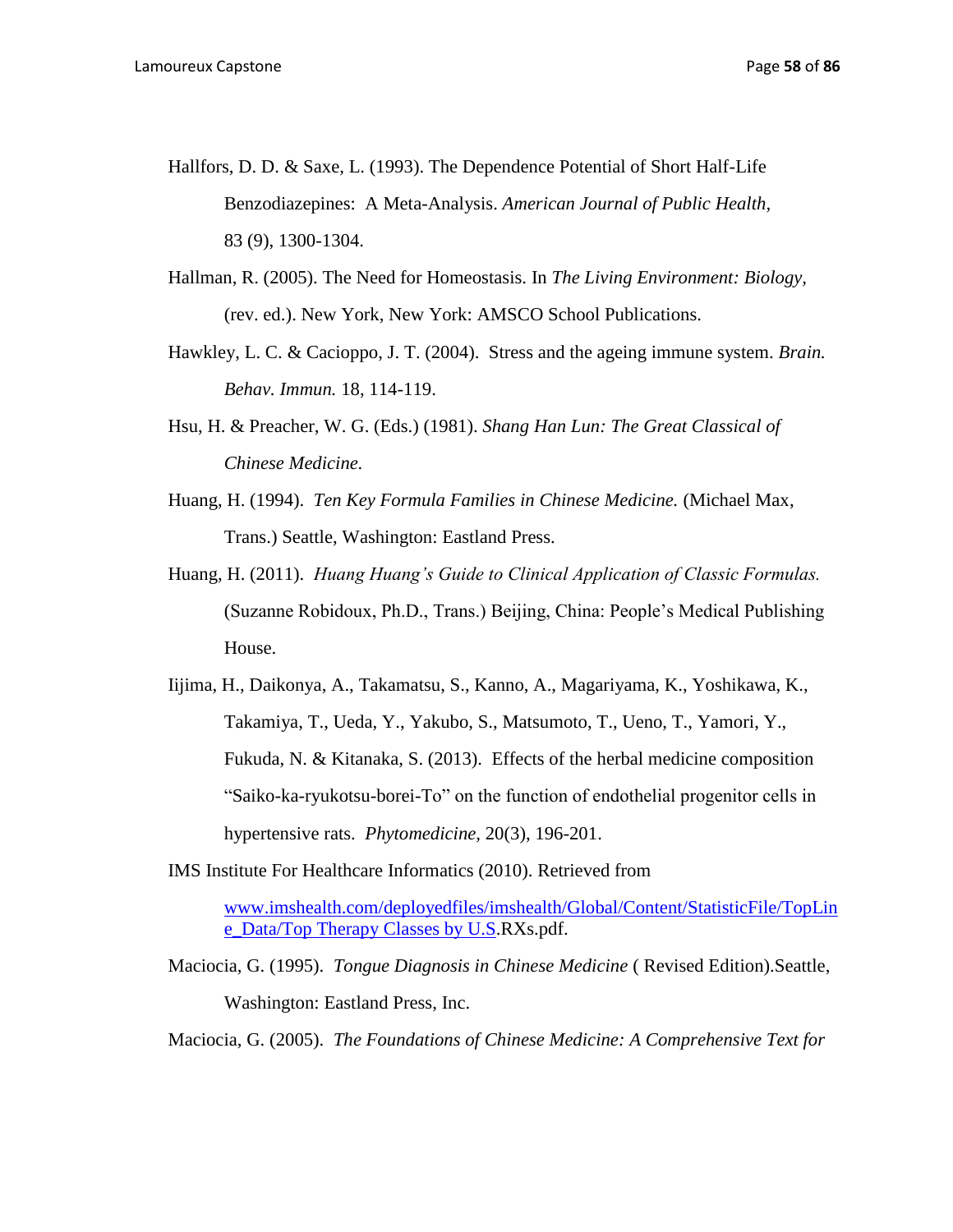*Acupuncturists and Herbalists* (2<sup>nd</sup> ed.). Churchill Livingstone: London, England.

NCCAM (2013). Retrieved from nccam.nih.gov/health/whatiscam.

- Sasaki, K., Suzuki, K., Yoshizaki, F. & Ando, T. (1994). Effect of Saiko-ka-ryukotsuborei-to on Stress-Induced Increase of Serum Corticisterone in Mice. *Bio. Pharm. Bull.,* 18(4), 563-565.
- Sapolsky, R. M. (2004). *Why Zebras Don't Get Ulcers: The Acclaimed Guide to Stress, Stress Related Diseases, and Coping (3<sup>rd</sup> ed.). St. Martin's Griffin: New York,* New York.
- Scheid, V., Bensky, D., Ellis, A. & Barolet, R. (2009). *Chinese Herbal Medicine, Formulas & Strategies* (  $2<sup>nd</sup>$  ed.). Seattle, Washington: Eastland Press, Inc.

Selye, H. (1936). A syndrome produced by diverse nocuous agents. *Nature*, 138, 32.

- Smith, N. (2012). Employees Reveal How Stress Affects Their Jobs. Retrieved from [www.businessweekdaily.com/2267-workplace-stress-health-epidemic](http://www.businessweekdaily.com/2267-workplace-stress-health-epidemic-preventable-employee-assistance-programs.html)[preventable-employee-assistance-programs.html.](http://www.businessweekdaily.com/2267-workplace-stress-health-epidemic-preventable-employee-assistance-programs.html)
- Sterling, P. & Eyer, J. (1988). Allostasis: A new paradigm to explain arousal pathology. In S. Fisher & J. Reason (Eds.), *Handbook of life, stress, cognition and health* (629-649). New York, New York: J. Wiley & Sons.
- Vogel-Ciernia, A., Scarsski, M. & Stout, D. (n.d.). History of Benzodiazepines. Retrieved from <http://nawrot.psych/nodak.edu/465Projects06/Benzo/History.htm>
- Wikipedia (2014). Retrieved from en.wikipedia.org/wiki/Classic\_Chinese\_medicine.
- Wikgren, M., Maripuu, M., Karlsson, T., Nordfjall, K., Bergdahl, J., Hultdin, J., Del-Favero, J., Roos, G., Nilsson, L.G., Adolfsson, R. & Norrback, K.F. (2012). ShortTelomeres in depression and the general population are associated with hypocortisolemic state. *Biol. Psychiatry,* Feb.15; 71(4): 294-300. doi: 10.1016/j.biopsych.2011.09.015.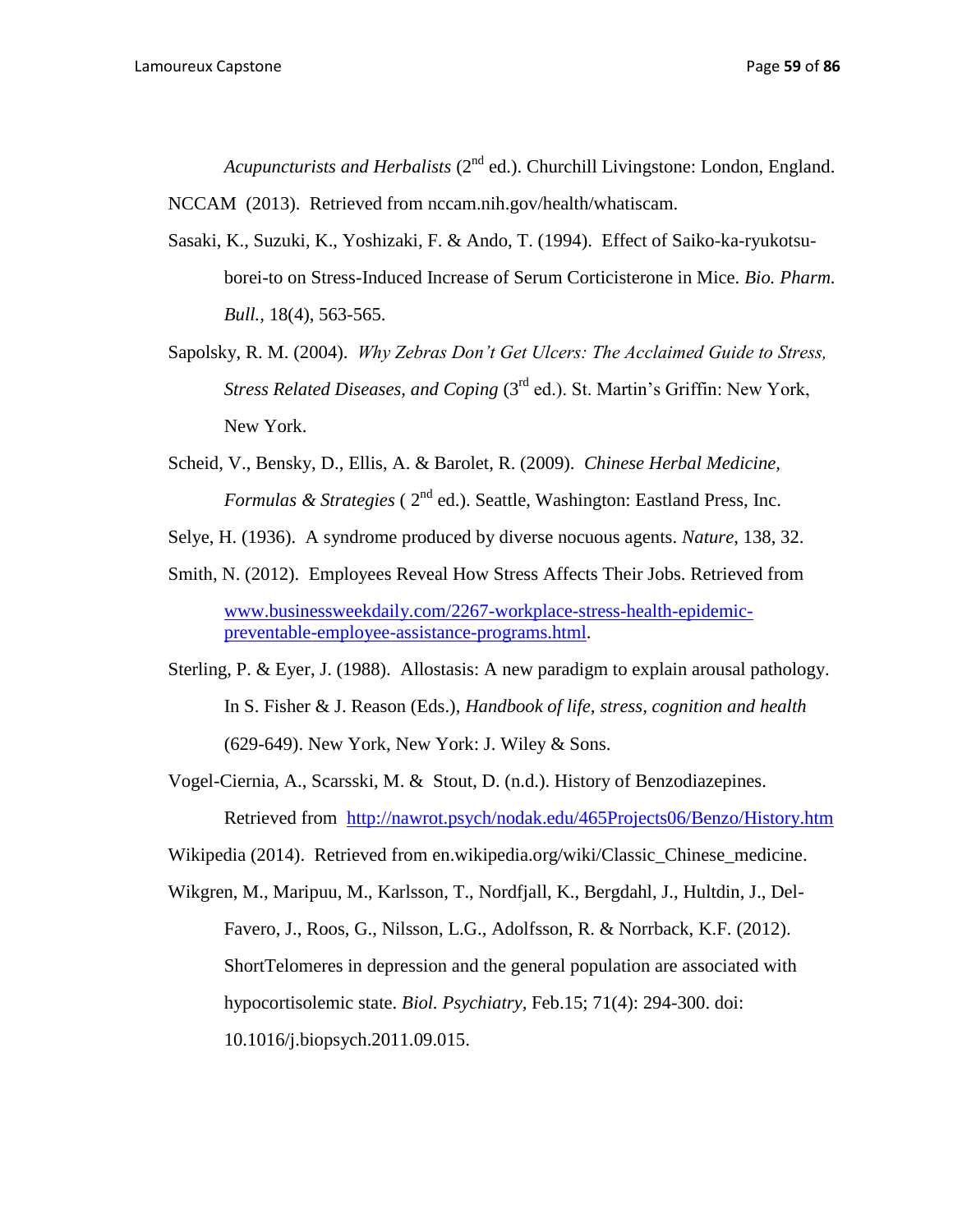Weber, D. & Hoedeman, W. (1997). A Theoretical and Practical Approach to Psychodynamics Using TCM. *Pacific Journal of Oriental Medicine*, 10, 27.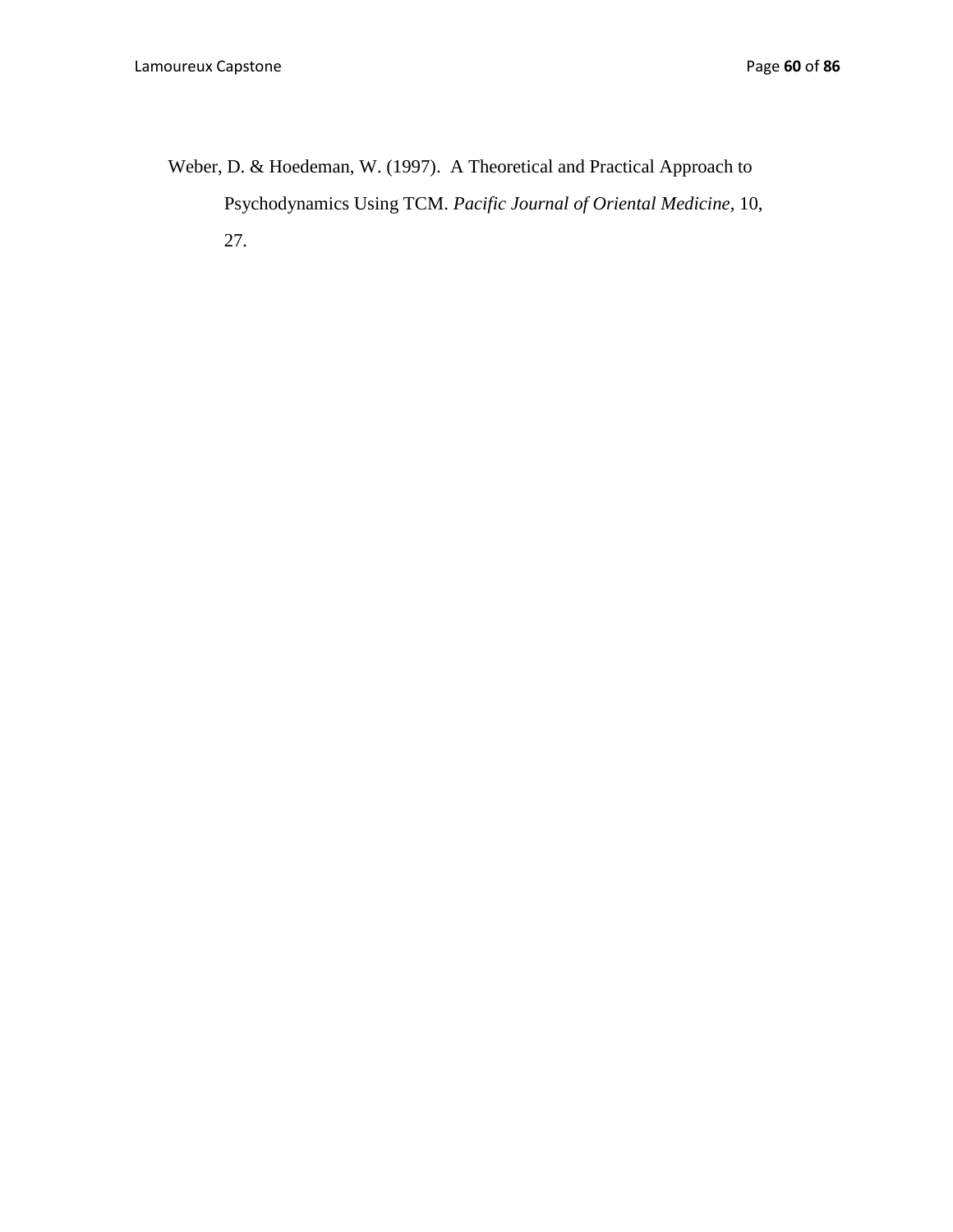**Appendix A: Text of Advertisement**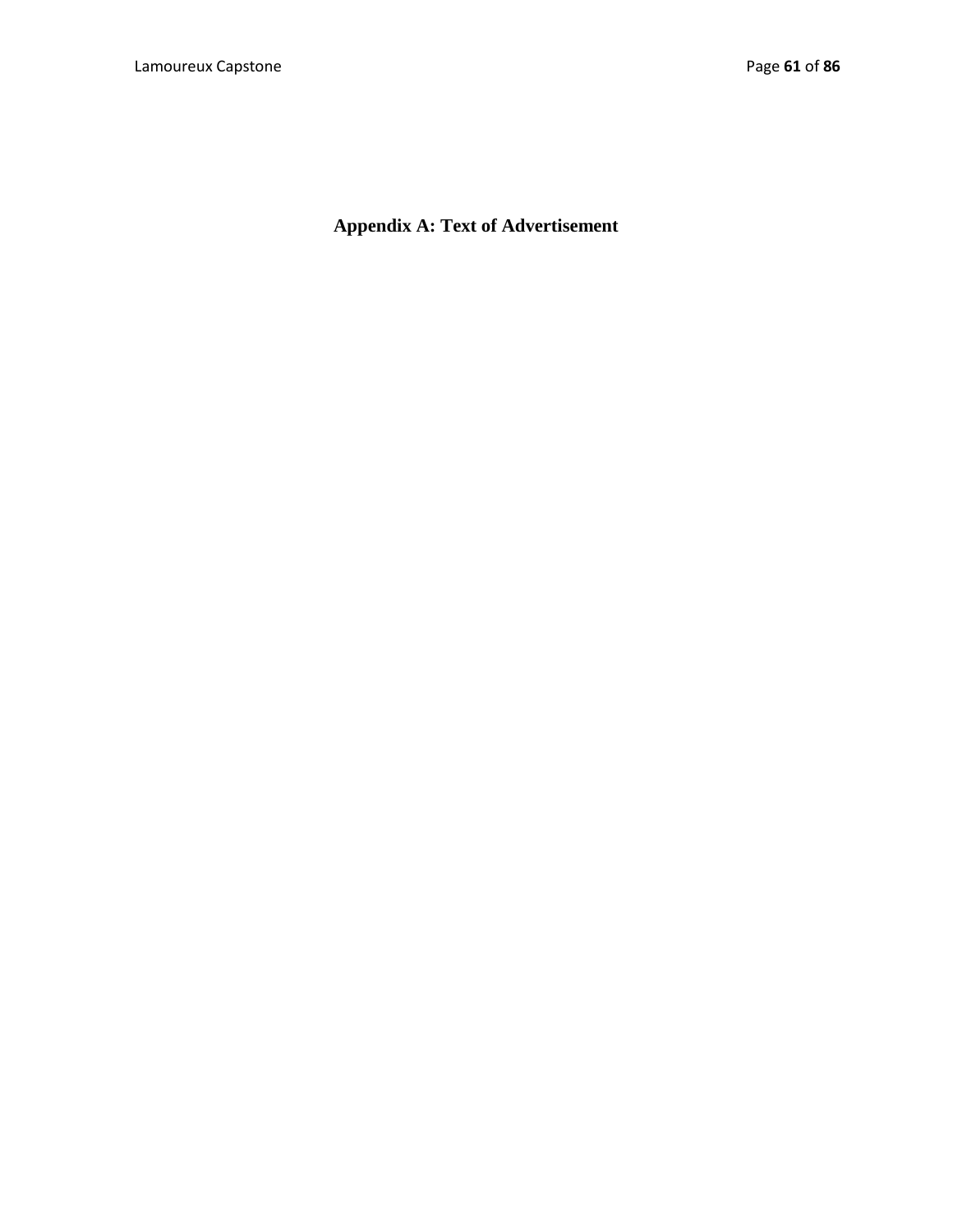# **TEXT OF ADVERTISEMENT**

# **PATICIPANTS NEEDED FOR RESEARCH IN STRESS**

As a participant in this study, you will be asked to complete a stress questionnaire at the beginning and the end of the study; take an herbal formula to determine its effect on stress; keep a log of twice daily dosing.

Your participation would involve two sessions, each of which is approximately thirty minutes.

**Inclusion criteria:** Male, Female or Transgender, 20-80 years of age, command of English language, ability to read and understand study parameters, self-identified as suffering from stress, demonstrates willingness and capacity to follow through with study direction and activities.

**Exclusion criteria:** Individuals who show any indications of cognitive disorders, psychoses or severe specific anxiety or psychological conditions (e.g. Bi-polar/ Phobias/ or Obsessive/Compulsive), individuals who are presently taking an herbal formula for stress, any individuals who are presently taking or have taken the herbal formula *Bupleurum and Dragon Bone( Chai Hu Lon Gu Mu Li Tang),*individuals who are presently taking pharmaceutical drugs to control high or low blood pressure, depression, anxiety or insomnia, individuals who are presently taking anti-psychotic or anti-seizure pharmaceutical drugs, pregnant women and nursing mothers and individuals presently receiving acupuncture treatments.

In appreciation for your time, you will receive an incentive payment at the conclusion of your participation.

For more information about this study, or to volunteer for this study, please contact:

George Lamoureux

at

# 877-679-5464

Tuesday-Friday 11 a.m. to 6 p.m. or

georgel@jingherbs.com

This study has been reviewed by, and received ethics clearance through, the Institutional Review Board of Yo San University, 13315 W. Washington Blvd., Los Angeles, California 90046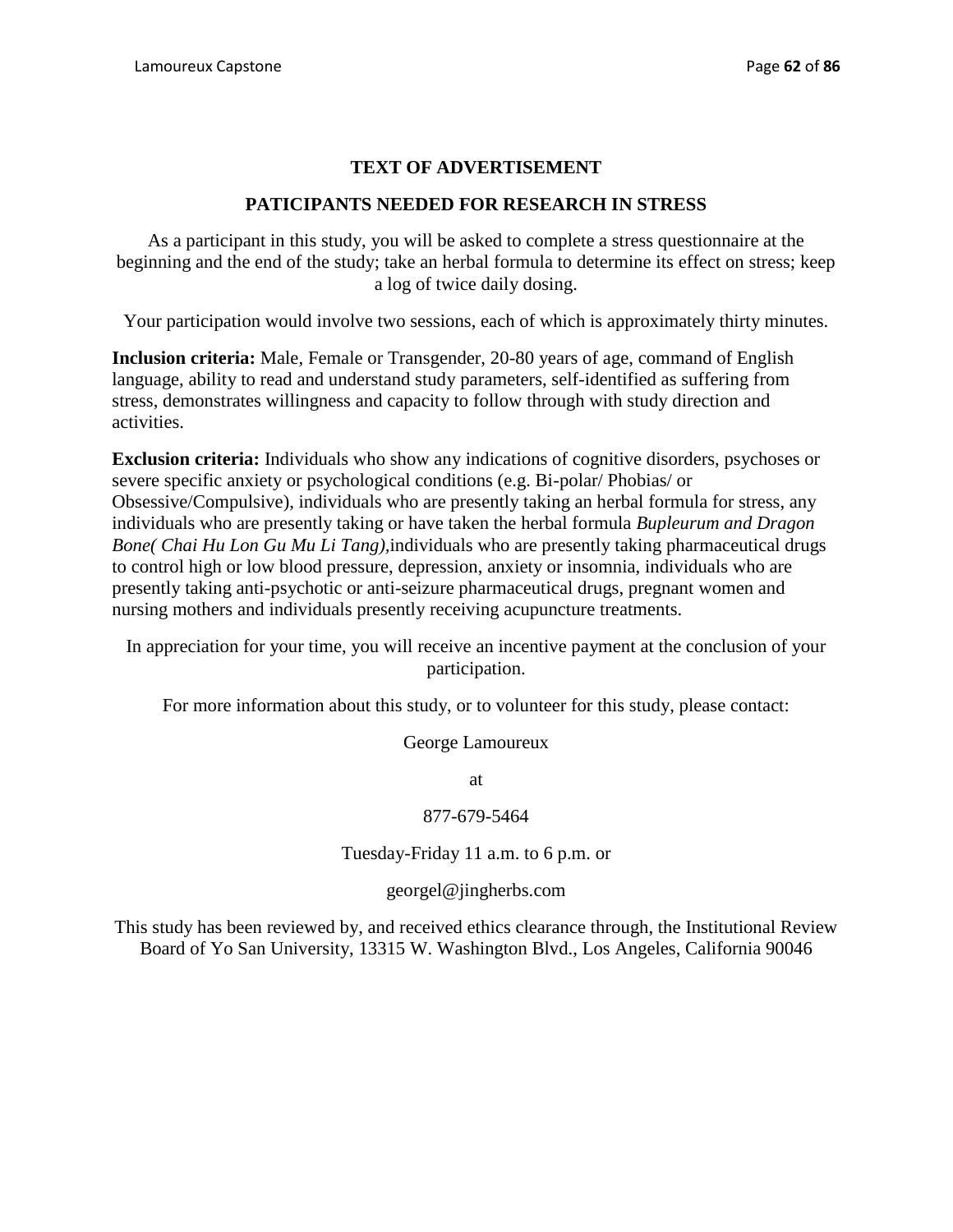**Appendix B: Pre-Screening Telephone Interview**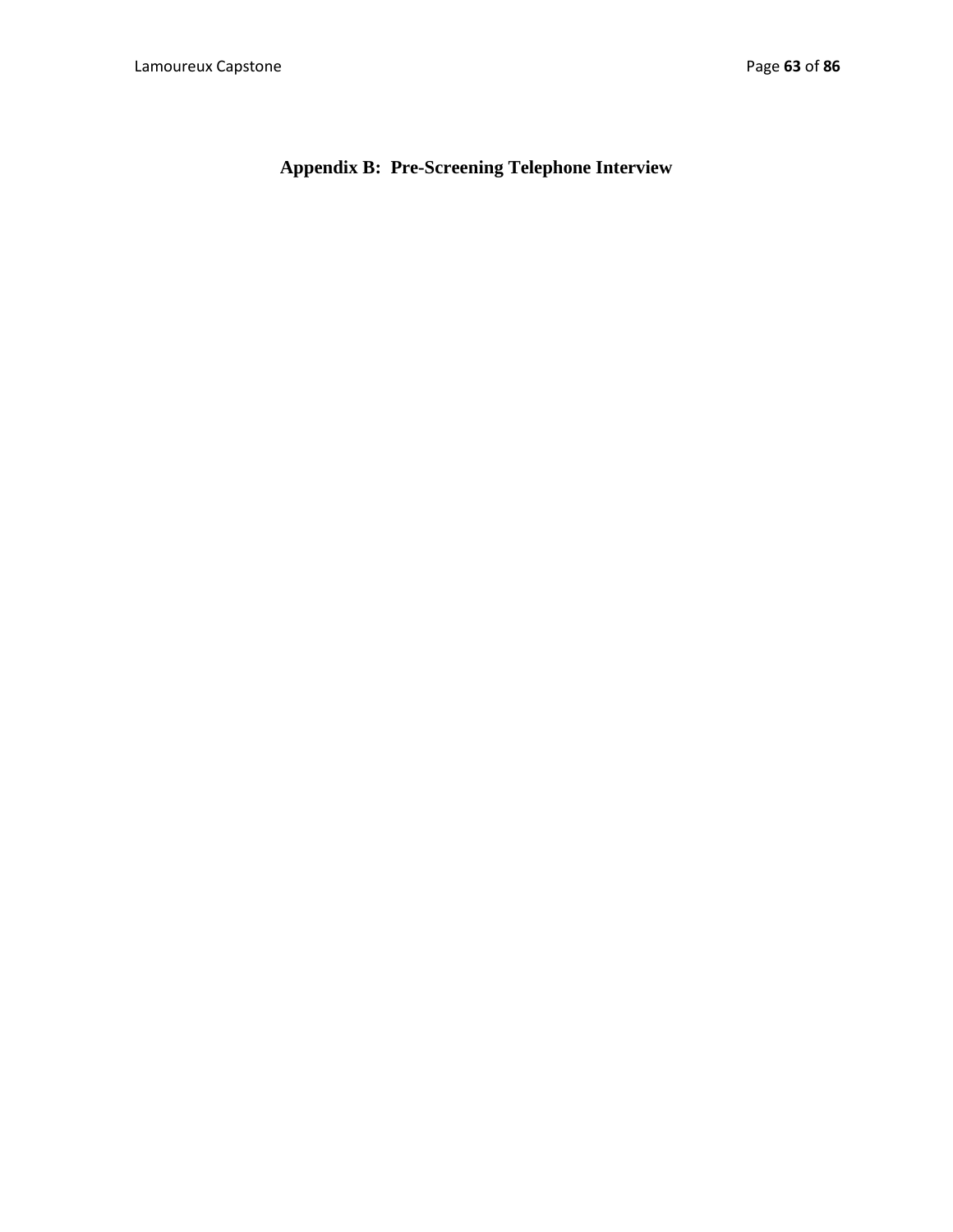# **PRE-SCREENING TELEPHONE INTERVIEW**

| Date: | Time:                                                                                                                                             |     | <b>Determination:</b> | <b>Accepted</b> | <b>Rejected</b> |
|-------|---------------------------------------------------------------------------------------------------------------------------------------------------|-----|-----------------------|-----------------|-----------------|
|       | 1) Are you between the ages of 20 and 80 ? Yes                                                                                                    |     | N <sub>o</sub>        |                 |                 |
|       | 2) Have you completed High School or possess a GED ? Yes                                                                                          |     |                       | N <sub>0</sub>  |                 |
|       | 3) Will you be able to read and understand instructions and informed consent ? Yes No                                                             |     |                       |                 |                 |
|       | 4) Will you be willing to follow study directions and activities ? Yes                                                                            |     |                       |                 | N <sub>o</sub>  |
|       | 5) Do you suffer from Stress?                                                                                                                     | Yes | N <sub>o</sub>        |                 |                 |
|       | 6) Do you suffer from or have you been diagnosed with any psychological disorders<br>such as bi-polar, phobias or obsessive/compulsive disorder ? |     |                       | Yes             | N <sub>o</sub>  |
|       | 7) Are you presently taking an herbal formula for anxiety, stress or insomnia ? Yes<br>N <sub>o</sub>                                             |     |                       |                 |                 |
|       | 8) Are you now or have you ever taken the formula Bupleurum and Dragon Bone (Jia<br>Wei Chai Hu Long Gu Mu Li Tang)?                              |     | N <sub>o</sub><br>Yes |                 |                 |
|       | 9) Are you presently taking prescription drugs for either high or low blood pressure,<br>depression, anxiety or insomnia ? Yes                    |     | N <sub>0</sub>        |                 |                 |
|       | 10) Are you presently or have you ever taken anti-psychotic or anti-seizure prescription<br>drugs?<br>Yes<br>N <sub>o</sub>                       |     |                       |                 |                 |
|       | 11) Are you pregnant or nursing ? Yes                                                                                                             |     | N <sub>o</sub>        |                 |                 |
|       | 12) Are you presently receiving acupuncture treatments? Yes No                                                                                    |     |                       |                 |                 |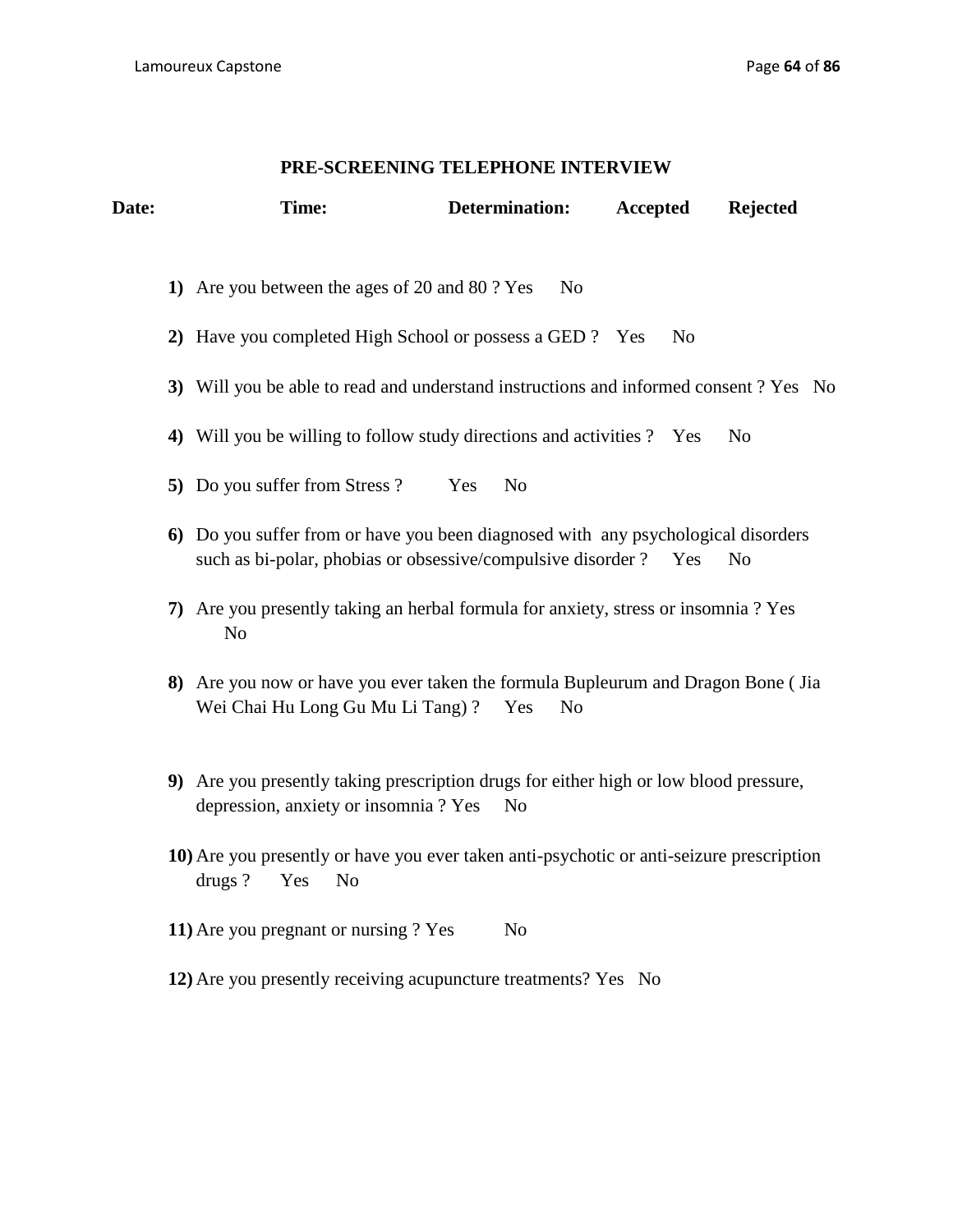# **Appendix C: Oral Presentation**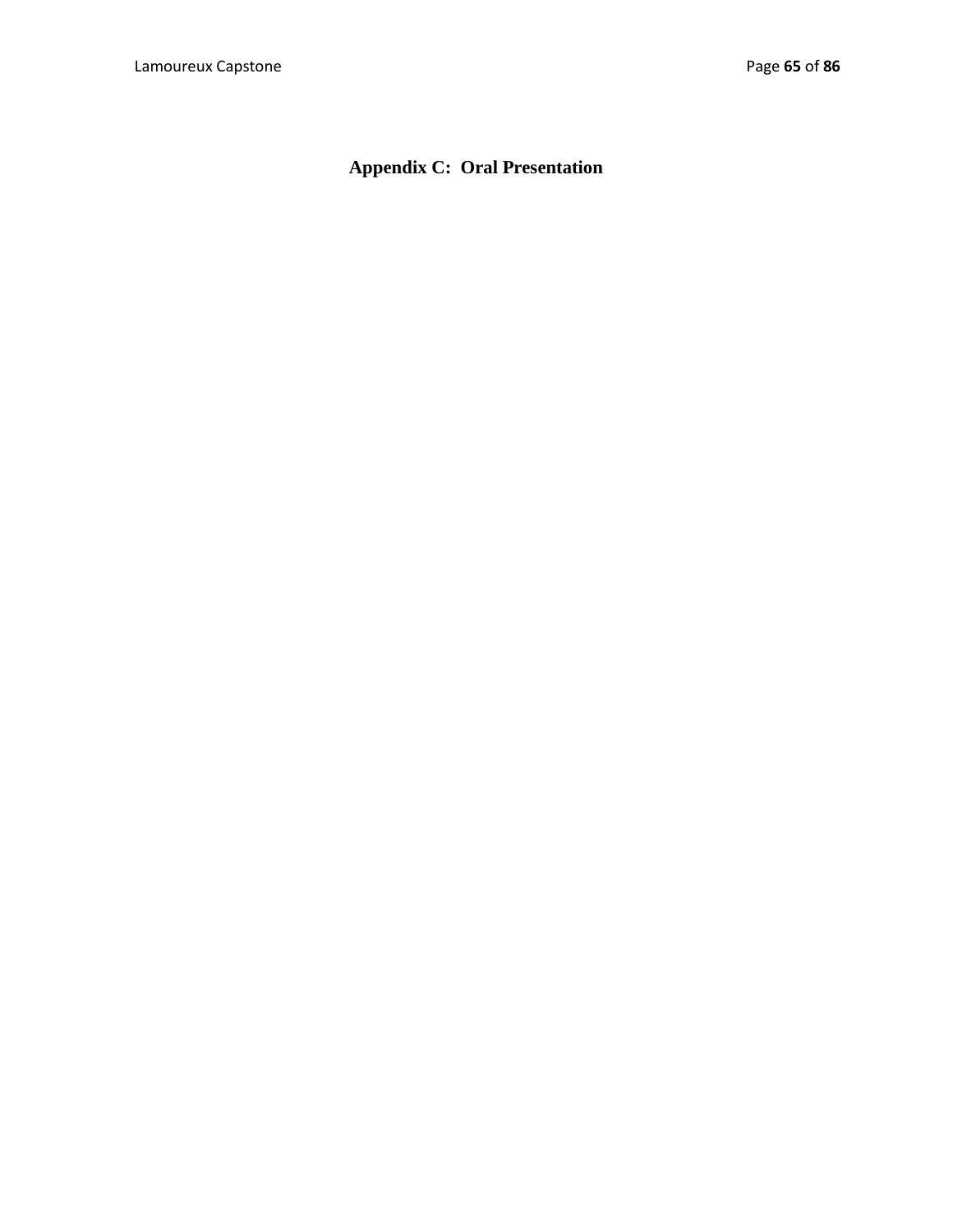# **Oral Presentation**

Hello,

My name is George Lamoureux and I am the doctoral student and primary researcher conducting this study.

You have all been pre-screened and you are eligible to volunteer for this study. I will now read through the Waiver of Liability and Hold Harmless Agreement and Informed Consent form with you to be sure you understand the study and what is being asked of you.

(Reads through the Waiver of Liability and Hold Harmless Agreement and Informed Consent)

Are there any questions? Does everyone understand the two forms?

You may now sign and date the Waiver of Liability and Hold Harmless Agreement and Informed Consent.

I will now verify that both forms have been signed.

Please place both documents in the manila envelope provided to you.

You may now complete the Life Questionnaire and Perceived Stress Scale.

When you have completed both of the questionnaires, please place both into the manila envelope you were provided and seal the envelope. Once you have sealed the envelope, you may return it to me and I will then distribute the herbal formula and the Daily Dosing Log to you. You will then have completed your first session and you are free to leave.

Thank you for your participation.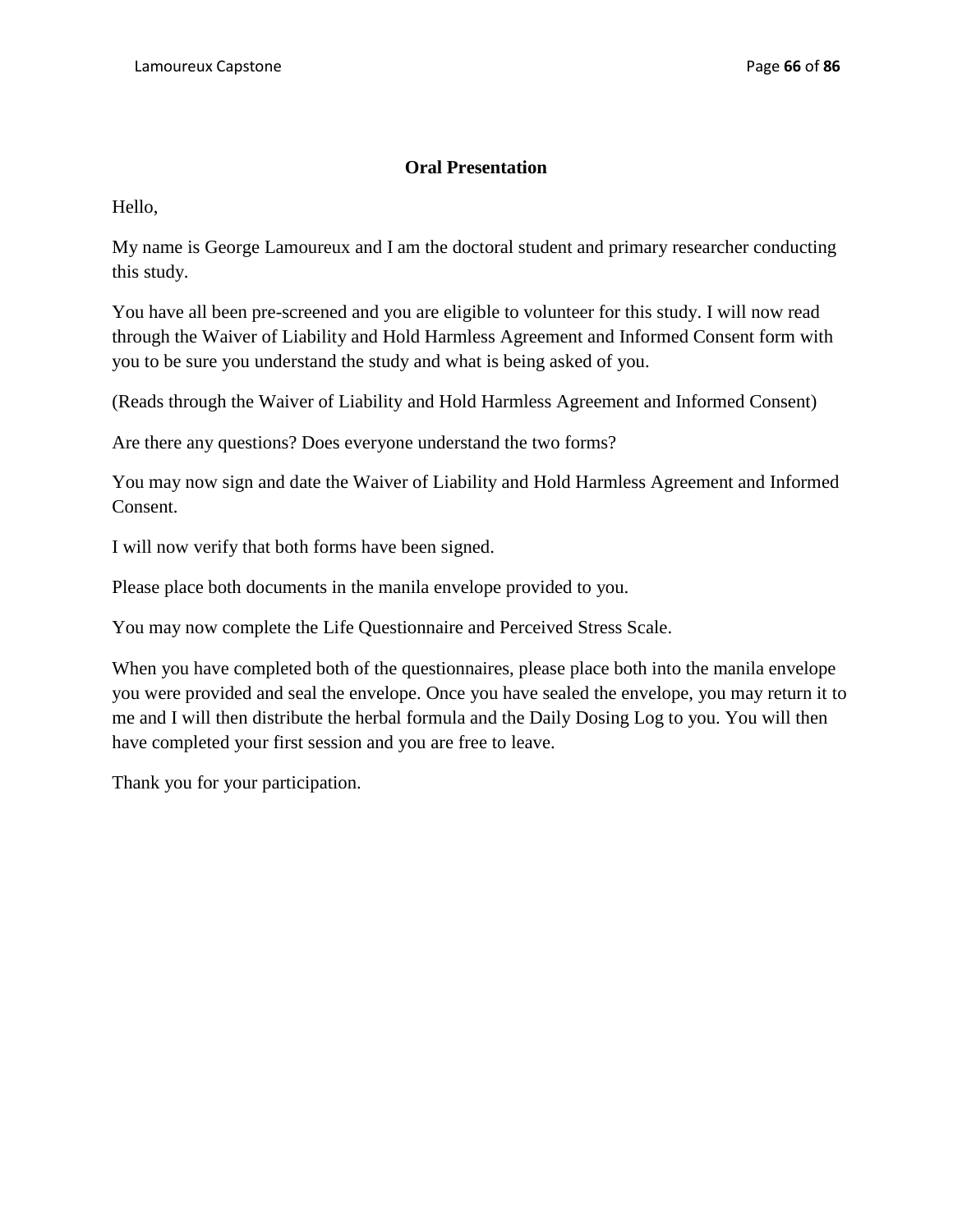# **Appendix D: Waiver of Liability and Hold Harmless Agreement**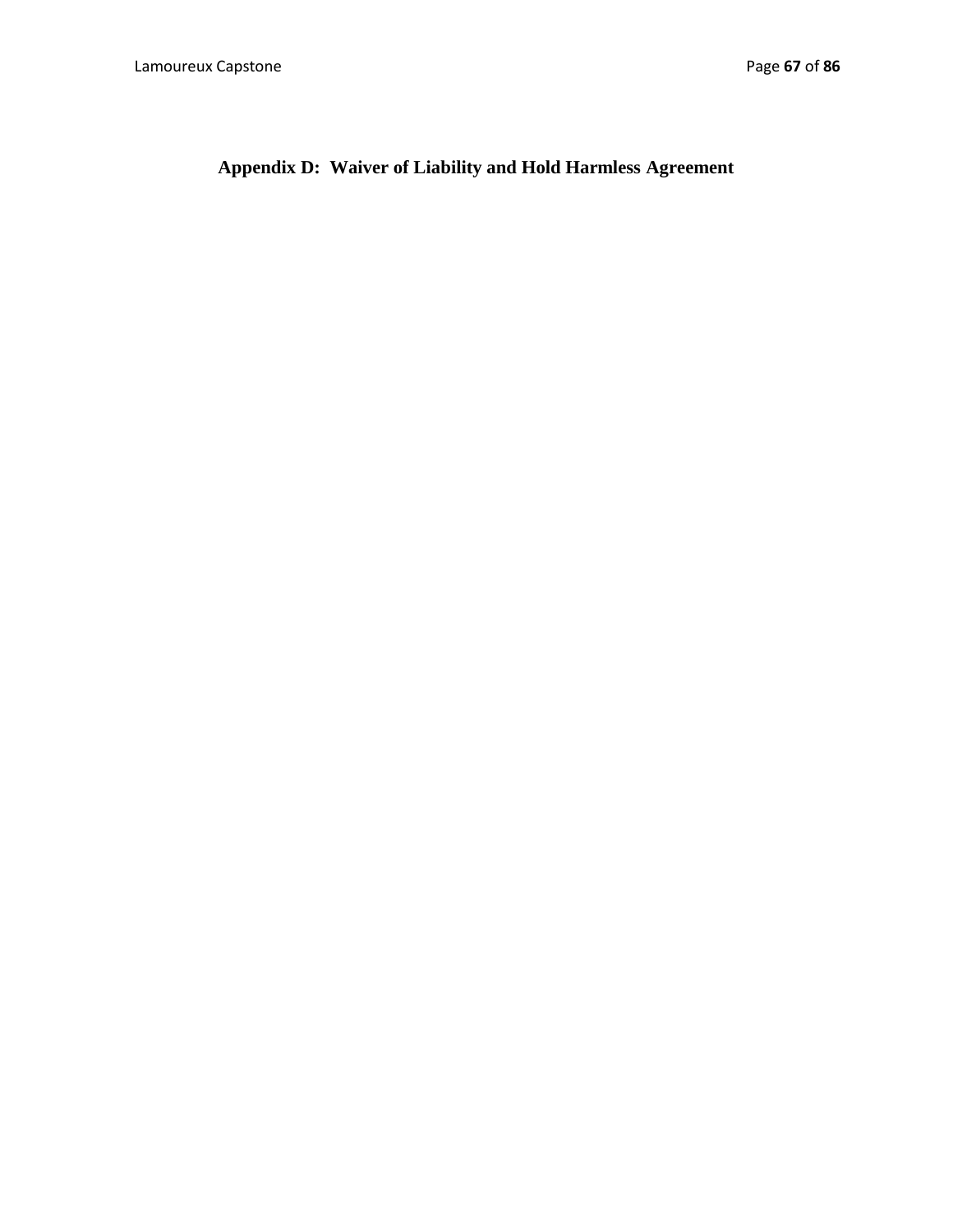## **WAIVER OF LIABILITY AND HOLD HARMLESS AGREEMENT**

## **FOR GEORGE LAMOUREUX RESEARCH STUDY**

I,\_\_\_\_\_\_\_\_\_\_\_\_\_\_\_\_\_\_\_\_\_\_\_\_\_\_\_\_\_\_\_\_ am over 18 years of age, fully competent, and eligible to participate in the above named research study. I recognize that I am not required to participate in this research study and choose to do so of my own free will. I recognize that inherent risk is involved in my participation in this research.

I understand that this research may involve the risk of physical and/or psychological injury and death. I voluntarily assume all such risk of personal injury, including death that I may sustain as a result of participating in this research, whether caused by me, the principal investigator, Yo San University, its officers, agents or employees and/or Board of Directors for any such injury.

I FURTHER AGREE AND INDEMNIFY AND HOLD HARMLESS, The principal

investigator, Yo San University, its officers, agents and employees and/or Board of Directors from any loss, liability, damage or costs, including court costs, attorneys fees and medical costs that may incur due to my participation in this research study.

I intend to bind other members of my family, my heirs and assigns to this Waiver of Liability and Hold Harmless Agreement.

I have read this document before signing it; I have had an opportunity to consider its meaning, and I understand the document and sign it voluntarily as my own free act and deed.

#### Printed Name Signature/Date Signature/Date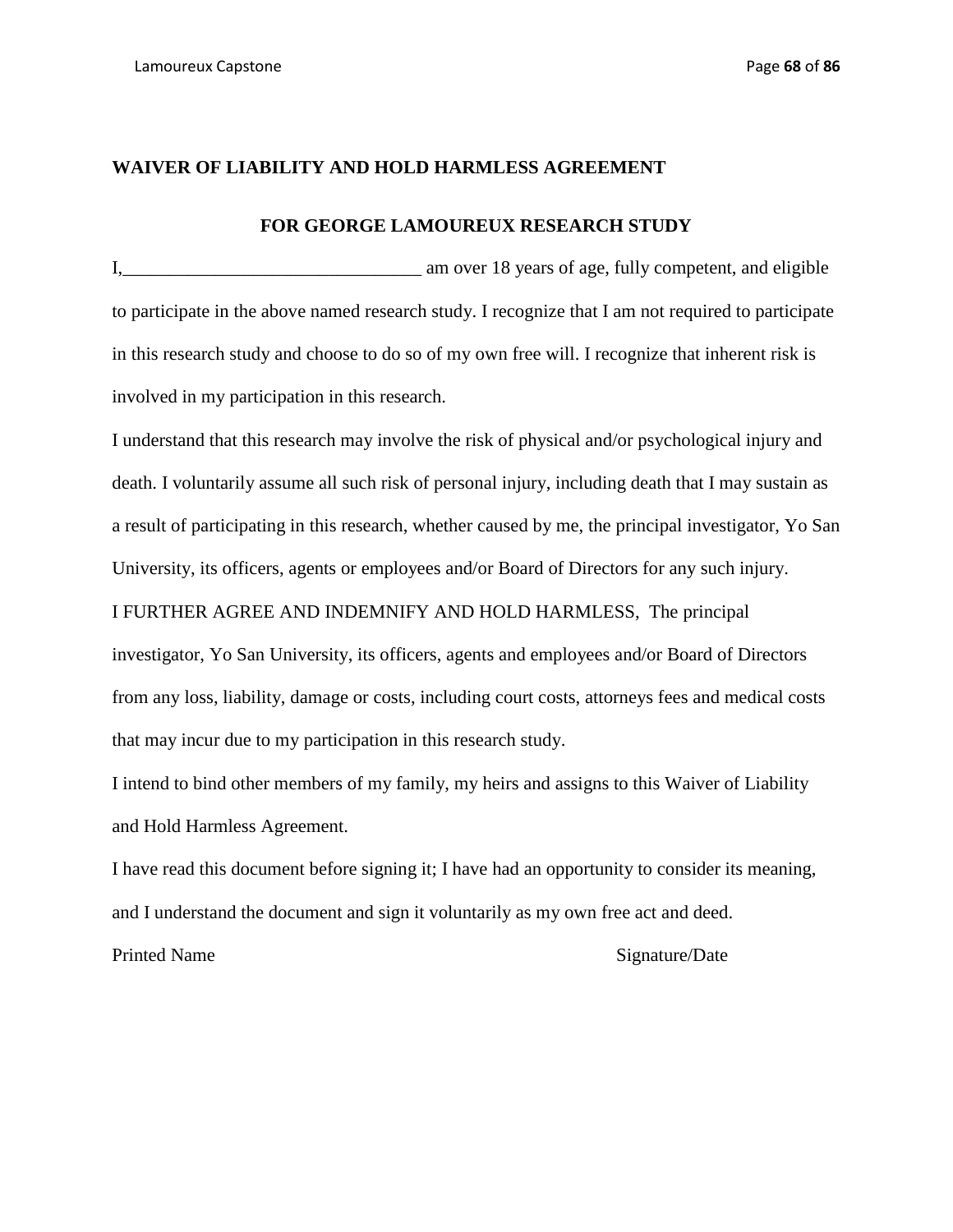# **Appendix E: Informed Consent**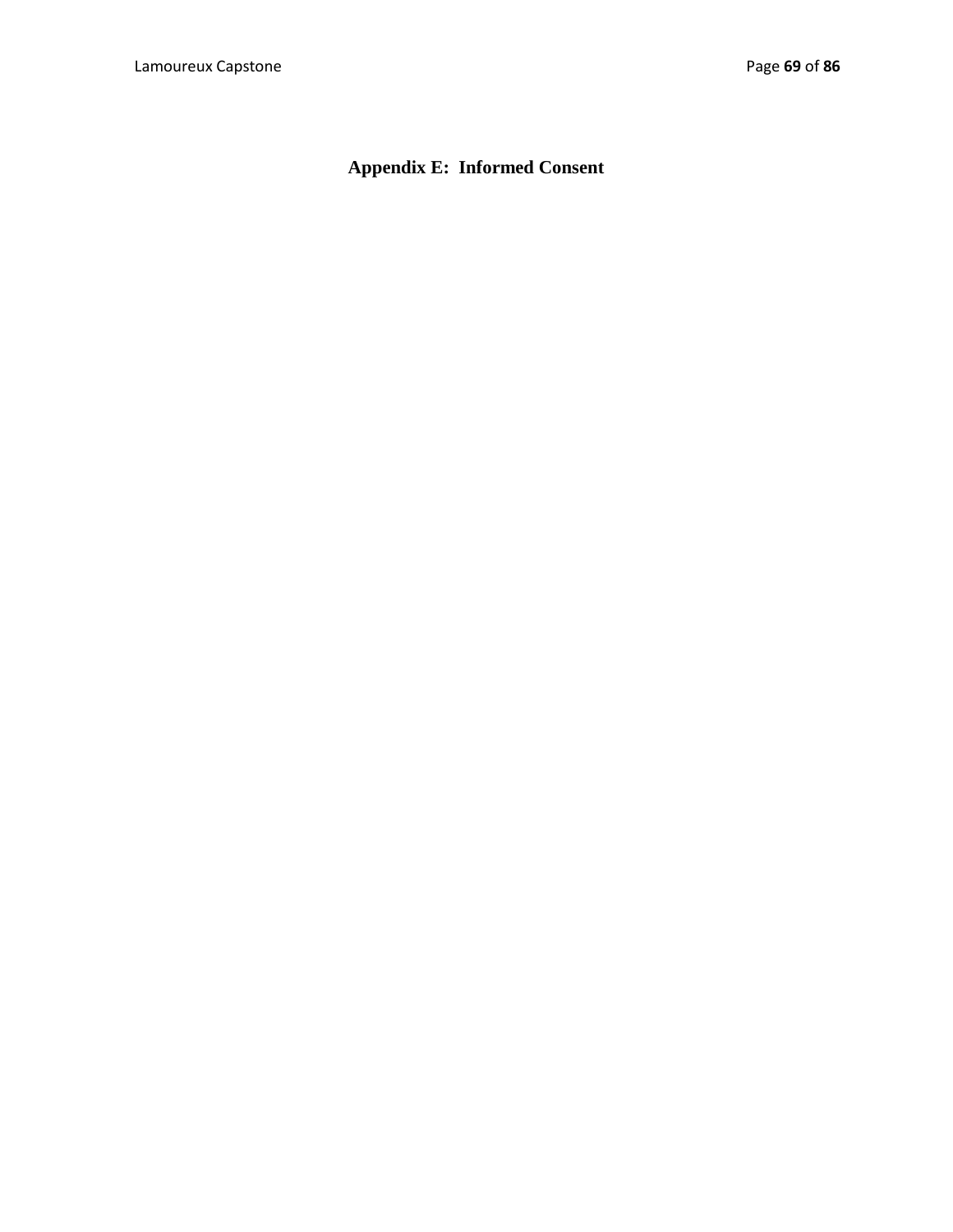# **INFORMED CONSENT**

This study is being conducted as part of a doctoral research project. George J. Lamoureux is the primary student investigator for this study.

# **Contact Information**

George J. Lamoureux

Yo San University

13315 W. Washington Blvd.

Los Angeles, Ca. 90066

Tel: 213-873-4488

Email: [georgel@jingherbs.com](mailto:georgel@jingherbs.com)

# **Purpose of This Study**

You are being asked to participate in a research study to investigate the effect of an herbal formula known as Bupleurum and Dragon Bone (*Jia Wei Chai Hu Long Gu Mu Li Tang)* on stress.

George J. Lamoureux is conducting this research as part of his doctoral degree program specializing in healthy aging and longevity at Yo San University in Los Angeles, California.

# **Procedures**

You will be asked to listen to a short oral presentation. You will be asked to complete a Life Questionnaire. You will asked to sign the Waiver of Liability and Hold Harmless Agreement and an Informed Consent. You will be asked to complete a 14 item questionnaire. You will be asked to take the herbal formula for a period of 30 days and maintain a daily dosing log, after which, you will be asked to retake the 14 item questionnaire.

It is anticipated that the total amount of time you will be asked to invest in this study over the course of thirty days is about 8 hours.

# **Possible Risks**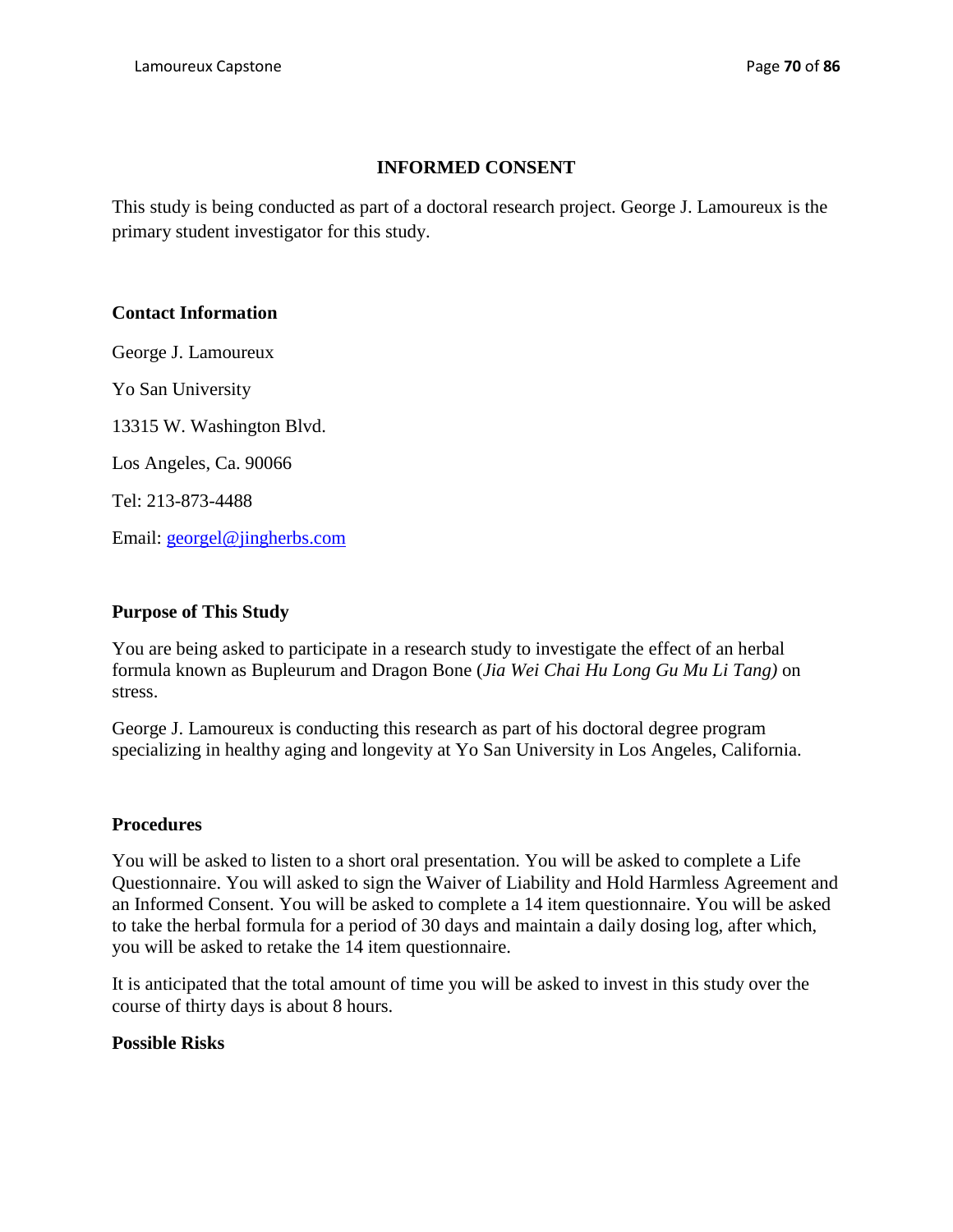The herbal formula Bupleurum and Dragon Bone has a long and safe history of use. Any substance that is ingested holds inherent risks, although unlikely, the possible side effects of this herbal formula include; dry mouth, loose stools, headache, bloating, cramps, dizziness, lightheadedness, feeling warmer than usual, and nausea. It has also been noted that this formula may reduce the effects of antibiotics. The participant assumes all liability in taking this herbal formula.

## **Possible Benefits**

It is the hope of the researcher that the herbal formula may reduce the level of stress in the participant and improve his/her quality of life. It is also hoped that the participant will become aware of the alternative treatments that classical Chinese medicine and herbal formulas have to offer in healthcare.

## **Financial Considerations**

Participants will receive a total honorarium of \$50.00 each for time and travel at the completion of the study having completed all aspects of and activities of the research.

# **Treatment for Adverse Events**

If after ingesting the formula, the participant experiences any unforeseen discomfort, the participant should discontinue the herbal formula immediately. In the event that the reaction becomes serious, the participant is advised to seek immediate medical help or to call 911. In this case, the participant should contact the researcher at the earliest convenience to report the adverse event.

Neither George J. Lamouruex nor Yo San University will provide you with long-term medical treatment or financial compensation except as may be provided through your employer's insurance programs or through whatever remedies are normally available by law.

## **Confidentiality**

Your identity in this study will be treated as confidential. Results of the study, including all collected data, may be published in my dissertation and in possible future journal articles and professional presentations, but your name or any identifiable references to you will not be included. However, any records or data obtained as a result of your participation in this study may be inspected by persons conducting this study or Yo San University's Institutional Review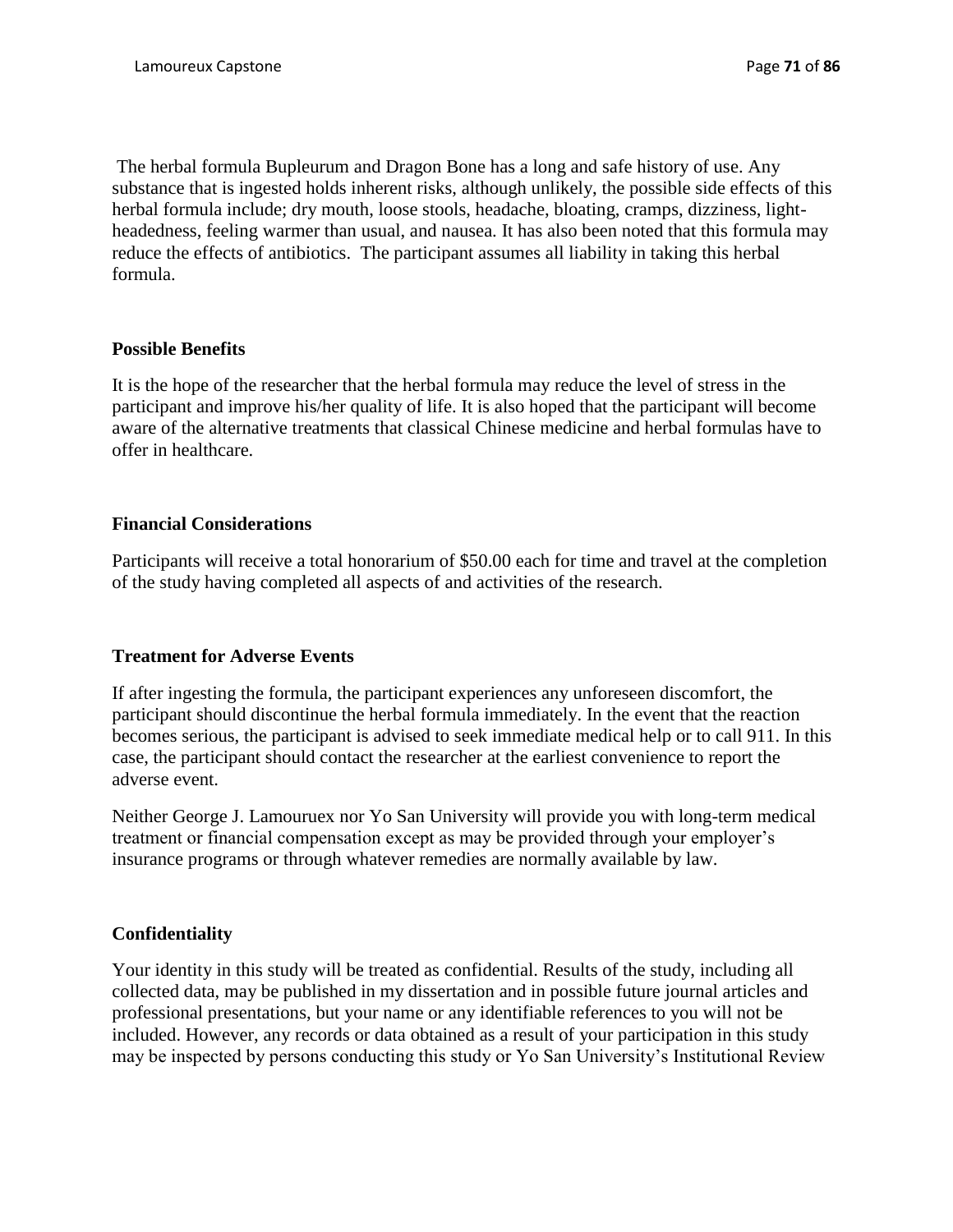Board, provided that such inspectors are legally obligated to protect any identifiable information from public disclosure, except where disclosure is otherwise required by law or a court of competent jurisdiction. These records will be kept private in so far as permitted by law.

The data collected for this study will be retained in a secured and locked location for a minimum of three years as required by the IRB and then destroyed.

# **Termination of Study**

You are free to choose whether to participate in this study. You may choose to withdraw from the study or to decline to answer any questions at any time. You will not be penalized or lose any benefits to which you are otherwise entitled if you choose not to participate or choose to withdraw. All data collected on, about, or by you will be destroyed and not used in the data analysis or writing of the findings if you choose to withdraw.

## **Resources**

Any questions you may have about this study will be answered by George J. Lamoureux, Yo San University, 13315 W. Washington Blvd., Los Angeles, Ca. 90066Telephone: 213-873-4488, Email: [georgel@jingherbs.com](mailto:georgel@jingherbs.com) or, Dr. Larry Ryan, Yo San University, 13315 W. Washington Blvd., Los Angeles, California 90066. Telphone: 310-577-3000, Email: [lryan@yosan.edu.](mailto:lryan@yosan.edu)

Any questions you may have about your rights as a research subject will be answered by the IRB Coordinator, Yo San University, Telephone: 310-577-3000, Email: [irb@yosan.edu.](mailto:irb@yosan.edu)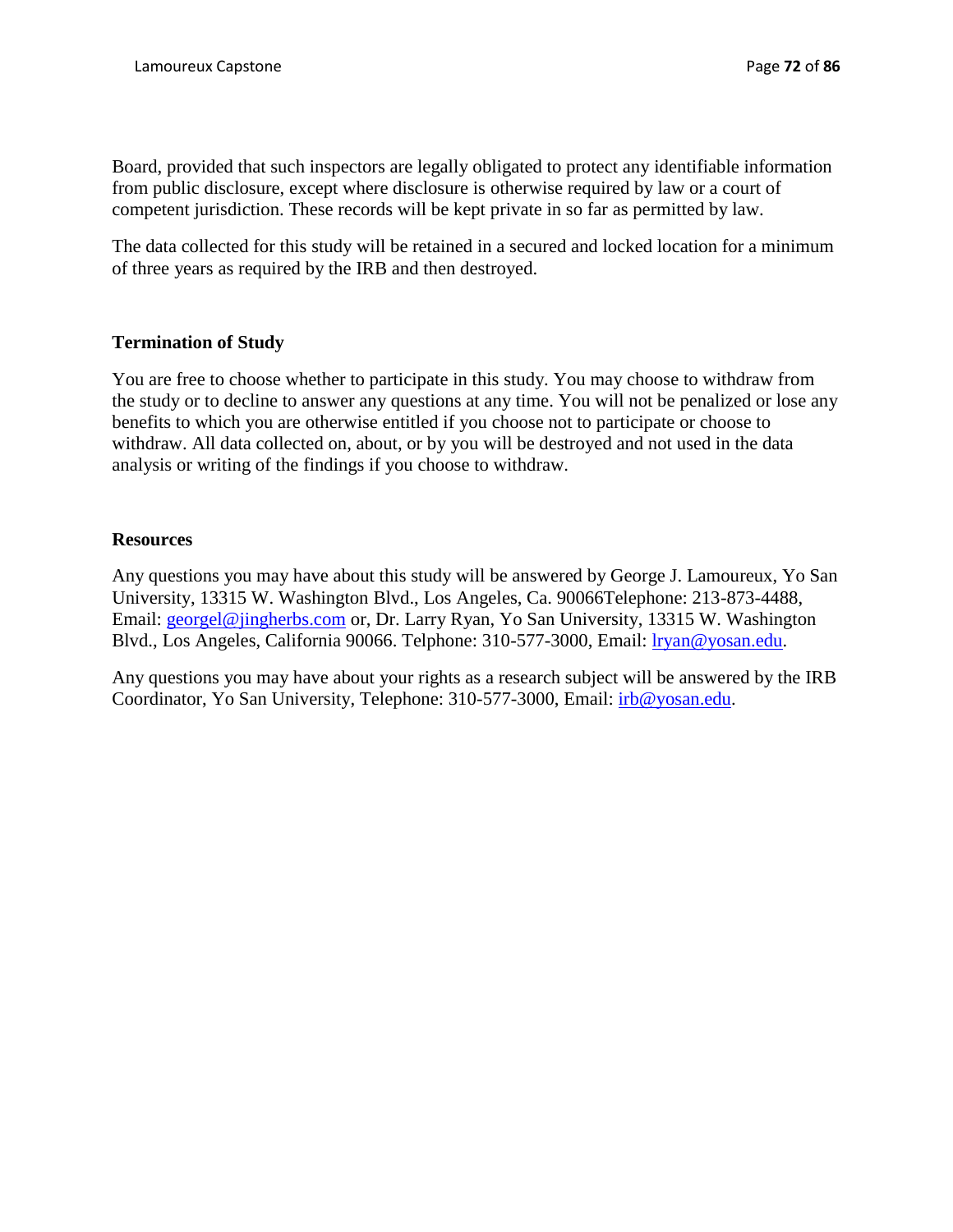**Appendix F: Life Questionnaire**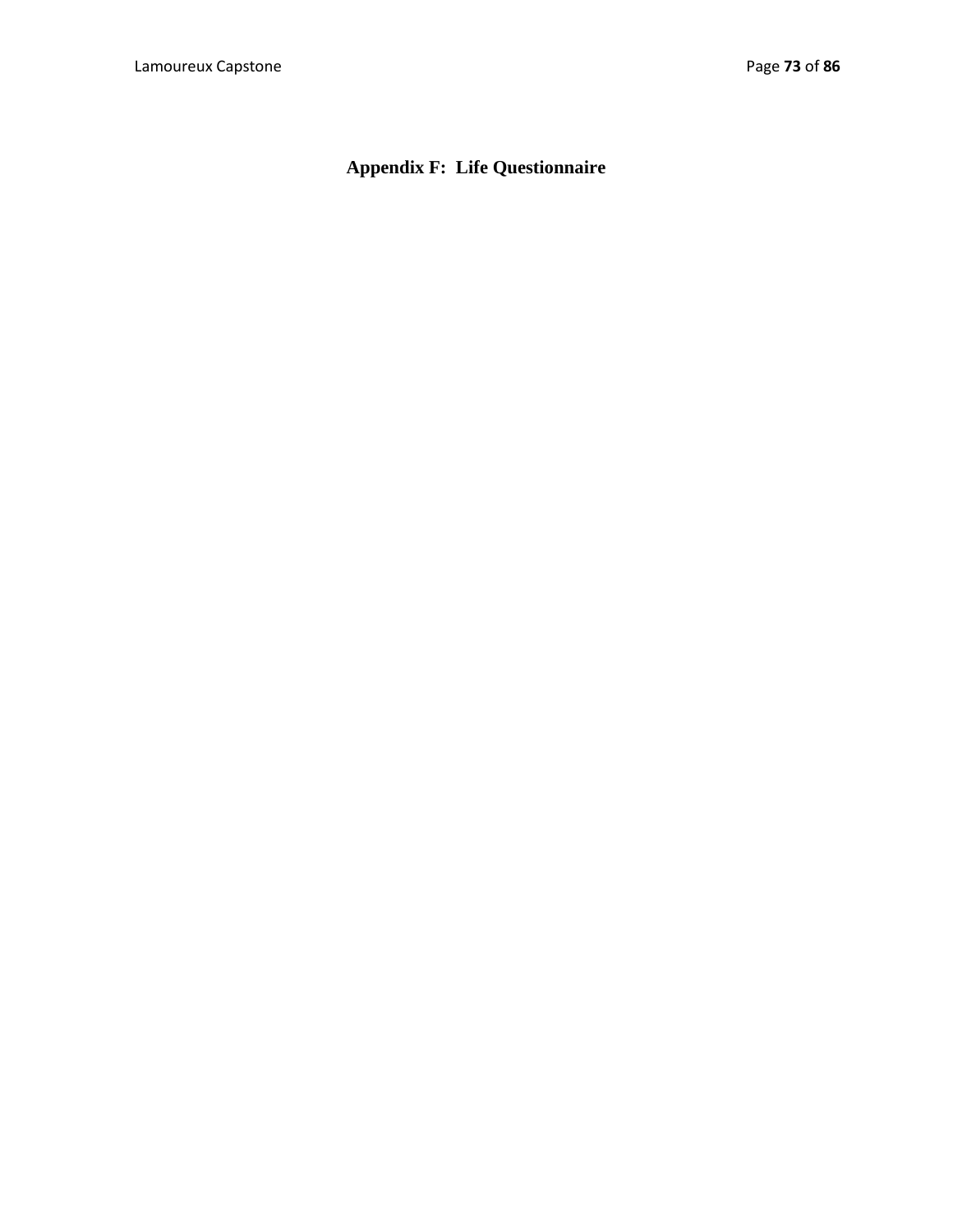# **LIFE QUESTIONNAIRE**

| PARTICIPANT:                                          |                    |                |                    | DATE:                   |
|-------------------------------------------------------|--------------------|----------------|--------------------|-------------------------|
| 1) Date of Birth:                                     | <b>Month</b>       | Day            | Year               |                         |
| 2) Sex: (Circle One)<br>3) Height:<br>Weight:         | <b>Male</b>        | <b>Female</b>  | <b>Transgender</b> |                         |
| 4) Ethnicity: (Circle One) African-American Caucasian |                    |                | <b>Hispanic</b>    | <b>Other</b>            |
| 5) Education: (Circle One)                            | <b>High School</b> |                | College            | <b>Graduate School</b>  |
| 6) Military Service: (Circle One) Yes                 |                    | N <sub>0</sub> |                    |                         |
| 7) Occupation:                                        |                    |                |                    |                         |
| 8) Annual Household Income:                           |                    |                |                    |                         |
| 9) Marital Status: (Circle One)<br><b>Separated</b>   | <b>Divorced</b>    | <b>Single</b>  | <b>Married</b>     | <b>Domestic Partner</b> |
| 10) History of Trauma/Injury:                         |                    |                |                    |                         |
| 11) Medical History/ Surgeries:                       |                    |                |                    |                         |

**12) History of TCM Medical Treatments:**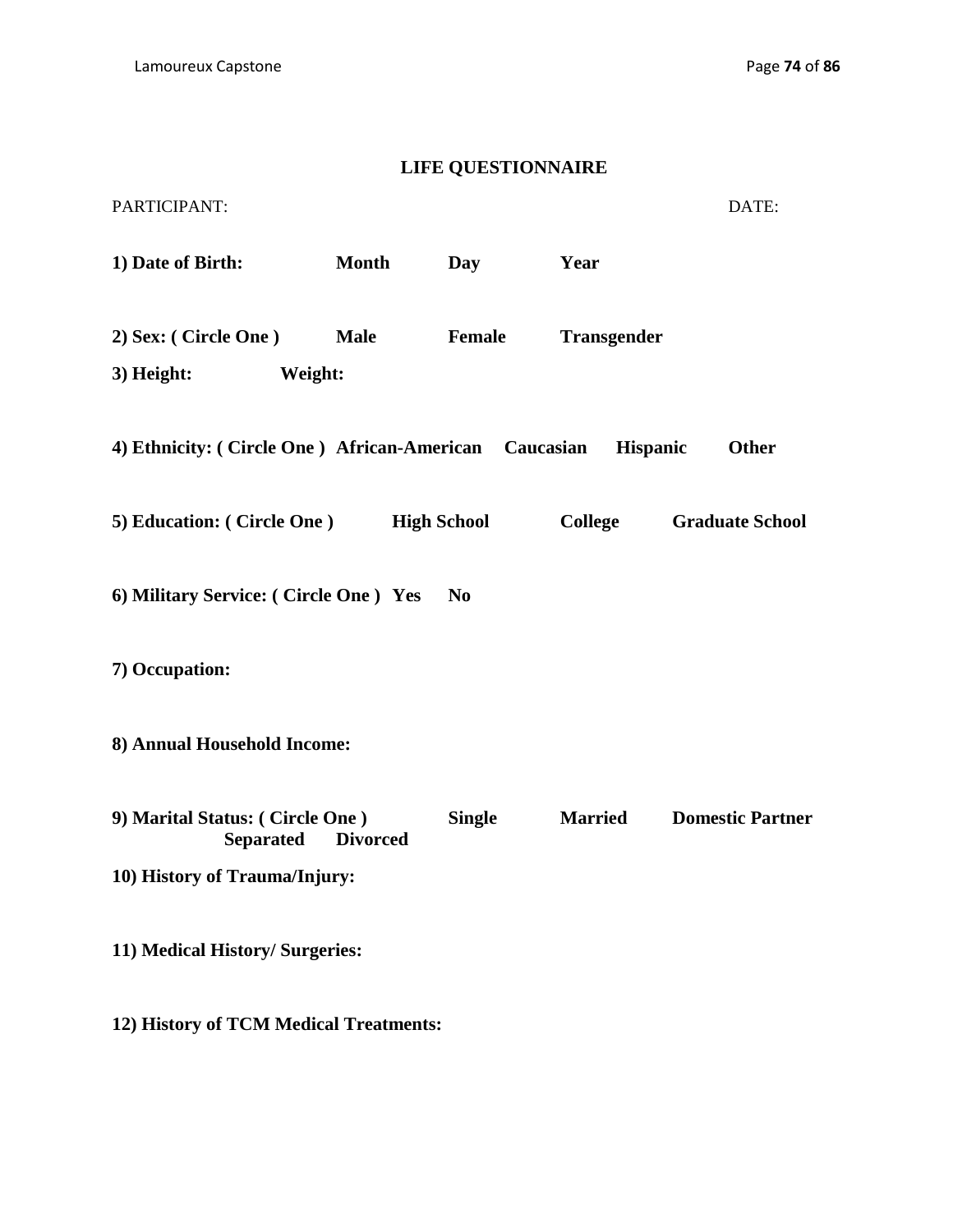**Appendix G: Perceived Stress Scale**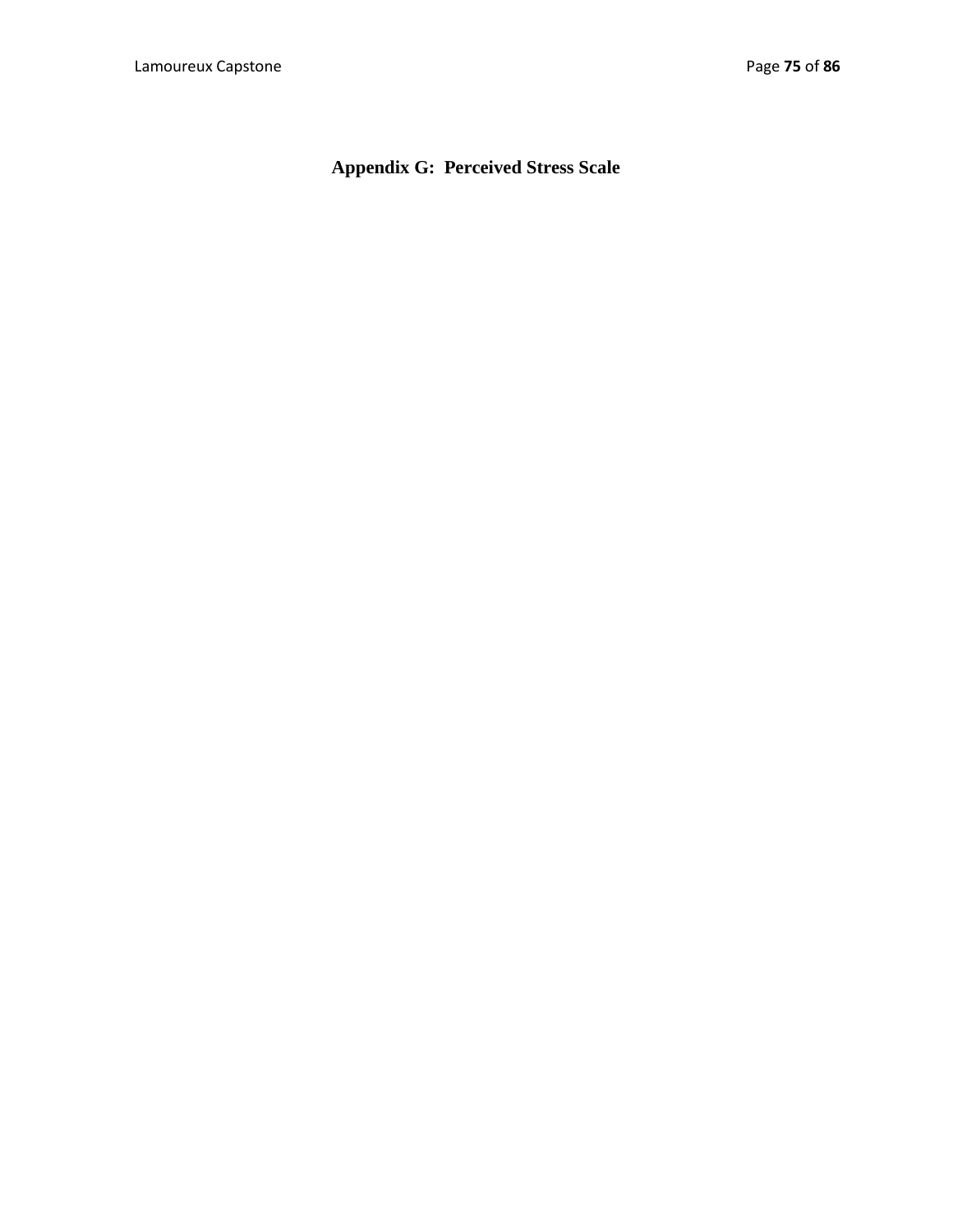|                                                         |              | Almost         |           |                         |          |
|---------------------------------------------------------|--------------|----------------|-----------|-------------------------|----------|
|                                                         | Never        | never          | Sometimes | Fairly often Very often |          |
|                                                         | 1            | $\overline{2}$ | 3         | 4                       | 5        |
| 1. In the last month, how often have you been upset     |              |                |           |                         |          |
| because of something that happened unexpectedly?        | O            | 0              | o         | 0                       | 0        |
| 2. In the last month, how often have you felt that you  |              |                |           |                         |          |
| were unable to control the important things in your     | 0            | o              | o         | o                       | o        |
| life?                                                   |              |                |           |                         |          |
| 3. In the last month, how often have you felt nervous   | O            | 0              | O         | O                       | 0        |
| and "stressed"?                                         |              |                |           |                         |          |
| 4. In the last month, how often have you dealt          |              |                |           |                         |          |
| successfully with day to day problems and               | O            | o              | o         | O                       | O        |
| annoyances?                                             |              |                |           |                         |          |
| 5. In the last month, how often have you felt that you  |              |                |           |                         |          |
| were effectively coping with important changes that     | $\mathbf{o}$ | O              | O         | $\Omega$                | o        |
| were occurring in your life?                            |              |                |           |                         |          |
| 6. In the last month, how often have you felt confident |              |                |           |                         |          |
| about your ability to handle your personal problems?    | o            | o              | o         | 0                       | 0        |
|                                                         |              |                |           |                         |          |
| 7. In the last month, how often have you felt that      | O            | o              | o         | O                       | O        |
| things were going your way?                             |              |                |           |                         |          |
| 8. In the last month, how often have you found that     |              |                |           |                         |          |
| you could not cope with all the things that you had to  | O            | o              | o         | O                       | 0        |
| do?                                                     |              |                |           |                         |          |
| 9. In the last month, how often have you been able to   | O            | O              | $\Omega$  | $\Omega$                | O        |
| control irritations in your life?                       |              |                |           |                         |          |
| 10. In the last month, how often have you felt that you |              |                |           |                         |          |
| were on top of things?                                  | 0            | о              | 0         | 0                       | 0        |
| 11. In the last month, how often have you been          |              |                |           |                         |          |
| angered because of things that happened that were       | O            | O              | o         | o                       | o        |
| outside of your control?                                |              |                |           |                         |          |
| 12. In the last month, how often have you found         |              |                |           |                         |          |
| yourself thinking about things that you have to         | $\Omega$     | O              | O         | O                       | $\Omega$ |
| accomplish?                                             |              |                |           |                         |          |
| 13. In the last month, how often have you been able to  |              |                |           |                         |          |
| control the way you spend your time?                    | $\mathbf{o}$ | 0              | o         | O                       | 0        |
| 14. In the last month, how often have you felt          |              |                |           |                         |          |
| difficulties were piling up so high that you could not  | O            | 0              | o         | O                       | o        |
| overcome them?                                          |              |                |           |                         |          |

## **PERCEIVED STRESS SCALE**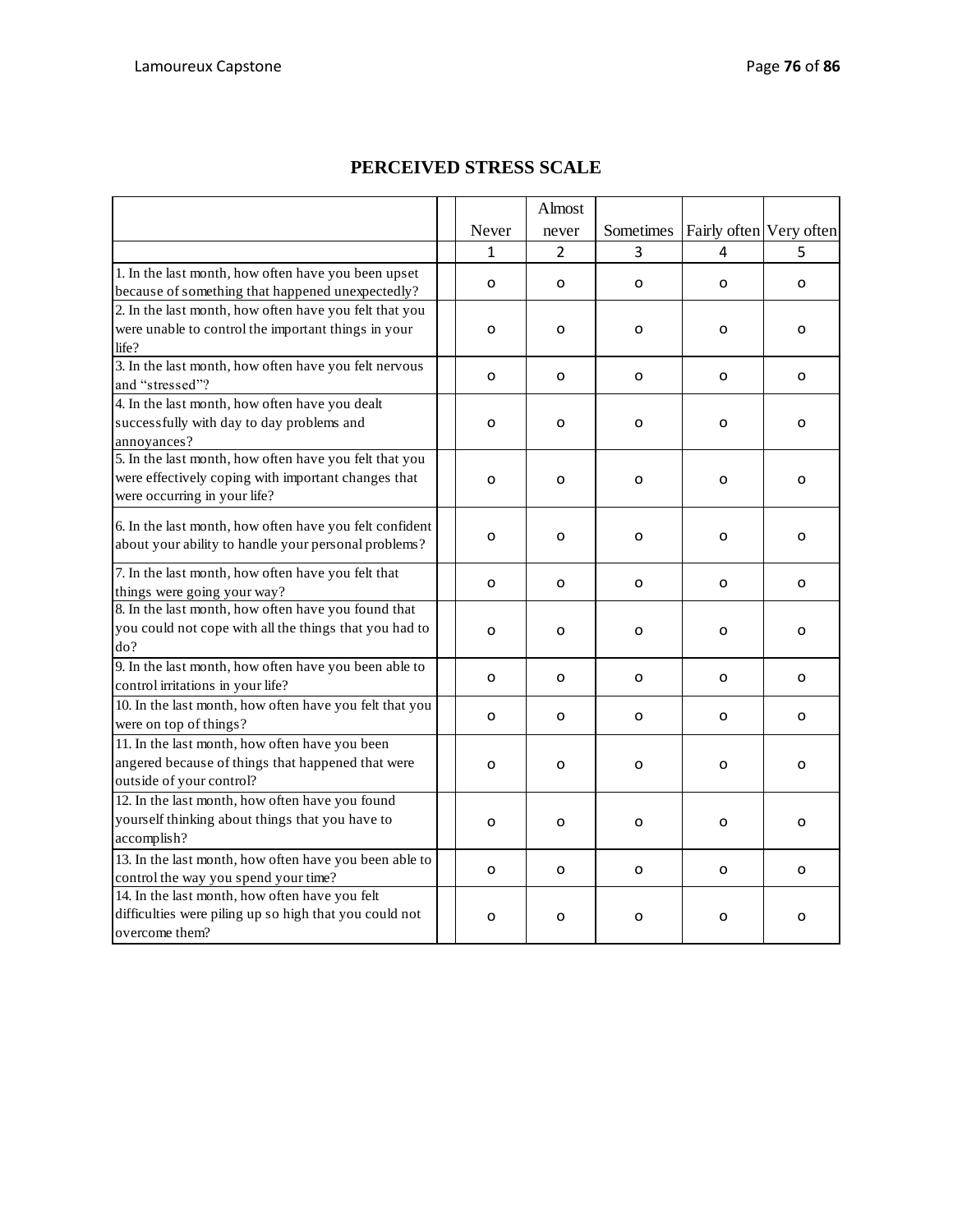# **Appendix H: Daily Dosing Log**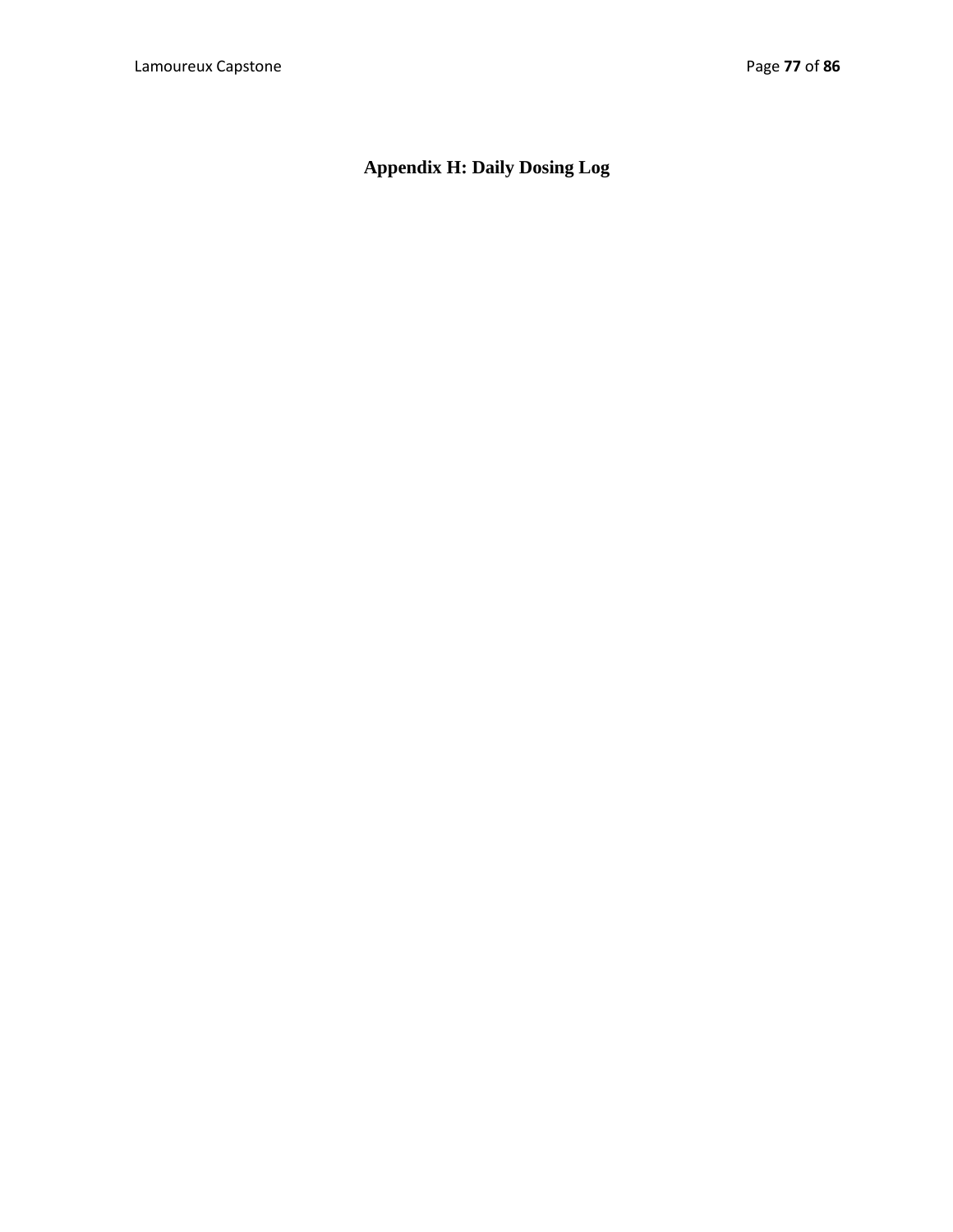# **DAILY DOSING LOG**

| <b>DAY</b>              | AM | <b>PM</b> | DAY AM<br><b>PM</b> |
|-------------------------|----|-----------|---------------------|
|                         |    |           |                     |
| $\mathbf{1}$            |    |           | 16                  |
| $\boldsymbol{2}$        |    |           | 17                  |
| $\mathbf{3}$            |    |           | 18                  |
| $\overline{\mathbf{4}}$ |    |           | 19                  |
| 5                       |    |           | 20                  |
| 6                       |    |           | 21                  |
| $\overline{7}$          |    |           | 22                  |
| ${\bf 8}$               |    |           | 23                  |
| $\boldsymbol{9}$        |    |           | 24                  |
| 10                      |    |           | 25                  |
| 11                      |    |           | 26                  |
| 12                      |    |           | 27                  |
| 13                      |    |           | 28                  |
| 14                      |    |           | 29                  |
| 15                      |    |           | 30                  |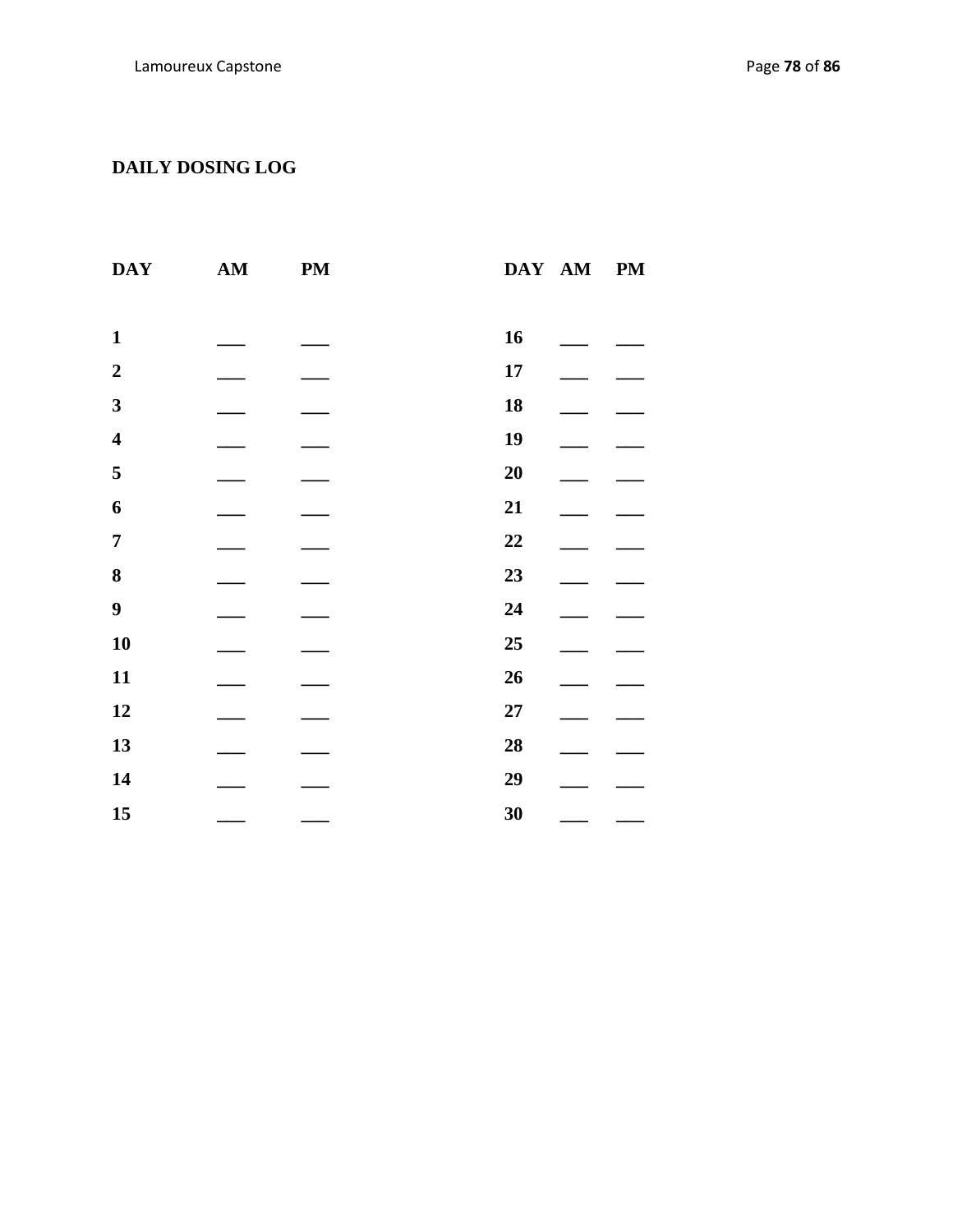**Appendix I: Tongue and Pulse Diagnosis**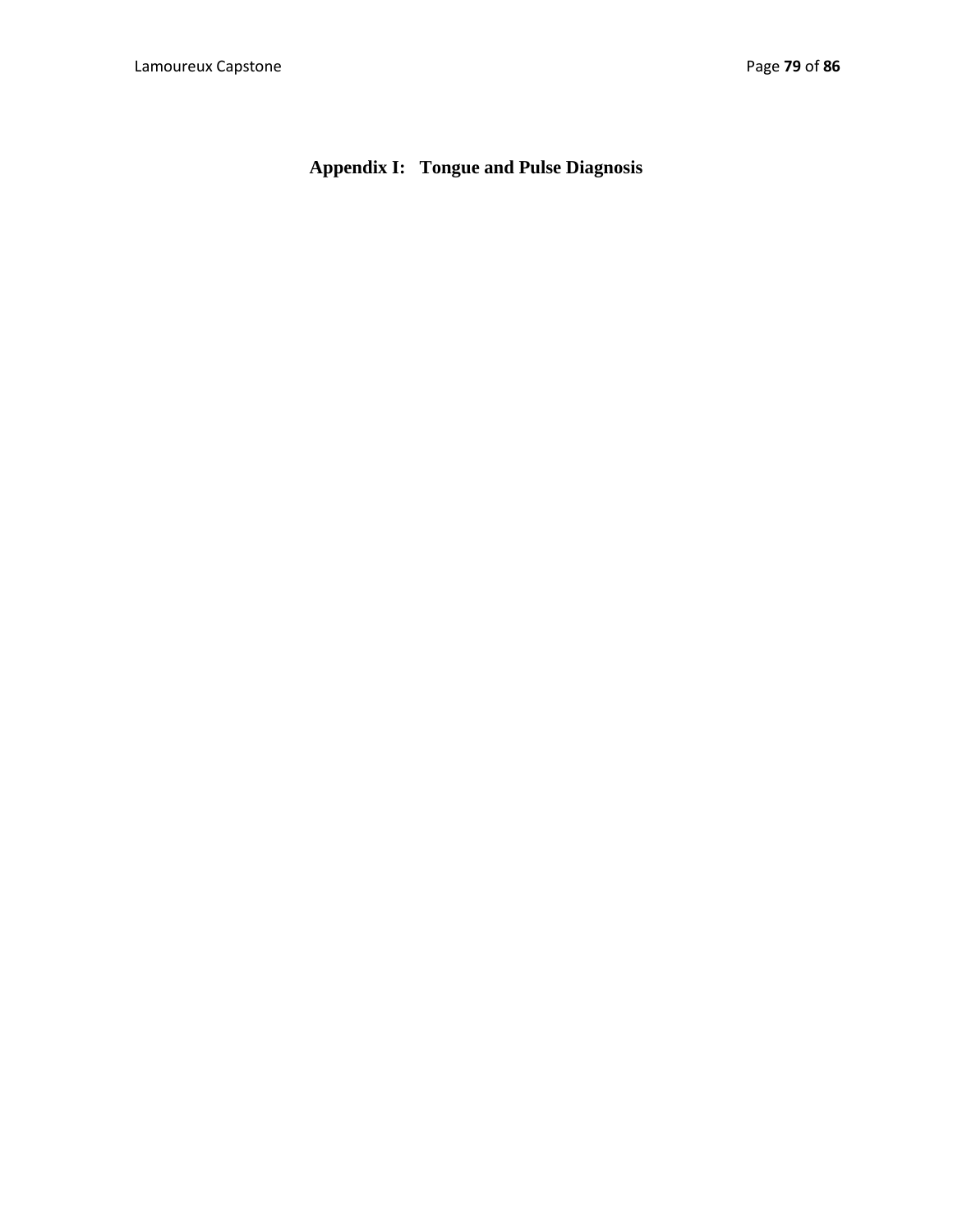## **TONGUE AND PULSE DIAGNOSIS**

Tongue Body: Color: Shape: Tongue Coating: Color: Thickness: Distribution: Tongue Moisture: Normal Wet Dry

Pulse

| Right: Cun |      |
|------------|------|
|            | Guan |
|            | Chi  |
| Left:      | Cun  |
|            | Guan |
|            | Chi  |
|            |      |

General impressions (if any):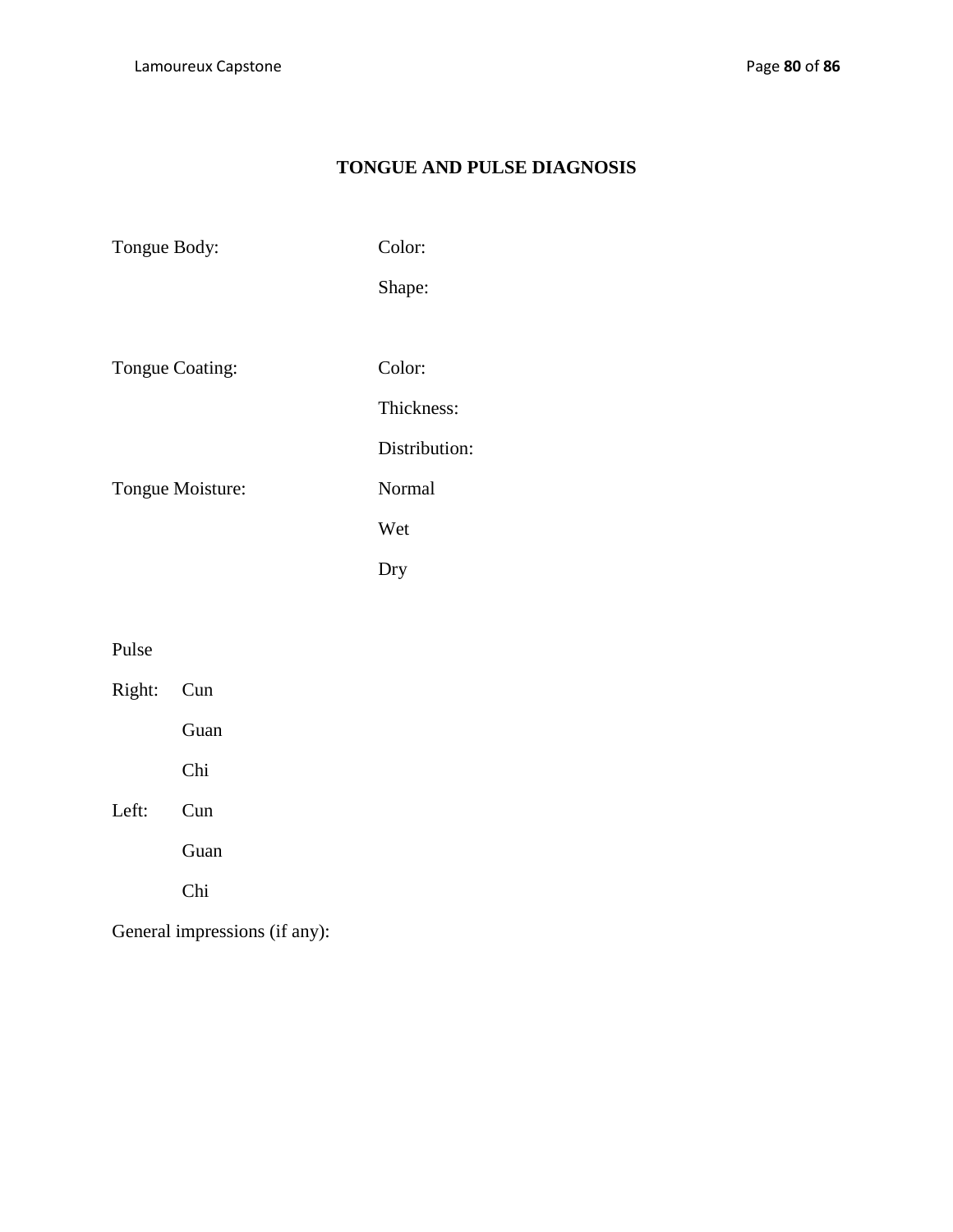**Appendix J: CurriculumVitae of George J. Lamoureux**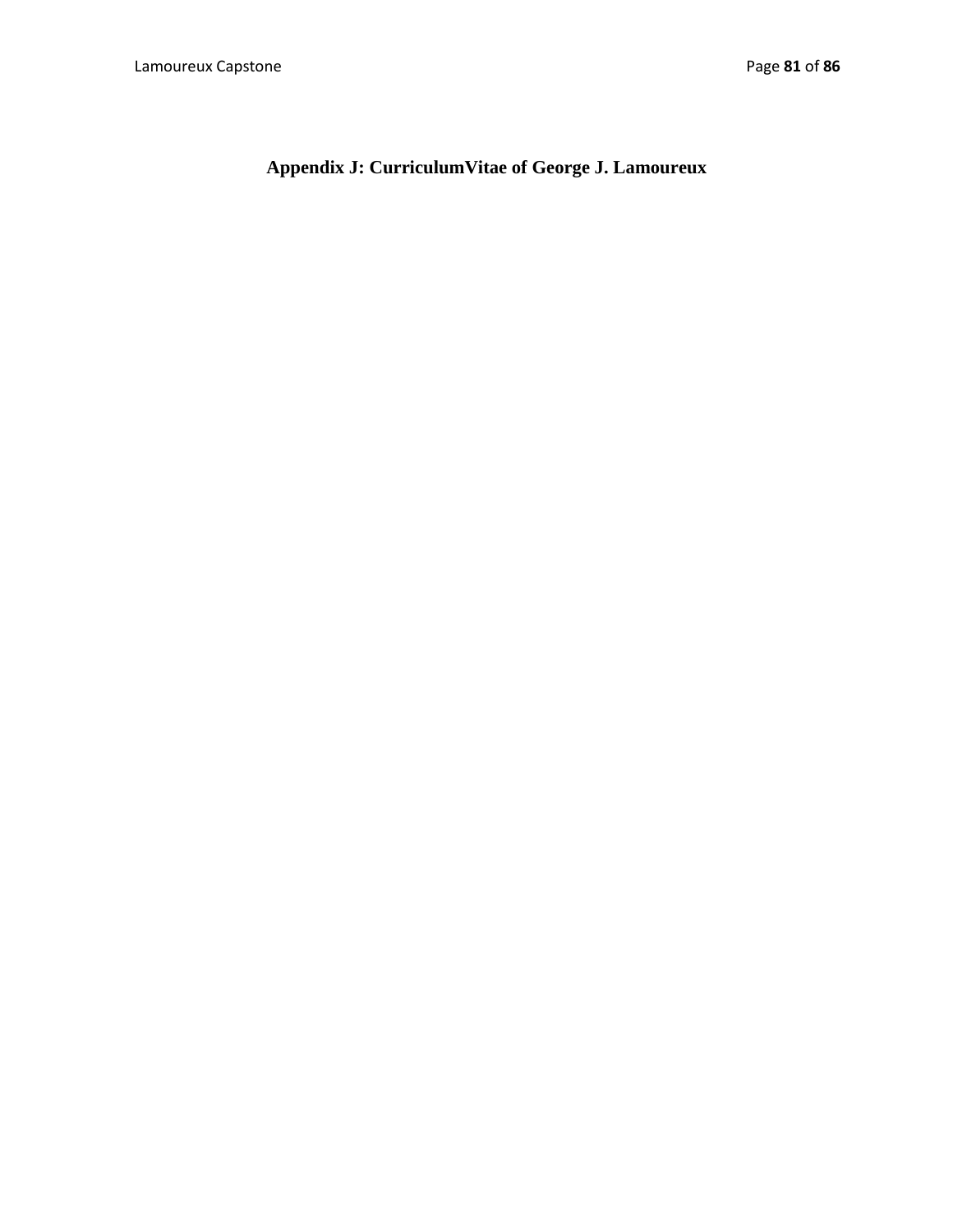### **George J. Lamoureux, MATCM, Dipl. Ac. NCCAOM**

533 S. Los Angeles Street, Suite 502

Los Angeles, Ca. 90013

Phone: 213-873-4488

Email: [georgel@jingherbs.com](mailto:georgel@jingherbs.com)

### **Professional Experience**

### **Jing Herbs: CEO 2008-Present**

| ❖ Lead the development of company vision                                      |           |
|-------------------------------------------------------------------------------|-----------|
| ❖ Oversee implementation of long and short term goals                         |           |
| ❖ Ensure expenditures are within authorized budget                            |           |
| ❖ Ensure company maintains standards and ethics                               |           |
| ❖ Ensure company is appropriately organized and staffed                       |           |
| ❖ Develop herbal formulas                                                     |           |
| $\div$ Conduct herbal consultations                                           |           |
| Dr. Tea's Tea Garden & Herbal Emporium: Director of Herbal Programs           | 2006-2008 |
| $\triangleleft$ Ran herbal program                                            |           |
| Hire, Fire and maintain staff                                                 |           |
| ❖ Conducted training of herbalists                                            |           |
| ❖ Conducted consultations                                                     |           |
| Tea Garden and Herbal Emporium: Senior Herbalist/ Board of Directors          | 2004-2006 |
| ❖ Hire, Evaluate, Support Executive Directors                                 |           |
| ❖ Developed company policy                                                    |           |
| ❖ Accepted fiduciary responsibility                                           |           |
| ❖ Developed strategic plans                                                   |           |
| ❖ Conducted herbal consultations                                              |           |
| ❖ Advised herbalists                                                          |           |
| <b>Senior Herbalist/ Vice-President Operations</b>                            | 2002-2004 |
| ❖ Provided overall direction to operational activities<br>❖ Formulated policy |           |
|                                                                               |           |

- Optimized work flow
- Conducted performance reviews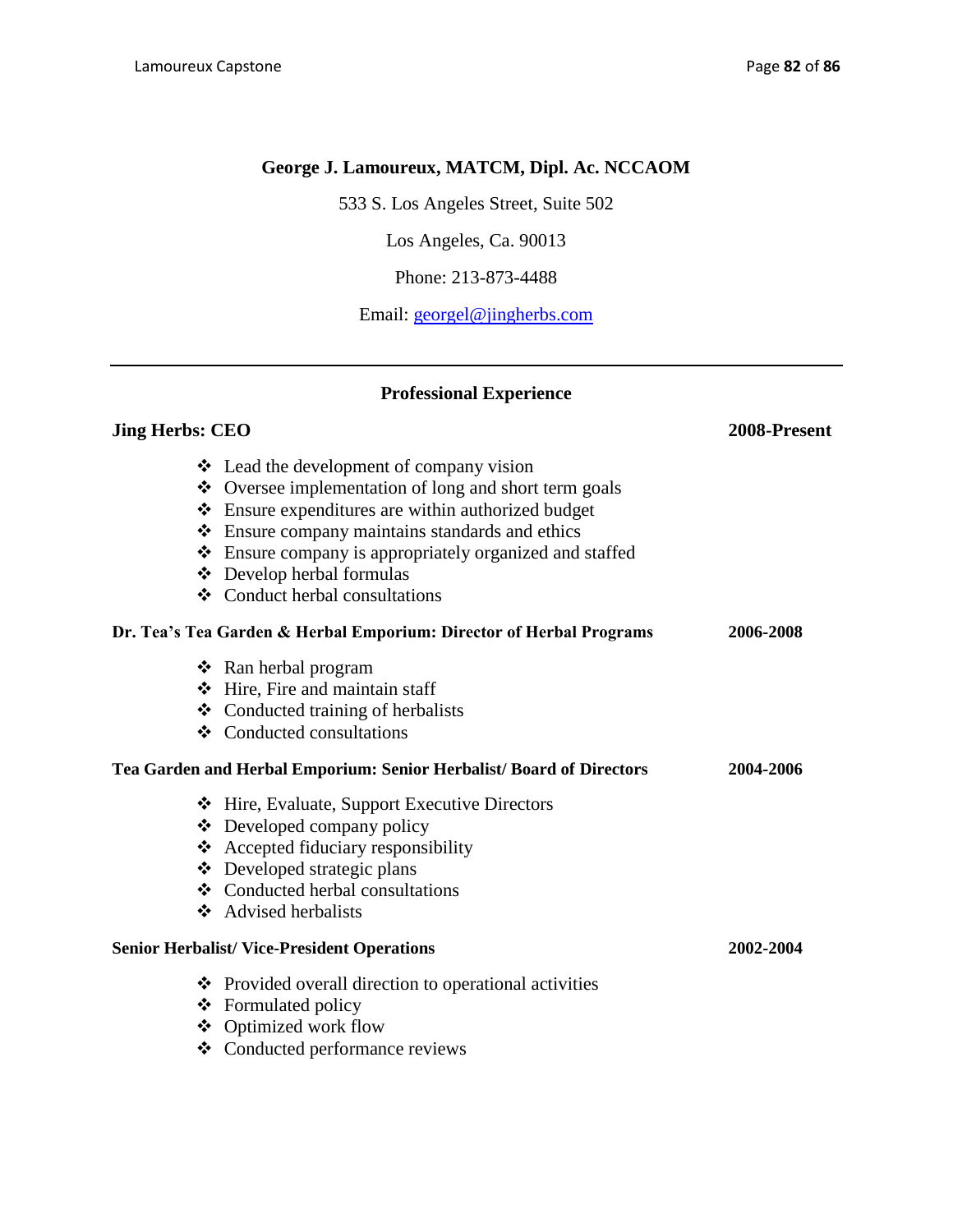|                                 | ❖ Conducted herbal consultations                     |           |
|---------------------------------|------------------------------------------------------|-----------|
|                                 | ❖ Advised herbalists                                 |           |
|                                 | <b>Senior Herbalist/ Store Manager</b>               | 1997-2002 |
|                                 | ❖ Oversaw hiring, firing and maintaining staff       |           |
|                                 | Managed daily sales receipts                         |           |
|                                 | ❖ Managed employee payroll                           |           |
|                                 | Managed stock inventory                              |           |
|                                 | ❖ Advised herbalists                                 |           |
| <b>Senior Herbalist</b>         |                                                      | 1995-1997 |
|                                 | ❖ Conducted more complex consultations               |           |
|                                 | ❖ Approved herbal programs                           |           |
|                                 | ❖ Advised herbalists                                 |           |
| <b>Herbalist</b>                |                                                      | 1994-1995 |
|                                 | ❖ Conducted herbal consultations                     |           |
|                                 | ❖ Constructed herbal programs                        |           |
|                                 | Taught Three treasures concepts                      |           |
| <b>Apprentice Herbalist</b>     |                                                      | 1993-1994 |
|                                 | ❖ Assisted herbalists and Senior herbalists          |           |
|                                 | Made tonic elixirs                                   |           |
|                                 | ❖ Greeted customers and talked about Three Treasures |           |
|                                 | <b>Education</b>                                     |           |
|                                 | <b>University of Connecticut: B. A. Degree</b>       | 1968-1972 |
| Yo San University: MATCM Degree |                                                      | 1993-1997 |

**Yo San University:** Doctoral Candidate **Present**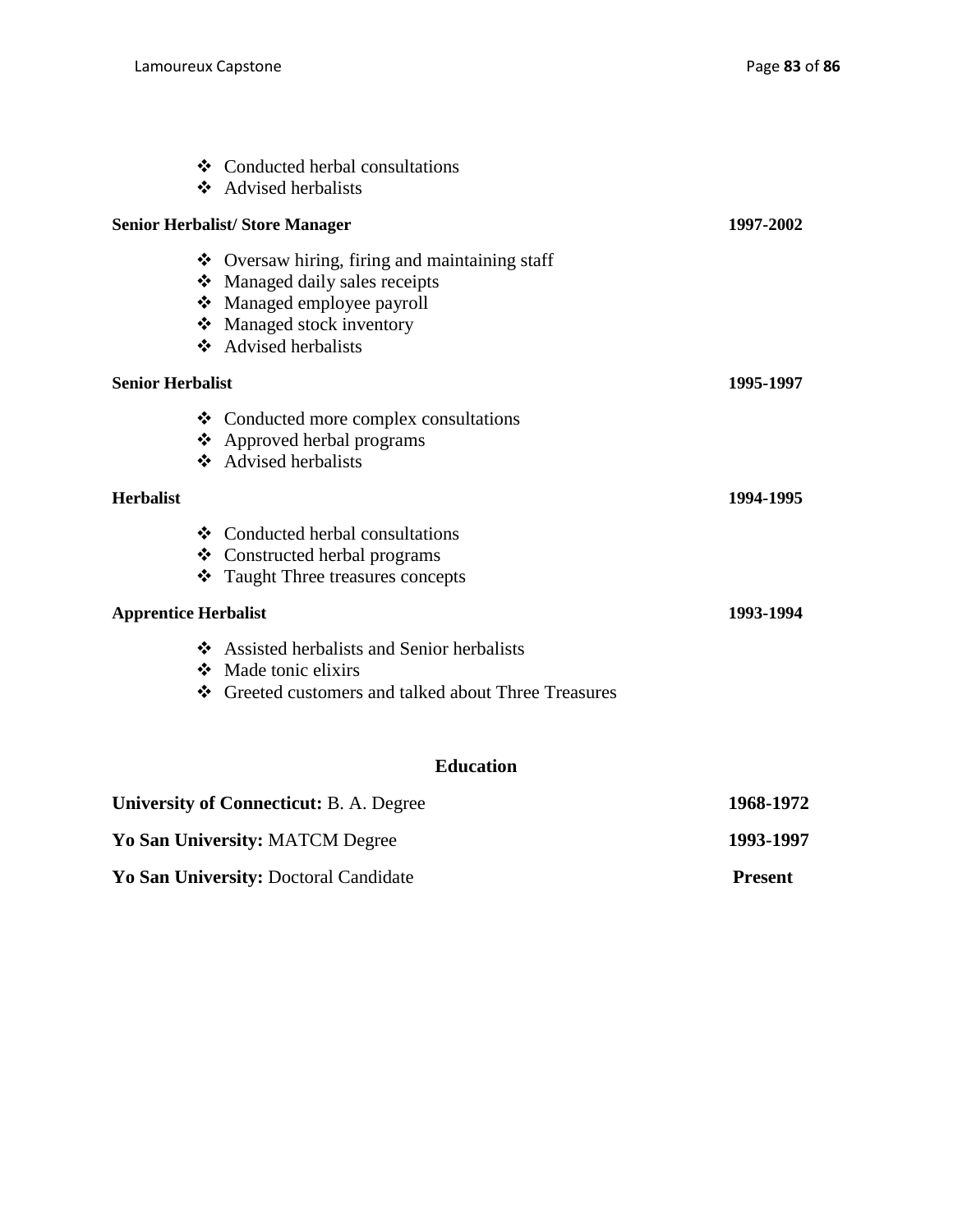## **Certifications**

| <b>NCCAOM:</b> Certified in Acupuncture and Traditional Chinese Medicine              |      |
|---------------------------------------------------------------------------------------|------|
| <b>International College of Medical Qigong:</b> Certified Medical Qigong Practitioner | 2012 |
| <b>New York State Acupuncture License</b>                                             | 2014 |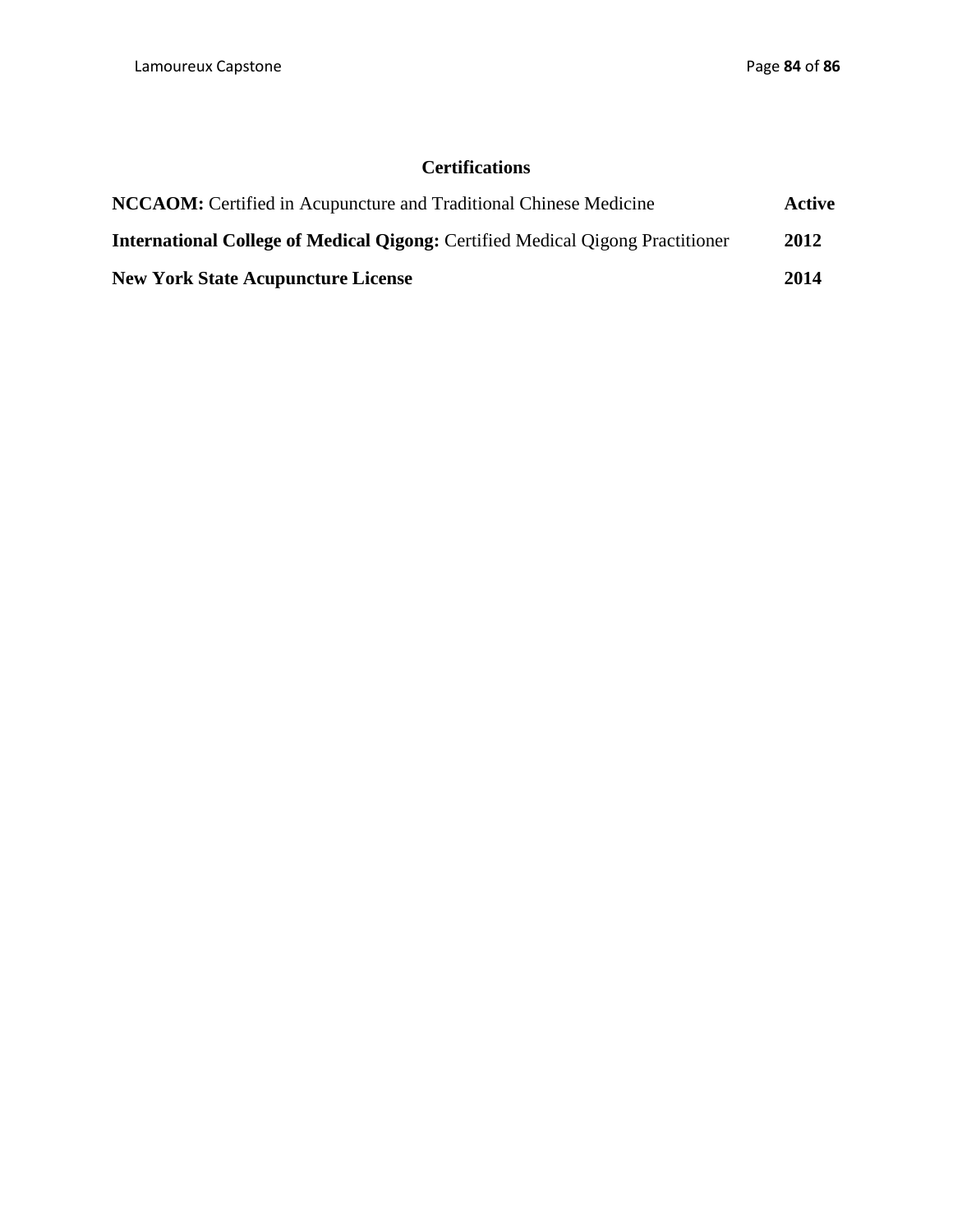**Appendix K: Copy of the Institutional Review Board Approval Letter**